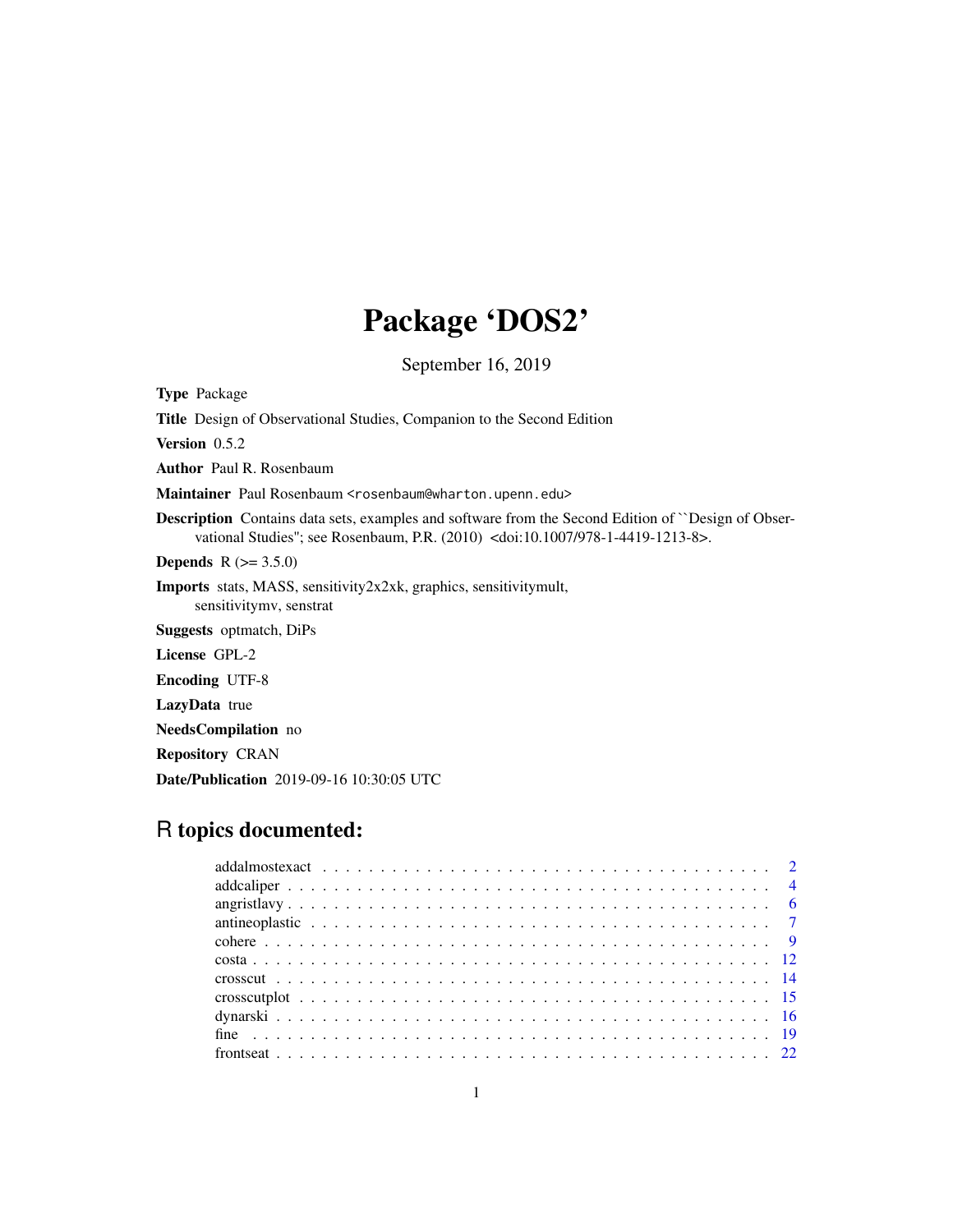# <span id="page-1-0"></span>2 addalmostexact and  $\alpha$  addalmostexact and  $\alpha$  addalmostexact and  $\alpha$  and  $\alpha$  and  $\alpha$  and  $\alpha$  and  $\alpha$  and  $\alpha$  and  $\alpha$  and  $\alpha$  and  $\alpha$  and  $\alpha$  and  $\alpha$  and  $\alpha$  and  $\alpha$  and  $\alpha$  and  $\alpha$  and  $\alpha$  and  $\alpha$  and

| Index | 54 |
|-------|----|
|       |    |
|       |    |
|       |    |
|       |    |
|       |    |
|       |    |
|       |    |
|       |    |
|       |    |
|       |    |
|       |    |
|       |    |
|       |    |
|       |    |
|       |    |

addalmostexact *Use a Penalty to Obtain a Near Exact Match*

# Description

A near-exact match (also known as an almost exact match) for a nominal covariate maximizes the number of pairs that are exactly matched for the nominal covariate. This is done by adding a large penalty to the covariate distance between individuals with different values of the nominal covariate. The topic is discussed in Section 10.2 of the second edition of "Design of Observational Studies".

# Usage

```
addalmostexact(dmat, z, f, mult = 10)
```
# Arguments

| dmat         | A distance matrix with one row for each treated individual and one column for<br>each control. Often, this is either the Mahalanobis distance based on covariates,<br>'mahal', or else a robust variant produced by 'smahal'.                                                                                                |
|--------------|------------------------------------------------------------------------------------------------------------------------------------------------------------------------------------------------------------------------------------------------------------------------------------------------------------------------------|
| z            | z is a vector that is 1 for a treated individual and 0 for a control. $length(z)$ must<br>equal sum(dim(dmat)).                                                                                                                                                                                                              |
| $\mathsf{f}$ | A vector or factor giving the levels of the nominal covariate. length(f) must<br>equal length $(z)$ .                                                                                                                                                                                                                        |
| mult         | Let mx be the largest distance in dmat. Then mult*mx is added to each distance<br>in dmat for which the treated and control individuals have different values of f.<br>For large enough values of mult, this will ensure that a minimum distance match<br>maximizes the number of individuals who are exactly matched for f. |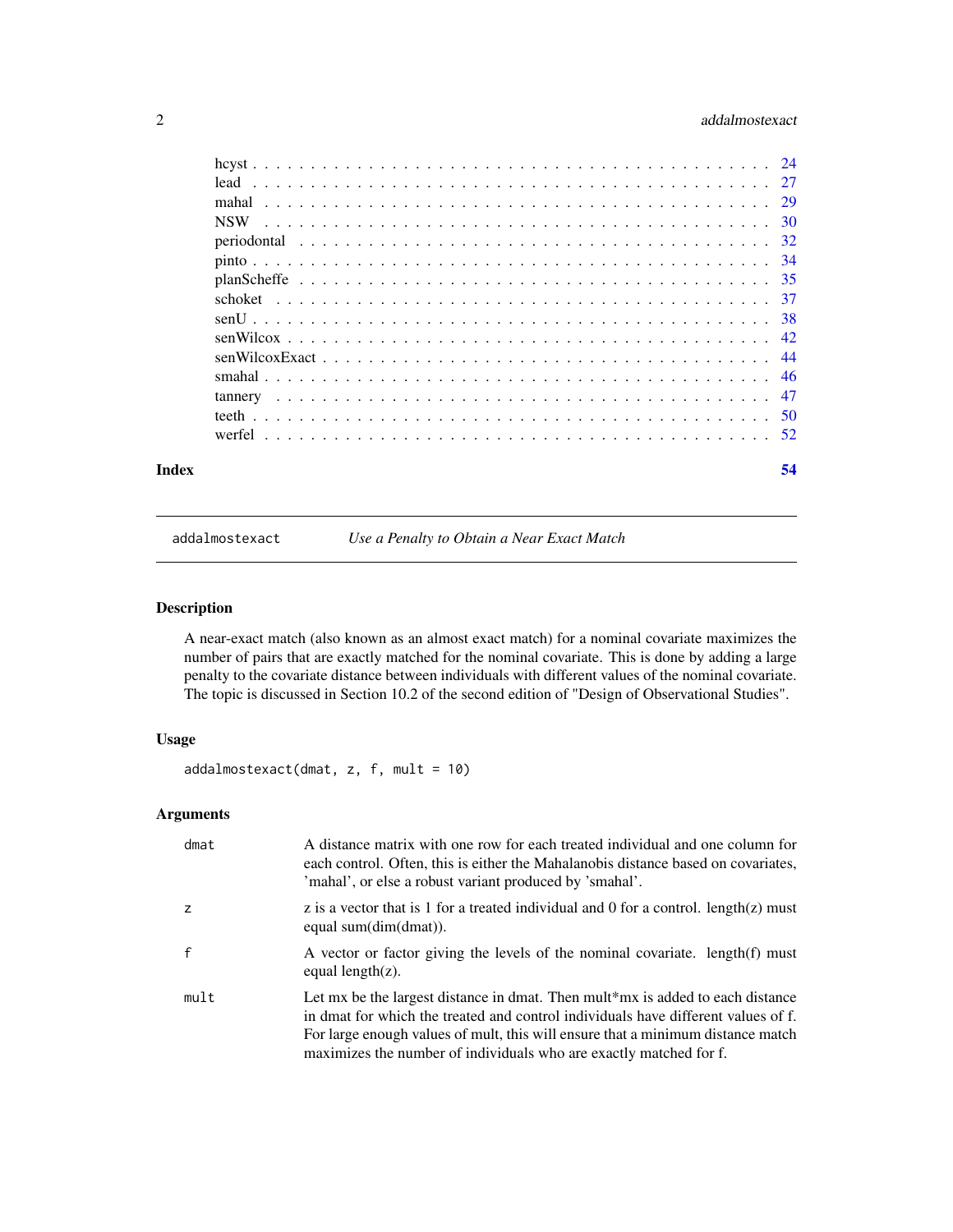# addalmostexact 3

# Details

Very large values of mx may result in numerical instability or slow computations.

Used informally, a small value of mx, say 1 or 1/10, may not maximize the number of exactly matched pairs, but it may usefully increase the number of exactly matched pairs.

# Value

Returns the penalized distance matrix.

# Note

Section 10.2 of "Design of Observational Studies", second edition, discusses almost-exact matching, also called near-exact matching. The topic is also discussed in section 9.2 of the first edition.

The matching functions in the 'DOS2' package are aids to instruction or self-instruction while reading "Design of Observational Studies". As in the book, these functions break the task of matching into small steps so they are easy to understand in depth. In practice, matching entails a fair amount of book-keeping best done by a package that automates these tasks. Consider R packages 'optmatch', 'rcbalance', 'DiPs', 'designmatch' or 'bigmatch'. Section 14.10 of "Design of Observational Studies", second edition, discusses and compares several R packages for optimal matching.

# Author(s)

Paul R. Rosenbaum

# References

Zubizarreta, J. R., Reinke, C. E., Kelz, R. R., Silber, J. H. and Rosenbaum, P. R. (2011) <doi:10.1198/tas.2011.11072> "Matching for several sparse nominal variables in a case control study of readmission following surgery". The American Statistician, 65(4), 229-238. Combines near-exact matching with fine balance for the same covariate.

```
data(costa)
z<-1*(costa$welder=="Y")
aa<-1*(costa$race=="A")
smoker=1*(costa$smoker=="Y")
age<-costa$age
x<-cbind(age,aa,smoker)
dmat<-mahal(z,x)
# Mahalanobis distances
round(dmat[, 1:6], 2)# Mahalanobis distanced penalized for mismatching on smoking.
dmat<-addalmostexact(dmat, z, smoker, mult = 10)
# The first treated subject (row labeled 27) is a nonsmoker, but the
# third control (column 3) is a smoker, so there is a big penalty.
round(dmat[, 1:6], 2)
```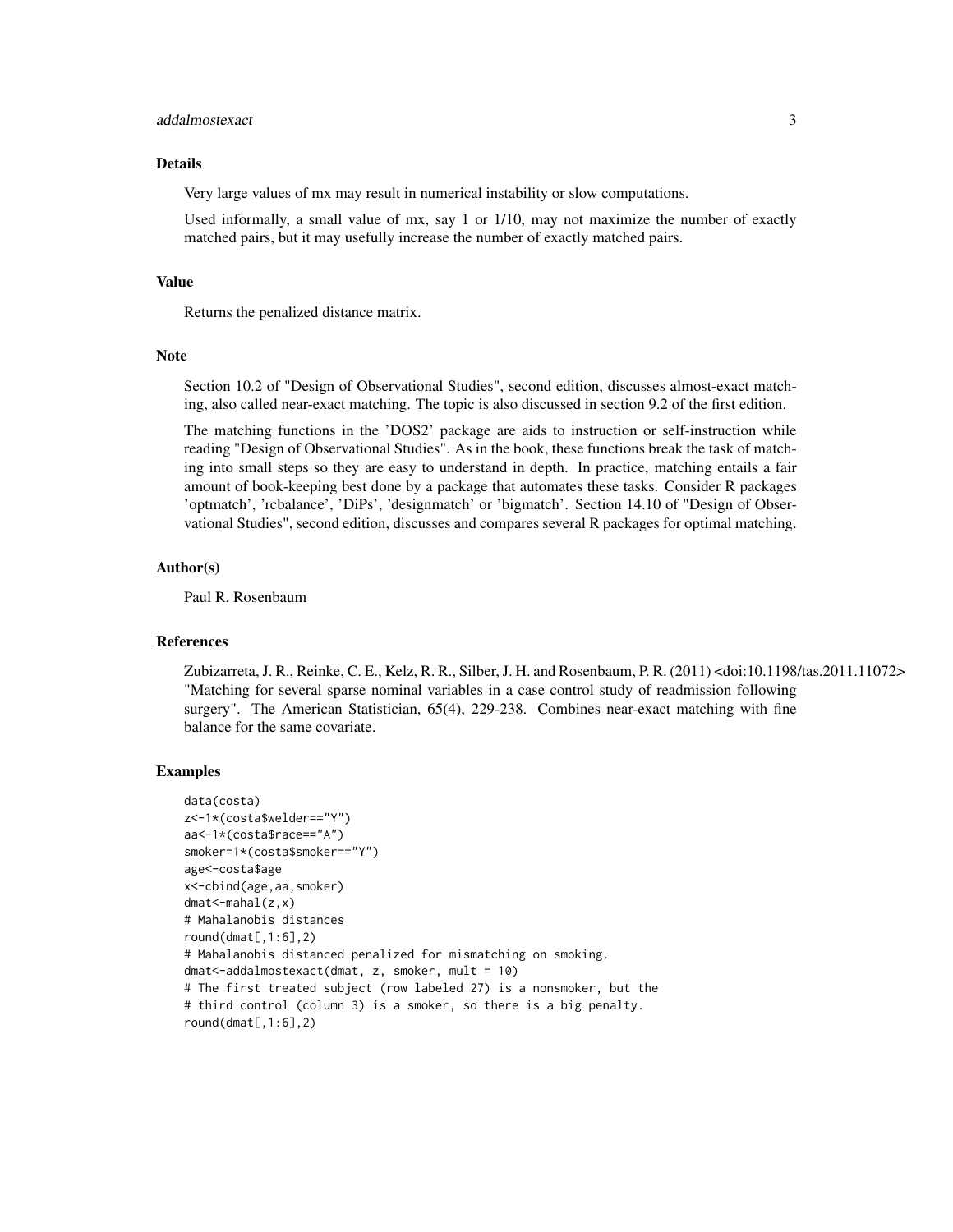<span id="page-3-0"></span>

# Description

A caliper forces a close match on a continuous covariate, often the propensity score (Rosenbaum and Rubin 1985). Alternatively or additionally, a caliper may be imposed on a prognostic score estimated from some other independent data set (Hansen 2008). Rosenbaum and Rubin (1985) suggested minimizing the Mahalanobis distance within calipers defined by the propensity score. If the caliper is implemented using a penalty function, the caliper cannot create infeasibility. Implementation of a caliper using a penalty function is discussed in Chapter 9 of "Design of Observational Studies", second edition.

# Usage

 $addcaliper(dmat, z, p, caliper = 0.1, penalty = 1000)$ 

# Arguments

| dmat    | A distance matrix with one row for each treated individual and one column for<br>each control. Often, this is either the Mahalanobis distance based on covariates,<br>'mahal', or else a robust variant produced by 'smahal'.                                                                                                                                                                                                                                                                                                                                                                                                                                                                                                                                                                       |
|---------|-----------------------------------------------------------------------------------------------------------------------------------------------------------------------------------------------------------------------------------------------------------------------------------------------------------------------------------------------------------------------------------------------------------------------------------------------------------------------------------------------------------------------------------------------------------------------------------------------------------------------------------------------------------------------------------------------------------------------------------------------------------------------------------------------------|
| z       | z is a vector that is 1 for a treated individual and 0 for a control. The number<br>of treated subjects, sum(z), must equal the number of rows of dmat, and the<br>number of potential controls, sum(1-z), must equal the number of columns of<br>dmat.                                                                                                                                                                                                                                                                                                                                                                                                                                                                                                                                             |
| p       | A vector covariate to which the caliper will be applied. Often, p is the propensity<br>score. $length(p)$ must equal $length(z)$ .                                                                                                                                                                                                                                                                                                                                                                                                                                                                                                                                                                                                                                                                  |
| caliper | A positive number. A penalty will be added to row i and column j of the distance<br>matrix dmat if treated unit i and control unit j have values of p that differ in ab-<br>solute value by more than caliper* $sd(p)$ , the default being a tenth of the standard<br>deviation of p. This is different from the code in the first edition of "Design of<br>Observational Studies", where caliper defaulted to 0.2, rather than 0.1.                                                                                                                                                                                                                                                                                                                                                                |
| penalty | A positive number. penalty determines the magnitude of the penalty that is<br>added to the distance matrix when the caliper is violated. Let pt and pc be the<br>values of p for a treated individual and a control. If $ pt-pc  \leq \text{caliper*sd}(p)$ , then<br>nothing is added to dmat for these individuals. Otherwise, define gap =  pt-pc -<br>caliper*s $d(p)$ ; then, the distance between these individuals in dmat is increased<br>by gap*penalty. So there is no penalty inside the caliper, but dmat is increased<br>rapidly as violation of the caliper increases in magnitude. A reasonable value of<br>penalty will depend upon the units in which p is measured, and the default values<br>are reasonable starting points for the propensity score expressed as a probability. |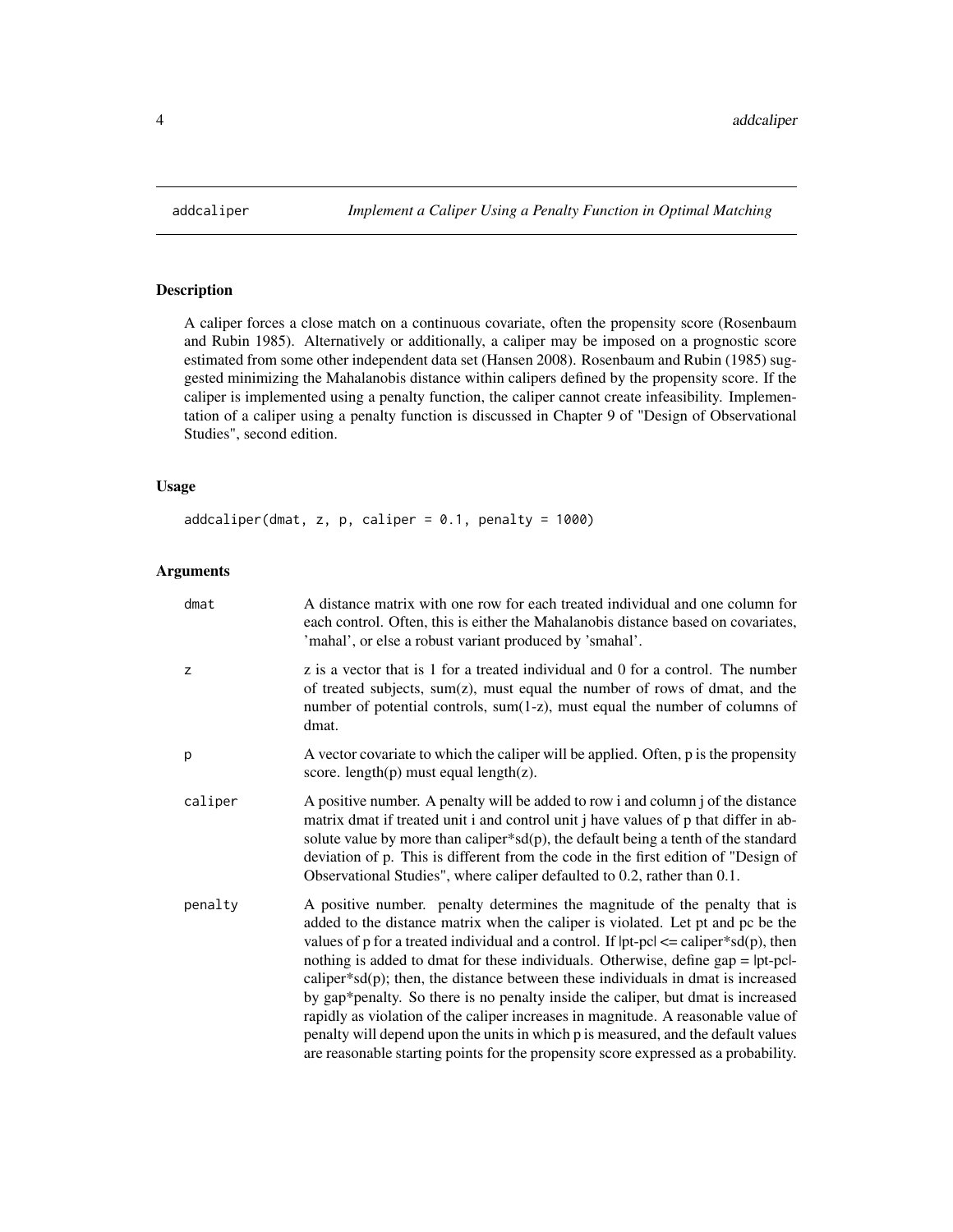#### addcaliper 5

# Details

By calling 'addcaliper' several times, calipers may be imposed on several variables, say a propensity score and age. If you use several penalties, say from addcaliper, addalmostexact, and fine, then you need to pay some attention to their relative magnitudes to ensure that they express your view of the relative importance of the conditions they impose.

# Value

Returns the penalized distance matrix.

#### Note

The use of a penalty function to implement a caliper is discussed in chapter 9 of the second edition of "Design of Observational Studies". It is also discussed in chapter 8 of the first edition.

The matching functions in the 'DOS2' package are aids to instruction or self-instruction while reading "Design of Observational Studies". As in the book, these functions break the task of matching into small steps so they are easy to understand in depth. In practice, matching entails a fair amount of book-keeping best done by a package that automates these tasks. Consider R packages 'optmatch', 'rcbalance', 'DiPs', 'designmatch' or 'bigmatch'. Section 14.10 of "Design of Observational Studies", second edition, discusses and compares several R packages for optimal matching.

# Author(s)

Paul R. Rosenbaum

# References

Hansen, B. B. and Klopfer, S. O. (2006) <doi:10.1198/106186006X137047> "Optimal full matching and related designs via network flows". Journal of Computational and Graphical Statistics, 15(3), 609-627. ('optmatch' package)

Hansen, B. B. (2007) <https://www.r-project.org/conferences/useR-2007/program/presentations/hansen.pdf> "Flexible, optimal matching for observational studies". R News, 7, 18-24. ('optmatch' package)

Hansen, B. B. (2008) <doi:10.1093/biomet/asn004> "The prognostic analogue of the propensity score". Biometrika, 95(2), 481-488.

Rosenbaum, P. R. and Rubin, D. B. (1985) <doi:10.1080/00031305.1985.10479383> "Constructing a control group using multivariate matched sampling methods that incorporate the propensity score". The American Statistician, 39, 33-38.

```
data(costa)
z<-1*(costa$welder=="Y")
aa<-1*(costa$race=="A")
smoker=1*(costa$smoker=="Y")
age<-costa$age
x<-cbind(age,aa,smoker)
dmat<-mahal(z,x)
# Mahalanobis distances
```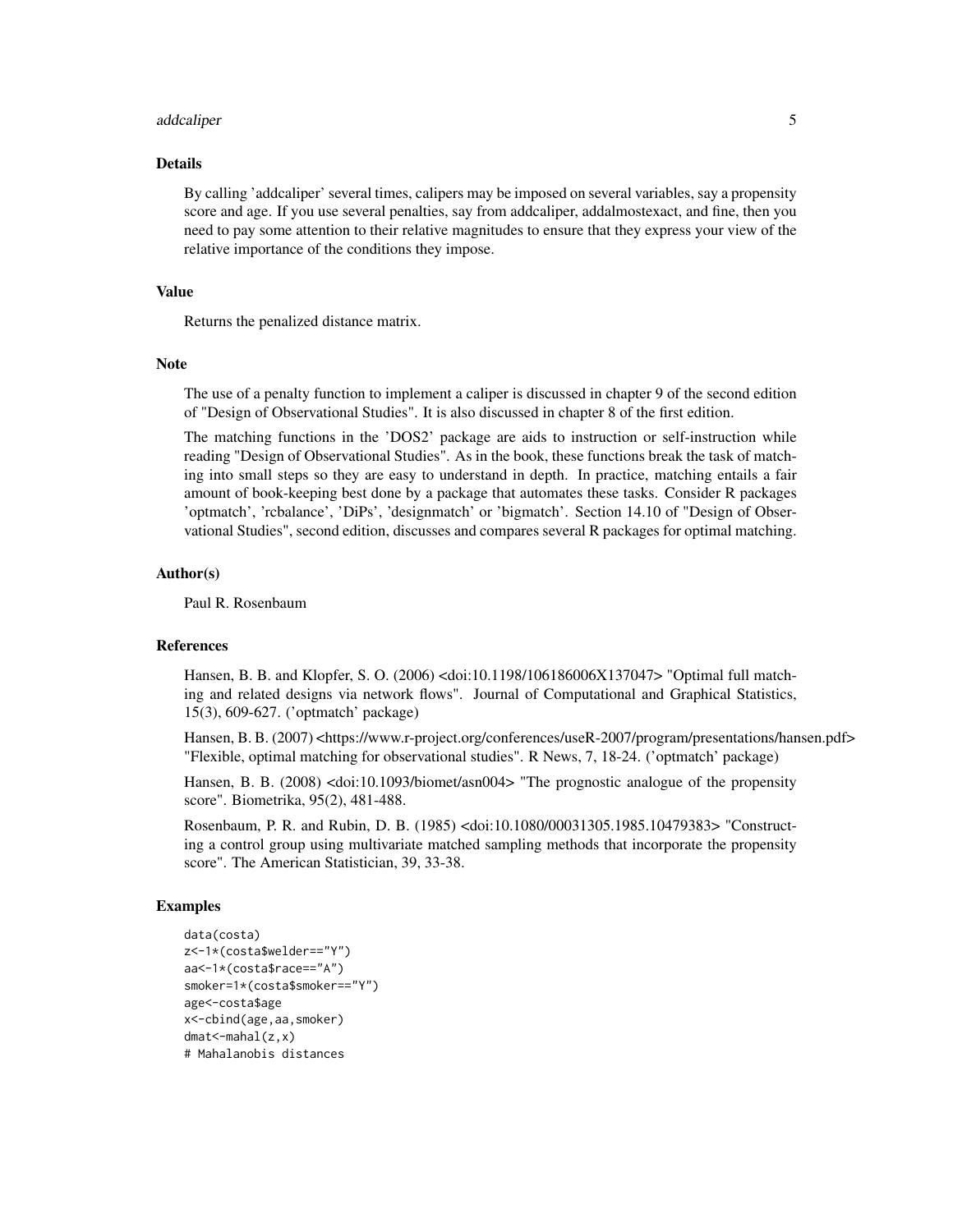```
6 angristlavy
```

```
round(dmat[, 1:6], 2)# Compare with Table 9.5 in Design of Observational
# Studies, 2nd edition.
# Impose propensity score calipers
prop<-glm(z~age+aa+smoker,family=binomial)$fitted.values # propensity score
# Mahalanobis distanced penalized for violations of a propensity score caliper.
# This version is used for numerical work.
dmat<-addcaliper(dmat,z,prop,caliper=.5)
round(dmat[, 1:6], 2)# Compare with Table 9.5 in "Design of Observational
# Studies", 2nd edition.
## Not run:
# Find the minimum distance match within propensity score calipers.
optmatch::pairmatch(dmat,data=costa)
## End(Not run)
# Conceptual versions with infinite
# distances for violations of propensity caliper.
dmat[dmat>20]<-Inf
round(dmat[,1:6],2)# Compare with Table 9.5 in "Design of Observational
# Studies", 2nd edition.
```
angristlavy *Class Size and Academic Performance – Maimonidies Rule*

# Description

This data set is from Angrist and Lavy (1999). There are 86 pairs of two Israeli schools, one with slightly more than 40 students in the fifth grade, the other with 40 or fewer in the fifth grade, together with test scores in reading and math. This example is discussed in Chapters 1, 5 and 18 of "Design of Observational Studies".

# Usage

data("angristlavy")

# Format

A data frame with 172 observations on the following 9 variables.

scode School ID

numclass Number of classes in the fifth grade, 1 or 2.

cohsize Total number of students in the fifth grade, near 40 for these schools.

avgmath Average grade in math in the fifth grade.

avgverb Average verbal grade in the fifth grade.

tipuach Percent of disadvantaged students. Used to form matched pairs.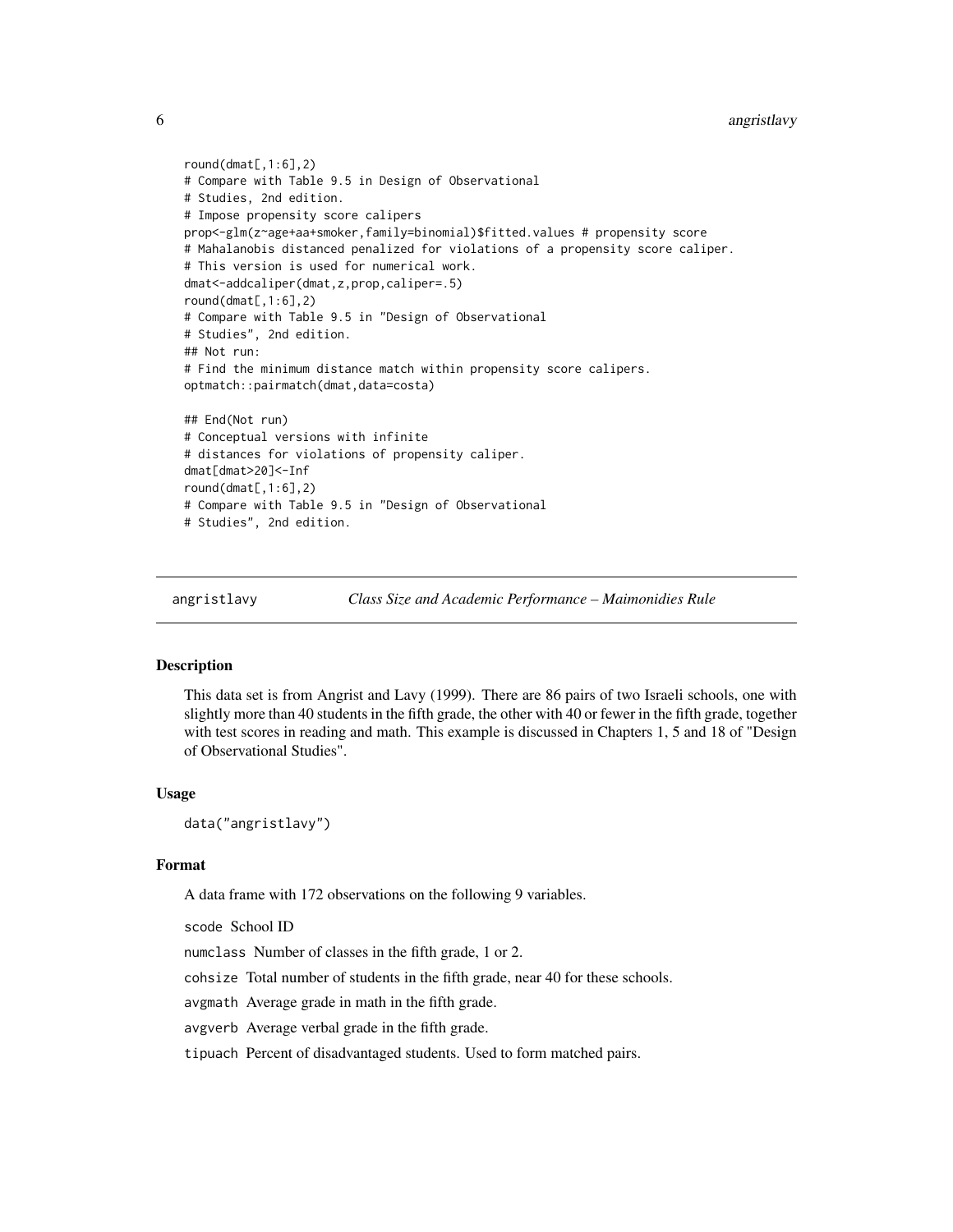# <span id="page-6-0"></span>antineoplastic 7

clasz Average class size in the fifth grade, equal to cohsize/numclass

z 1 if cohsize<=40, 0 if cohsize>40.

pair pair ID, 1, 2, ..., 86

# Details

This example is discussed in Chapters 1, 5, and 18 of the second edition of "Design of Observational Studies".

As discussed by Angrist and Lavy (1999), Maimonidies rule requires that a class of more than 40 be divided to form two or more classes of at most 40, so there is a large discontinuity in class size at 40: at 40 students in the 5th grade, there is one class of 40, but at 41 students, there are two classes of average size 20.5. So the enrolement of one student should cut the class size roughly in half. Adherence to Maimonidies rule is good but not perfect. Pairs of schools were matched for the percent of disadvantaged students (tipuach).

# References

Angrist, J. D. and Lavy, V. (1999) <doi:10.1162/003355399556061> "Using Maimonides' rule to estimate the effect of class size on scholastic achievement". The Quarterly Journal of Economics, 114, 533-575.

Angrist, J. D. and Krueger, A. B. (1999) <doi:10.1016/S1573-4463(99)03004-7> "Empirical strategies in labor economics". In Handbook of Labor Economics (Vol. 3, pp. 1277-1366). Elsevier.

# Examples

```
# Figure 1.1 in Chapter 1 of "Design of Observational Studies", 2nd edition
data(angristlavy)
attach(angristlavy)
grp<-factor(z,levels=c(1,0),labels=c("31-40","41-50"),ordered=TRUE)
oldpar<-par(mfrow=c(2,2))
boxplot(tipuach~grp,main="Disadvantaged",ylab="Percent")
boxplot(clasz~grp,main="Class Size",ylab="Students")
boxplot(avgmath~grp,main="Math",ylab="Average Score")
boxplot(avgverb~grp,main="Verbal",ylab="Average Score")
detach(angristlavy)
par(oldpar)
```
antineoplastic *Biomonitoring of Workers Exposed to Antineoplastic Drugs*

# **Description**

Two groups of exposed workers compared to unexposed controls, where exposed workers prepared antineoplasitic drugs, protected either only by gloves or by gloves and a laminar hood with vertical air flow. The outcome is the comet assay applied to blood lymphocytes. The comet assay is a measure of damage to DNA. Data from Kopjar and Garaj-Vrhovac (2001). Illustrates the concept of evidence factors in Chapter 20 of Design of Observational Studies, second edition.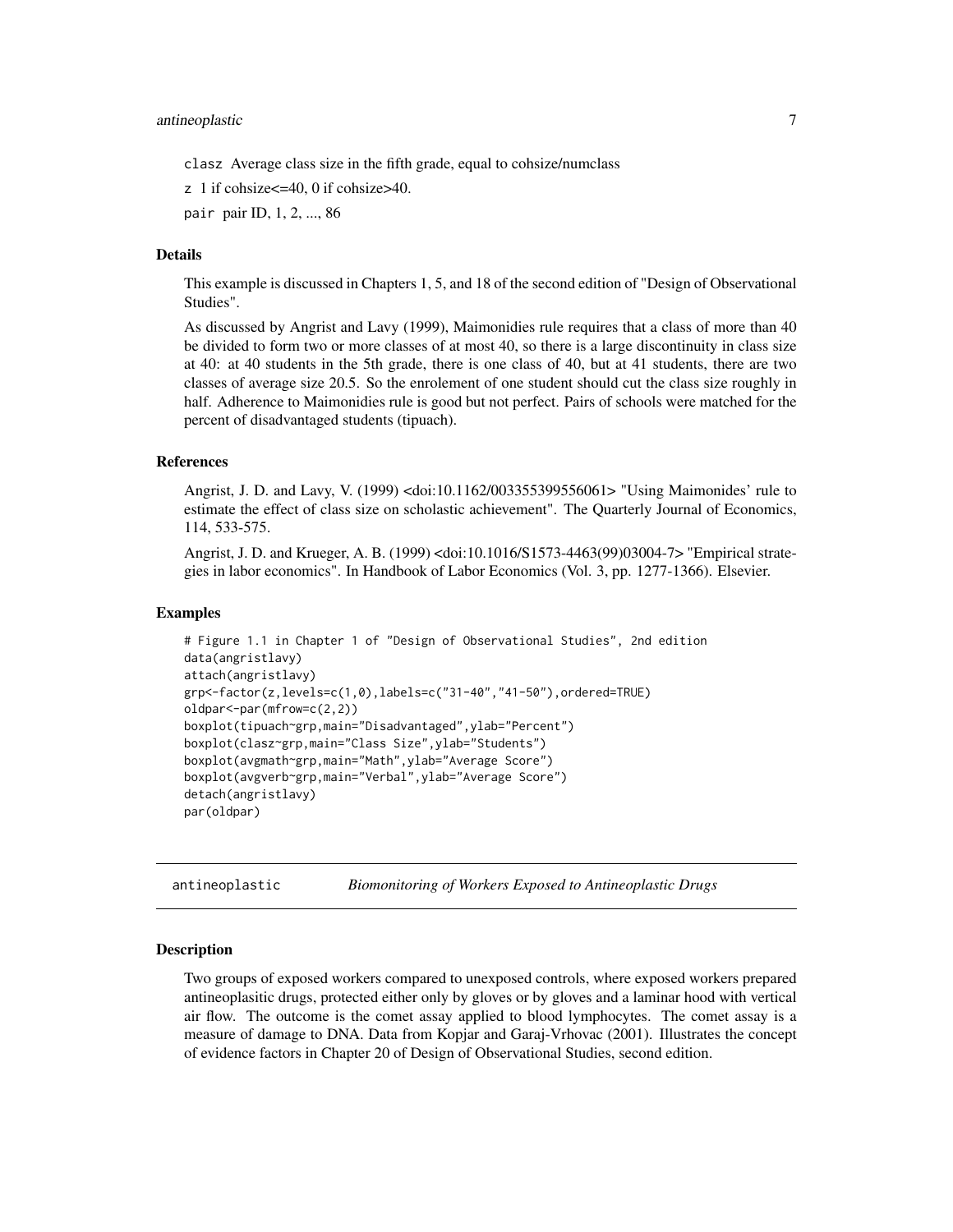#### Usage

data("antineoplastic")

# Format

A data frame with 59 observations on the following 9 variables.

- id ID number. See Tables I and III of Kopjar and Garaj-Vrhovac (2001).
- age Age in years
- str Three age strata, cut at the thirds of age.
- grp Gloves = exposed nurses/doctors protected only by gloves, Hood = exposed nurses/doctors protected by both gloves and a laminar hood with vertical air flow, Control = students and office workers not exposed to antineoplastic drugs.
- tailmoment Tail moment of the comet assay.
- taillength Tail length of the comet assay mu-m.
- z1 1 if exposed, 0 if control
- z2 1 if Gloves, 0 if Hood, NA if control
- f2 TRUE if in factor 2, FALSE otherwise

# Details

The data set is intended to illustrate evidence factors, comparing exposed workers to controls, and workers protected only by gloves to workers with the additional protecting of a laminar hood with vertical air flow..

# Source

From Tables I and III of Kopjar and Garaj-Vrhovac (2001).

# References

Kopjar, N. and Garaj-Vrhovac, V. (2001) <doi:10.1093/mutage/16.1.71> "Application of the alkaline comet assay in human biomonitoring for genotoxicity: a study on Croation medical personnel handling antineoplastic drugs". Mutagenesis 16, 71-78.

```
data(antineoplastic)
attach(antineoplastic)
table(str)
table(grp)
oldpar<-par(mfrow=c(1,2))
boxplot(tailmoment~grp,ylab="Tail Moment",
      main="3 Groups",ylim=c(8,20))
boxplot(tailmoment~z1,names=c("Control","Exposed"),
      main="Factor 1",ylab="Tail Moment",ylim=c(8,20))
boxplot(tailmoment[f2]~z2[f2],names=c("Hood","Gloves"),
      ylab="Tail Moment",main="Factor 2",ylim=c(8,20))
```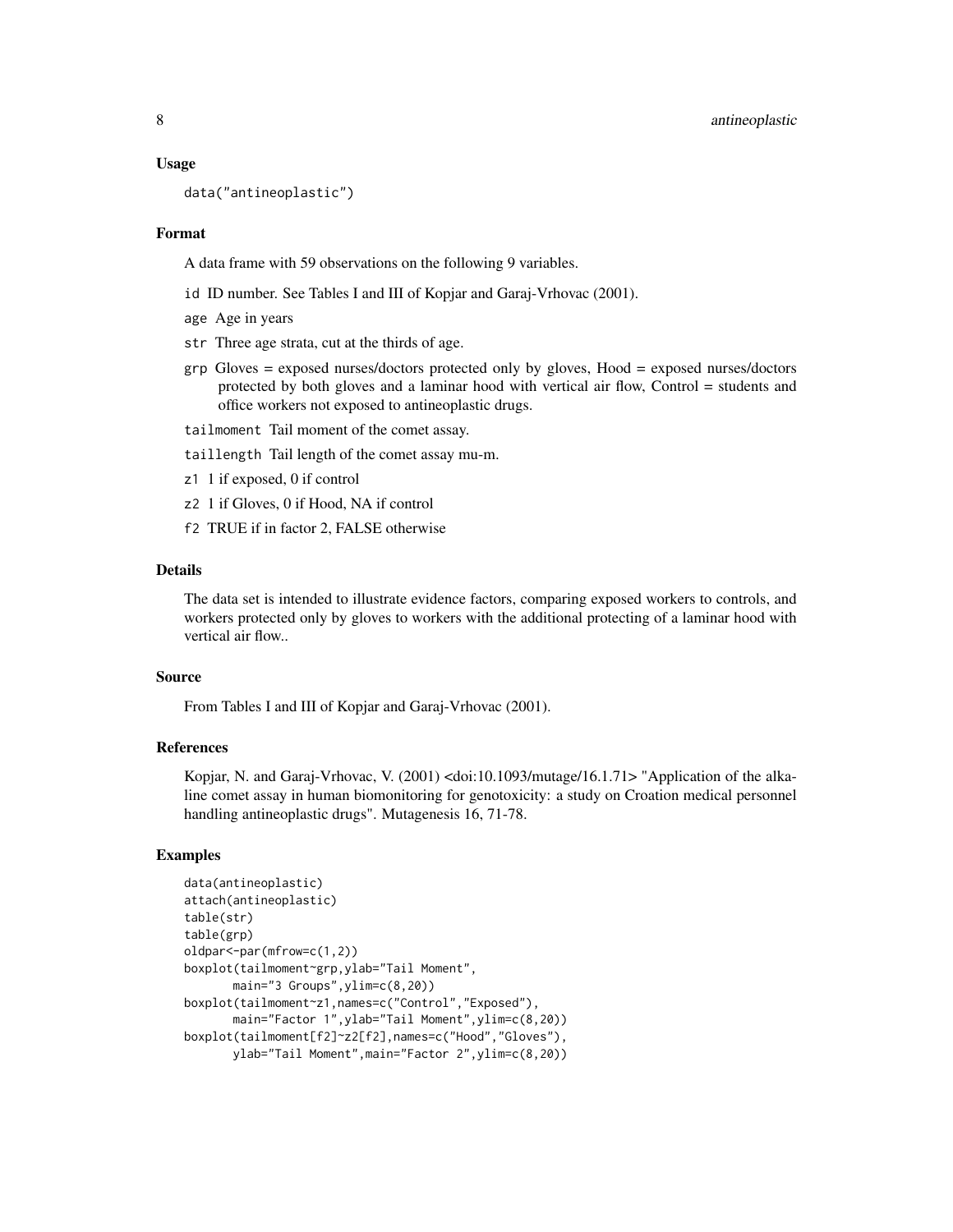#### <span id="page-8-0"></span>cohere 9

```
y<-senstrat::hodgeslehmann(tailmoment,z1,str)
# First factor
senstrat::senstrat(y,z1,str,gamma=20)
# Second factor
senstrat::senstrat(y[f2],z2[f2],str[f2],gamma=2.75)
detach(antineoplastic)
par(oldpar)
```
cohere *Sensitivity Analysis for a Coherent Signed Rank Statistic With Multiplicity Correction*

# Description

For multiple outcomes in an observation study, computes a weighted combination of signed rank statistics, one for each outcome, and performs either a one-sided randomization test or an analysis of sensitivity to departures from random assignment; see Rosenbaum (1997). Each matched set contains one treated individual and one control. The signed rank statistics can be either Wilcoxon's signed rank statistic or the new U-statistic in Rosenbaum (2011). The Scheffe method is described in Rosenbaum (2016). For one outcome, use the functions 'senWilcox' or 'senU', instead of 'cohere'. The method is discussed in Sections 5.2.3, 18.2 and 18.3 of "Design of Observational Studies", second edition.

#### Usage

cohere(y,z,mpair,w=NULL,gamma=1,m=NULL,m1=NULL,m2=NULL, apriori=FALSE,Scheffe=FALSE,exact=NULL)

# Arguments

| y     | A matrix of responses with no missing data. Different columns of y are different<br>variables. If present, the column names of y are used to label output.                                                                           |
|-------|--------------------------------------------------------------------------------------------------------------------------------------------------------------------------------------------------------------------------------------|
| z     | Treatment indicators, z=1 for treated, z=0 for control with length(z)== $\dim(y)[1]$ .                                                                                                                                               |
| mpair | Matched set indicators, 1, 2, , sum(z) with length(mset)= $=dim(y)[1]$ . The<br>vector mset may contain integers or may be a factor.                                                                                                 |
| W     | Vector of weights to be applied to the signed rank statistics for the several out-<br>comes with length(w)= $=dim(y)[2]$ . At least one weight must be nonzero. If w<br>is NULL, then $w=c(1,1,,1)$ is used, as in Rosenbaum (1997). |
| gamma | gamma is the sensitivity parameter $\Gamma$ , where $\Gamma \geq 1$ . Setting $\Gamma = 1$ is equivalent<br>to assuming randomized treatment assignment within the matched pairs, and it<br>performs a randomization test.           |
| m     | See m <sub>2</sub> .                                                                                                                                                                                                                 |
| m1    | See m <sub>2</sub> .                                                                                                                                                                                                                 |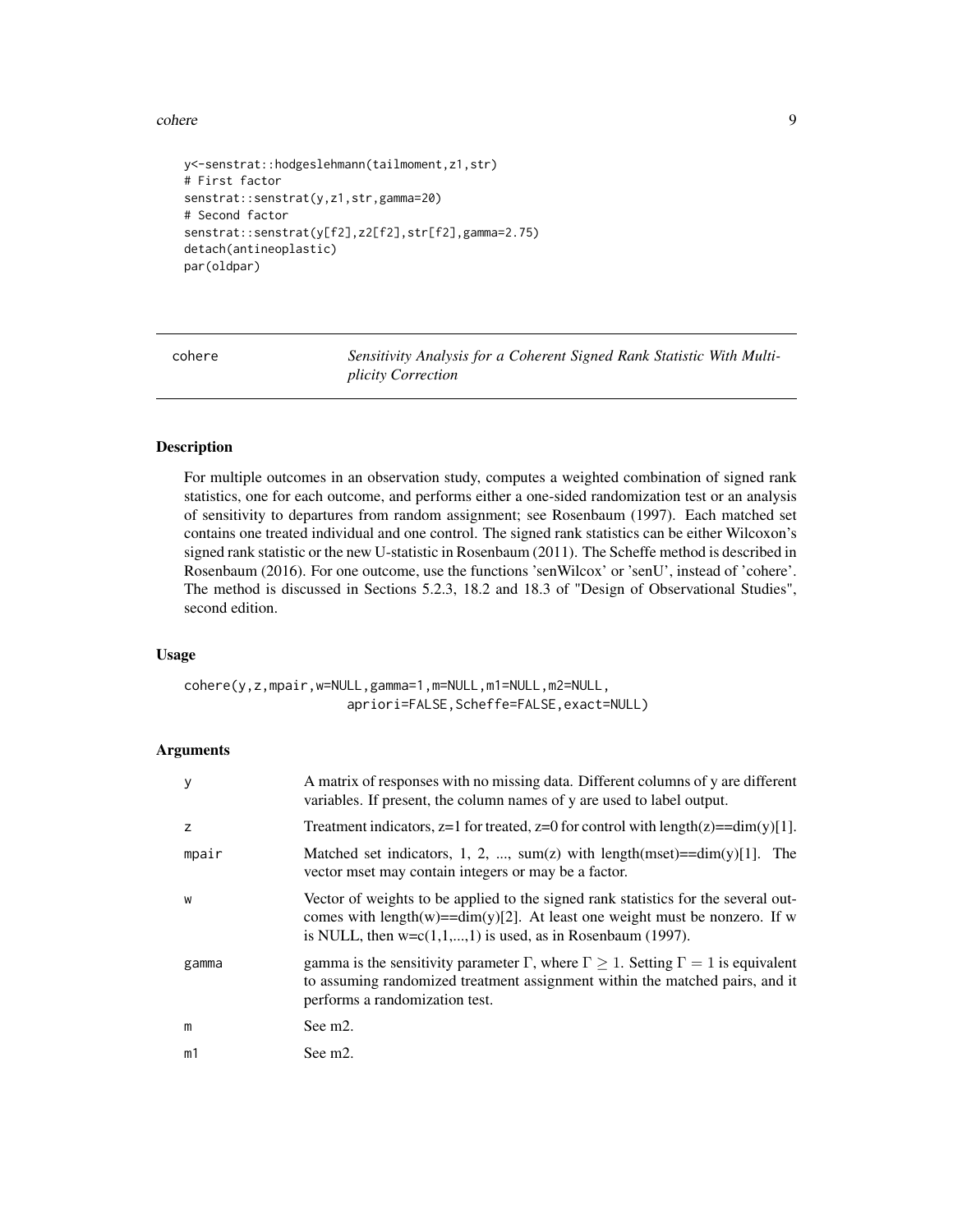| m <sub>2</sub> | The default sets m, m1 and m2 to NULL, and in this case Wilcoxon's signed<br>rank statistic is used. Otherwise, the new U-statistic in Rosenbaum (2011) is<br>used, and the quantities $(m,m1,m2)$ define the U-statistic, as they do for a single<br>outcome in the senU() function. If $(m,m1,m2)$ are three integers such that $1 \le$<br>m1 $\le$ m2 $\le$ m, then the triple (m,m1,m2) defines a U statistic. If (m,m1,m2)<br>$=(1,1,1)$ , then the U statistic is the sign test statistic. If $(m,m1,m2) = (2,2,2)$ ,<br>then it is the U statistic that closely approximates Wilcoxons signed rank test. If<br>m=m1=m2, then the U statistic is the test of Stephenson (1981). The general U<br>statistic is discussed in Rosenbaum (2011).                                                                                                                                                                                                                                          |
|----------------|---------------------------------------------------------------------------------------------------------------------------------------------------------------------------------------------------------------------------------------------------------------------------------------------------------------------------------------------------------------------------------------------------------------------------------------------------------------------------------------------------------------------------------------------------------------------------------------------------------------------------------------------------------------------------------------------------------------------------------------------------------------------------------------------------------------------------------------------------------------------------------------------------------------------------------------------------------------------------------------------|
| apriori        | If Scheffe=FALSE and apriori=TRUE, then the weights w are assumed to have<br>been chosen a priori, and a one-sided, uncorrected P-value is reported for gamma=1<br>or an upper bound on the one-sided, uncorrected P-value is reported for gamma>1.<br>In either case, this is a Normal approximation based on the central limit theorem<br>and equals 1-pnorm(deviate).                                                                                                                                                                                                                                                                                                                                                                                                                                                                                                                                                                                                                    |
| Scheffe        | If Scheffe=TRUE, then the weights w are assumed to have been chosen after<br>looking at the data. In this case, the P-value or P-value bound is corrected using<br>Scheffe projections. The approximate corrected P-value or P-value bound is<br>1-pchisq(max(0,deviate) $\sqrt{2}$ ,dim(y)[2]). See Rosenbaum (2016). The Scheffe<br>correction permits you to look at every possible w, controlling the family-wise<br>error rate. In particular, a Scheffe correction entitles you to look in both tails,<br>which you do by considering both w and -w.                                                                                                                                                                                                                                                                                                                                                                                                                                  |
|                | See the planScheffe() function and Rosenbaum (2019) for a combination of an<br>apriori and Scheffe comparisons, as discussed in section 18.3 of "Design of<br>Observational Studies", second edition.                                                                                                                                                                                                                                                                                                                                                                                                                                                                                                                                                                                                                                                                                                                                                                                       |
|                | If Scheffe=FALSE and apriori=FALSE, then the deviate is returned, but no P-<br>value is given. This is useful with planScheffe() because the one planned com-<br>parison and the infinitely many discovered comparisons have different critical<br>values.                                                                                                                                                                                                                                                                                                                                                                                                                                                                                                                                                                                                                                                                                                                                  |
| exact          | exact plays no role if m=NULL, m1=NULL, m2=NULL. Otherwise, exact plays<br>the same role in cohere() that it plays in senU(). In the new U-statistic in Rosen-<br>baum (2011), there are both exact ranks and approximate ranks, and exact de-<br>termines which will be used. Approximate ranks are more appropriate if the<br>sample size is large. The exact ranks use combinatorial coefficients that become<br>very large when the sample size is large. If exact is NULL, then exact is set to<br>TRUE if length(z) $\le$ 50, and is set to FALSE if length(z) > 50. The ranks used<br>by the U statistic involve combinatorial coefficiencts that grow rapidly with in-<br>creasing sample size. If exact=TRUE, these ranks are computed exactly using<br>expression (8) in Rosenbaum (2011). If exact=FALSE, the ranks are computed<br>by an asymptotic approximation that does not involve large combinatorial coef-<br>ficients, specifically expression (9) in Rosenbaum (2012). |
|                |                                                                                                                                                                                                                                                                                                                                                                                                                                                                                                                                                                                                                                                                                                                                                                                                                                                                                                                                                                                             |

# Details

With  $w=c(1,1,...,1)$  and apriori=TRUE, this is the coherent Wilcoxon signed rank statistic in Rosenbaum (1997) and Rosenbaum (2002, Section 9.2). Essentially, the signed rank statistics for several outcomes are added together. It is a one-sided test, in which the several outcomes need to pointed in the same direction, so that large values of each column of y signify the expected direction of the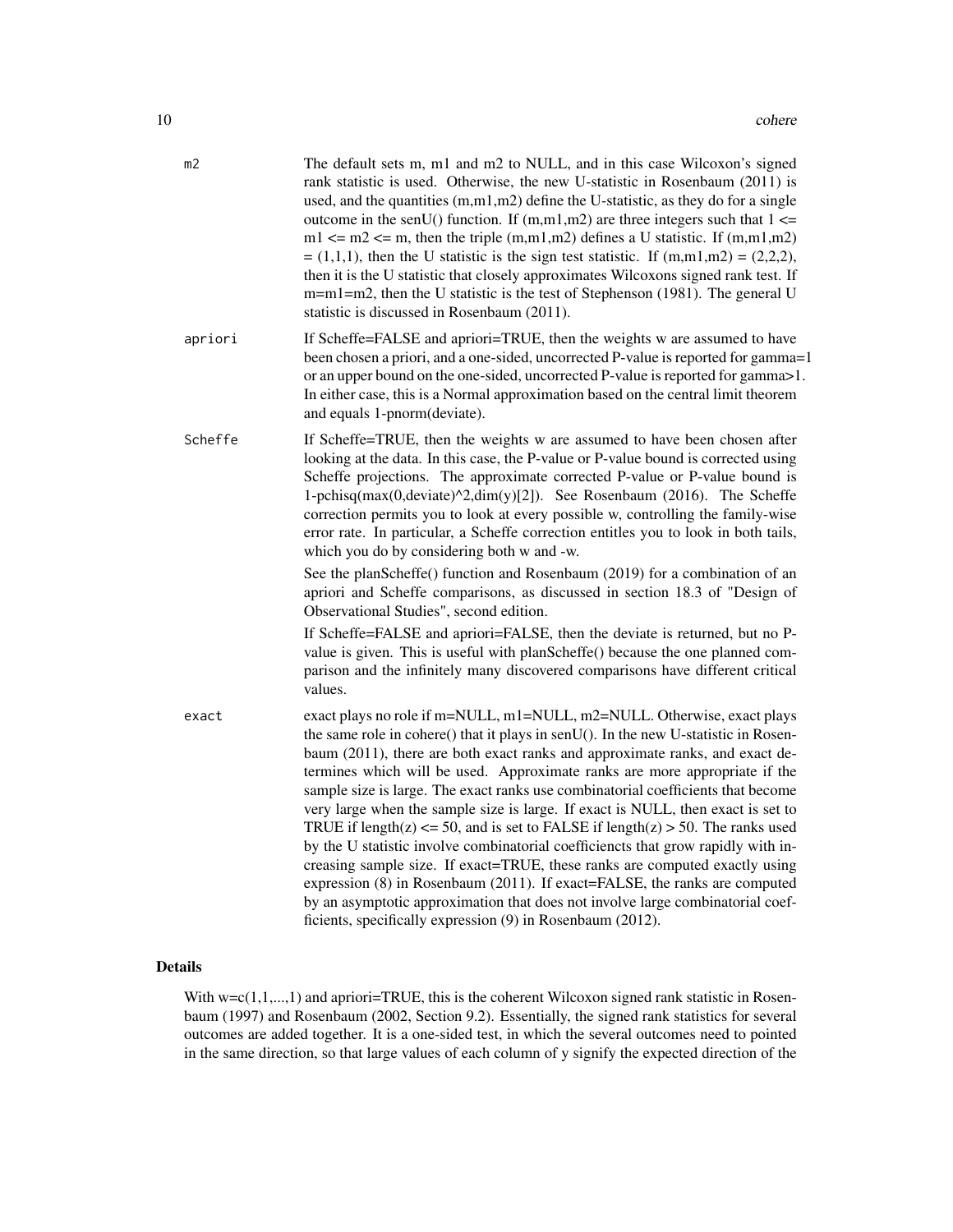#### cohere the contract of the contract of the contract of the contract of the contract of the contract of the contract of the contract of the contract of the contract of the contract of the contract of the contract of the con

treatment effect. Setting a non-null value for (m,m1,m2) is the analogous statistic but with the ranks in Rosenbaum (2011) instead of Wilcoxon's ranks.

With Scheffe=TRUE, the procedure permits you to test every w that is not  $(0,0,...,0)$ , yet control the family-wise error rate. This is essentially the method in Rosenbaum (2016), except the test-statistics are signed rank statistics rather than M-statistics.

Used in conjunction with the planScheffe() function, you can test one planned w and all possible w's controlling the family-wise error rate. The size or alpha for the test is shared equitably between the one planned w and all the other w's, so the critical value for the one planned comparison is not greatly increased. The one-sided critical value for the one planned w is close to the critical value for a two-sided test, although you do test in the opposite tail when you try -w in place of w, albeit with a different critical value. See Rosenbaum (2019).

#### Value

| deviate     | The upper bound on the standardized deviate that is used to approximate P-<br>values using the Normal or chi-square distribution; see apriori and Scheffe in<br>the arguments.                        |
|-------------|-------------------------------------------------------------------------------------------------------------------------------------------------------------------------------------------------------|
| aprioriPval | If Scheffe=FALSE and apriori=TRUE, the deviate is compared to the upper tail<br>of the Normal distribution to produce either a P-value for gamma=1 or an upper<br>bound on the P-value for gamma > 1. |
| ScheffePval | If Scheffe=TRUE, the deviate is compared to the upper tail of the chi-square<br>distribution to produce either a P-value for gamma=1 or an upper bound on the<br>P-value for gamma > 1.               |
| weights     | The weights possibly relabeled with colnames of y.                                                                                                                                                    |

# Note

This method is discussed in chapters 5 and 18 of the second edition of "Design of Observational Studies".

For confidence intervals for individual outcomes, use function senWilcox() or senU().

#### Author(s)

Paul R. Rosenbaum.

# References

Rosenbaum, P. R. (1997)<doi:10.2307/2533957> "Signed rank statistics for coherent predictions". Biometrics, 50, 368-374.

Rosenbaum, P. R. (2002) <doi:10.1007/978-1-4757-3692-2\_3> "Observational Studies" (2nd Edition). New York: Springer. See section 9.2.

Rosenbaum, P. R. (2011) <doi:10.1111/j.1541-0420.2010.01535.x> "A new U-statistic with superior design sensitivity in matched observational studies". Biometrics, 67(3), 1017-1027.

Rosenbaum, P. R. (2016) <doi:10.1214/16-AOAS942> "Using Scheffe projections for multiple outcomes in an observational study of smoking and periondontal disease". Annals of Applied Statistics, 10, 1447-1471.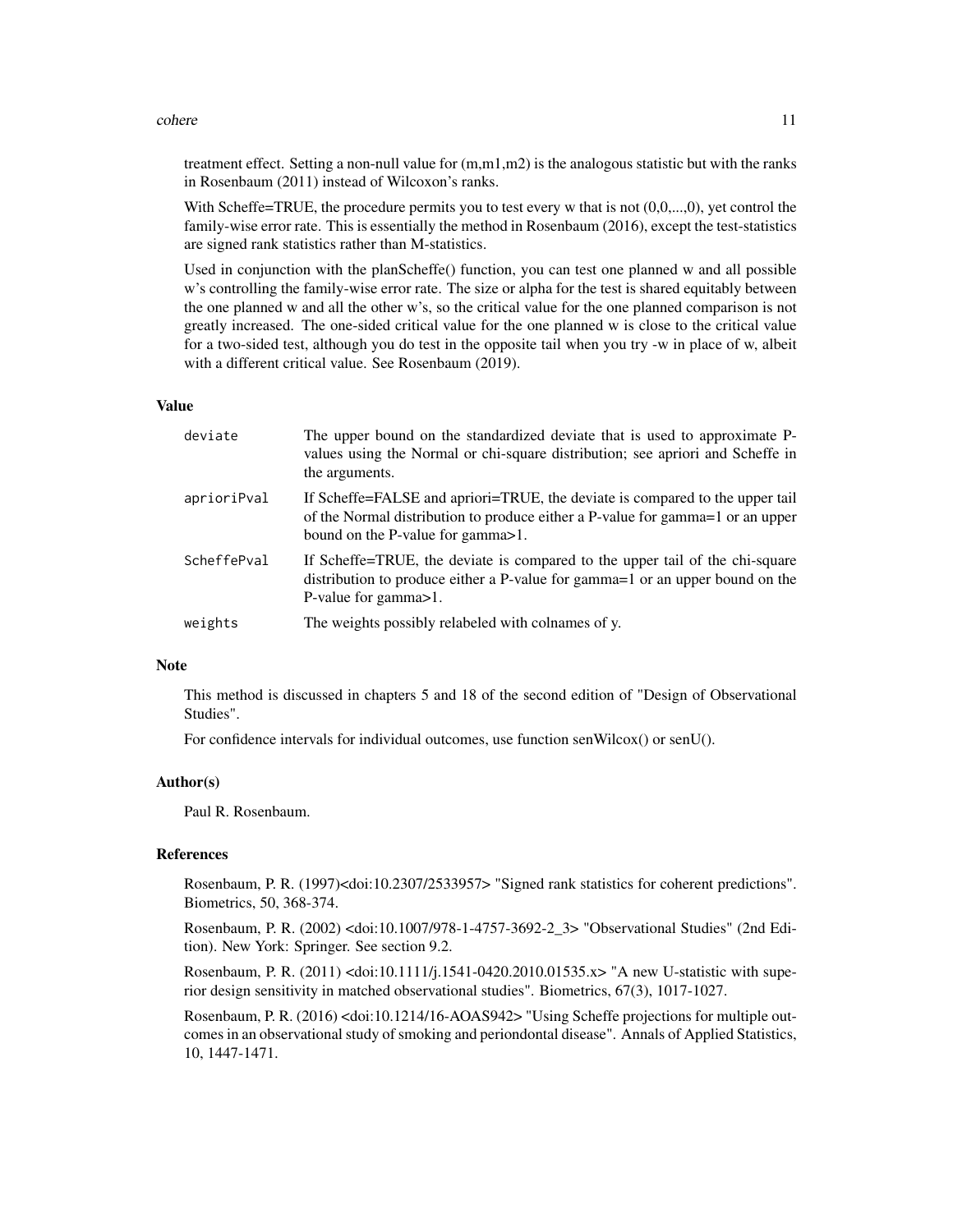<span id="page-11-0"></span>Rosenbaum, P. R. (2019) <doi:10.1093/biostatistics/kxy055> "Combining planned and discovered comparisons in observational studies". Biostatistics, to appear.

Scheffe, H. (1953) <doi:10.1093/biomet/40.1-2.87> "A method for judging all contrasts in the analysis of variance". Biometrika, 40, 87-104.

# Examples

```
# Reproduces parts of Table 5.3 from Design of Observational Studies
data(angristlavy)
attach(angristlavy)
cohere(cbind(avgmath,avgverb),1-z,pair,w=c(1,1),apriori=TRUE)
cohere(cbind(avgmath,avgverb),1-z,pair,w=c(1,0),apriori=TRUE)
cohere(cbind(avgmath,avgverb),1-z,pair,w=c(0,1),apriori=TRUE)
cohere(cbind(avgmath,avgverb),1-z,pair,w=c(1,1),gamma=1.65,apriori=TRUE)
# Uses the technique in Rosenbaum (2019)
# Rejection occurs at gamma=1.5 as 2.054>1.895
cohere(cbind(avgmath,avgverb),1-z,pair,w=c(1,1),gamma=1.5)
planScheffe(2)
detach(angristlavy)
data(teeth)
attach(teeth)
# Coherent Wilcoxon signed rank test
cohere(cbind(either4up,either4low),smoker,mset,apriori=TRUE)
# Sensitivity analysis, gamma=2
cohere(cbind(either4up,either4low),smoker,mset,
      gamma=2,apriori=TRUE)
# Upper teeth only
cohere(cbind(either4up,either4low),smoker,mset,
      w=c(1,0),gamma=2,apriori=TRUE)
# This is the same as the univariate test
y<-either4up[smoker==1]-either4up[smoker==0]
senWilcox(y,gamma=2)
# Try various weights, correcting by Scheffe's method
cohere(cbind(either4up,either4low),smoker,mset,
        w=c(1,2),gamma=2,Scheffe=TRUE)
# Replace Wilcoxon's ranks with the new U-statistic
cohere(cbind(either4up,either4low),smoker,mset,
        w=c(1,2),gamma=2,Scheffe=TRUE,m=8,m1=6,m2=8)
detach(teeth)
```
costa *Welding and DNA-Protein Crosslinks*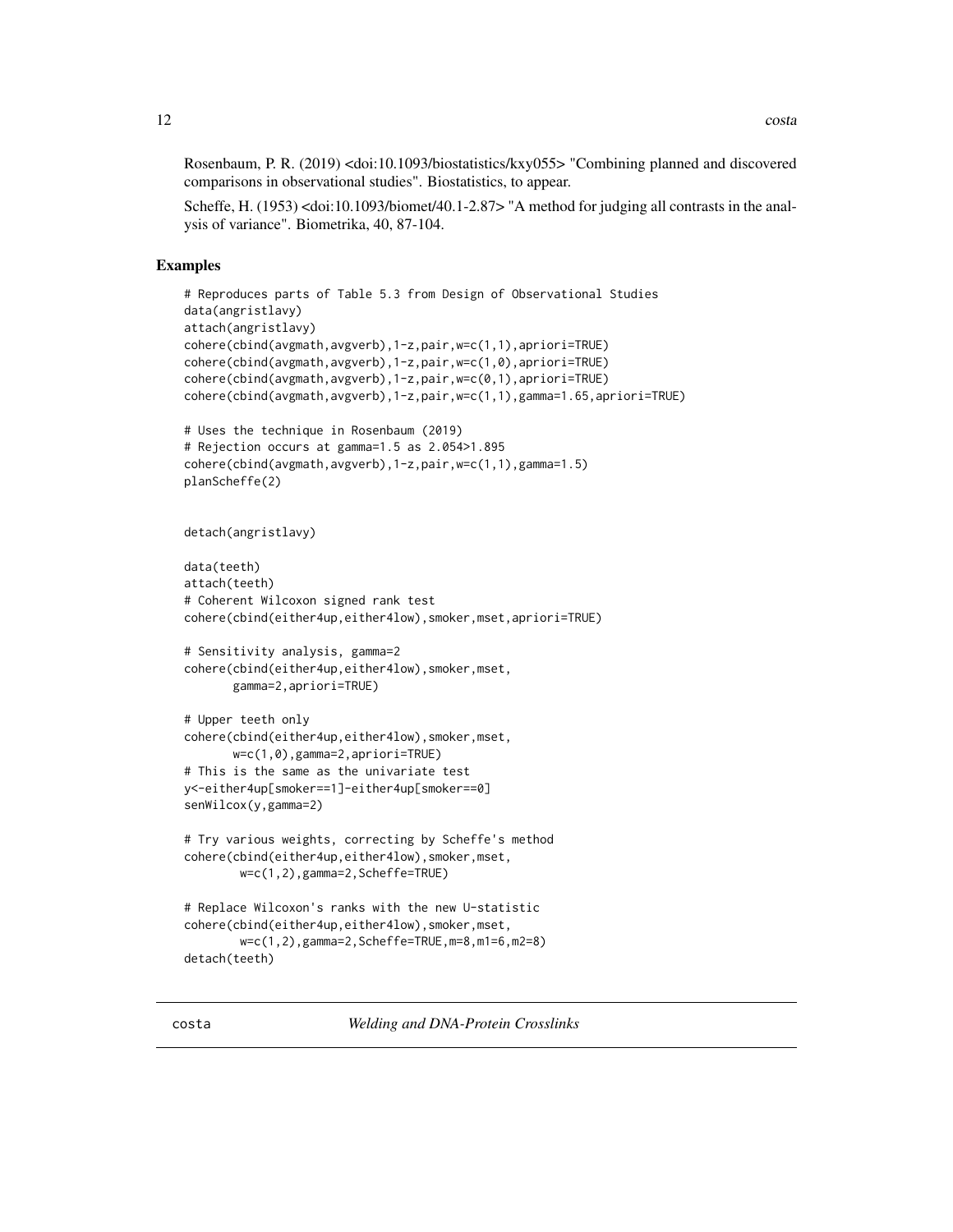#### costa de la contrada de la costa de la costa de la costa de la costa de la costa de la costa de la costa de la costa de la costa de la costa de la costa de la costa de la costa de la costa de la costa de la costa de la cos

# Description

This data set is from Costa et al. (1993) and it describes 21 welders and 26 potential controls. All are men. The outcome is a measure of genetic damage; specifically, dpc is a measure of DNAprotein cross-links. There are 3 covariates, age, race and smoking. This tiny example is used to illustrate the concepts of multivariate matching in Chapter 9 of "Design of Observational Studies", second edition. The example is useful because its tiny size permits close inspection of the details of multivariate matching, but its small sample size and limited number of covariates make it highly atypical of matching in observational studies.

# Usage

data("costa")

# Format

A data frame with 47 observations on the following 6 variables.

subject Within group ID number.

age Age in years.

race AA=African-American, C=Caucasian

smoker Y=yes, N=no

welder Y=yes/treated, N=no/control

dpc DNA-Protein Cross-links (percent)

# Source

The data are from Costa et al. (1993). The data are used as a tiny example in Chapter 9 of "Design of Observational Studies", second edition.

# References

Costa, M., Zhitkovich, A. and Toniolo, P. (1993) <https://cancerres.aacrjournals.org/content/53/3/460> "DNA-protein cross-links in welders: molecular implications". Cancer research, 53(3), 460-463.

```
data(costa)
boxplot(costa$dpc~costa$welder,
 xlab="Control (N) or Welder (Y)",
 ylab="DNA-Protein Cross-links Percent")
```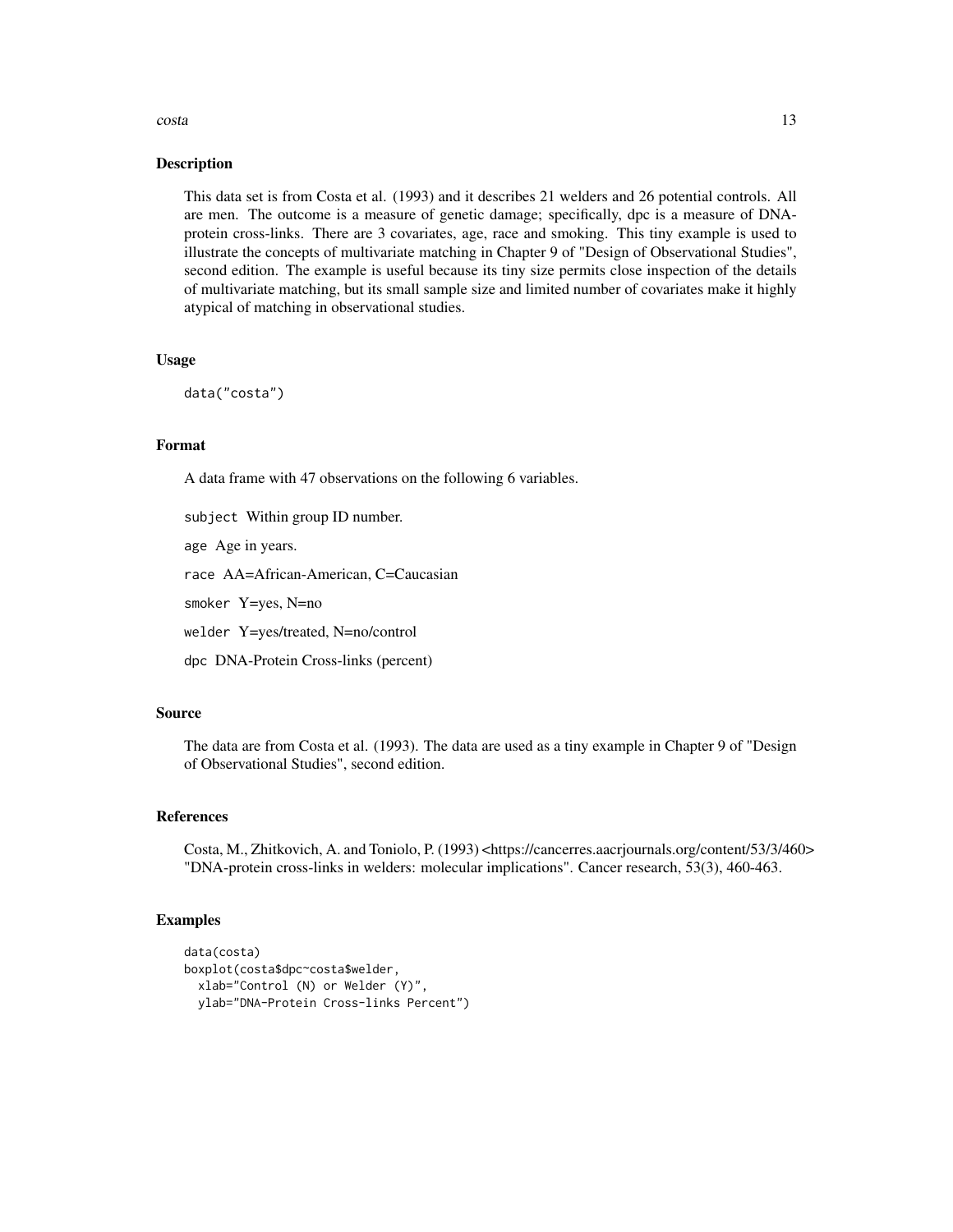<span id="page-13-0"></span>

# Description

Computes the cross-cut test and its sensitivity analysis. The cross-cut test is a nonparametric test of dose-response correlation with good design sensitivity when used for causal inference in observational studies.

# Usage

 $\cscut(x, y, ct = 0.25, gamma = 1, LS=FALSE)$ 

# Arguments

| x     | Doses of treatment.                                                                                                                                                                                                                                        |
|-------|------------------------------------------------------------------------------------------------------------------------------------------------------------------------------------------------------------------------------------------------------------|
| у     | Response.                                                                                                                                                                                                                                                  |
| ct    | The quantile that defines the cross-cut. By default, the cross-cut is at the outer<br>.25 of the data, the lower 25 percent and the upper 75 percent.                                                                                                      |
| gamma | Sensitivity parameter, gamma $>=1$ .                                                                                                                                                                                                                       |
| LS    | If LS=TRUE, a large sample test is performed. If LS=FALSE, an exact test is<br>performed. For LS=FALSE, the mh function in the 'sensitivity $2x2x$ k' package<br>is used. For LS=TRUE, the mhLS function in the 'sensitivity $2x2x$ k' package is<br>used. |

#### Details

Performs a one-sided test of no association against positive association, together with a sensitivity analysis. The method is described in Rosenbaum (2016), used in Rosenbaum (2017). An adaptive cross-cut statistic is discussed in Rosenbaum and Small (2017); it cuts at several quantiles and picks the best. See Section 19.4 of "Design of Observational Studies"", second edition.

# Value

| quantiles | Quantiles that define the crosscut                                                                                                                            |
|-----------|---------------------------------------------------------------------------------------------------------------------------------------------------------------|
| table     | $A$ 2x2 table                                                                                                                                                 |
| output    | Output from mh or mhLS when applied to table. The functions mh and mhLS<br>are from the sensitivity $2x2xk$ package. The output includes a one-sided P-value. |
|           |                                                                                                                                                               |

# Note

The 'crosscut' function makes use of 'mh' and 'mhLS' from the 'sensitivity2x2xk' package.

#### Author(s)

Paul R. Rosenbaum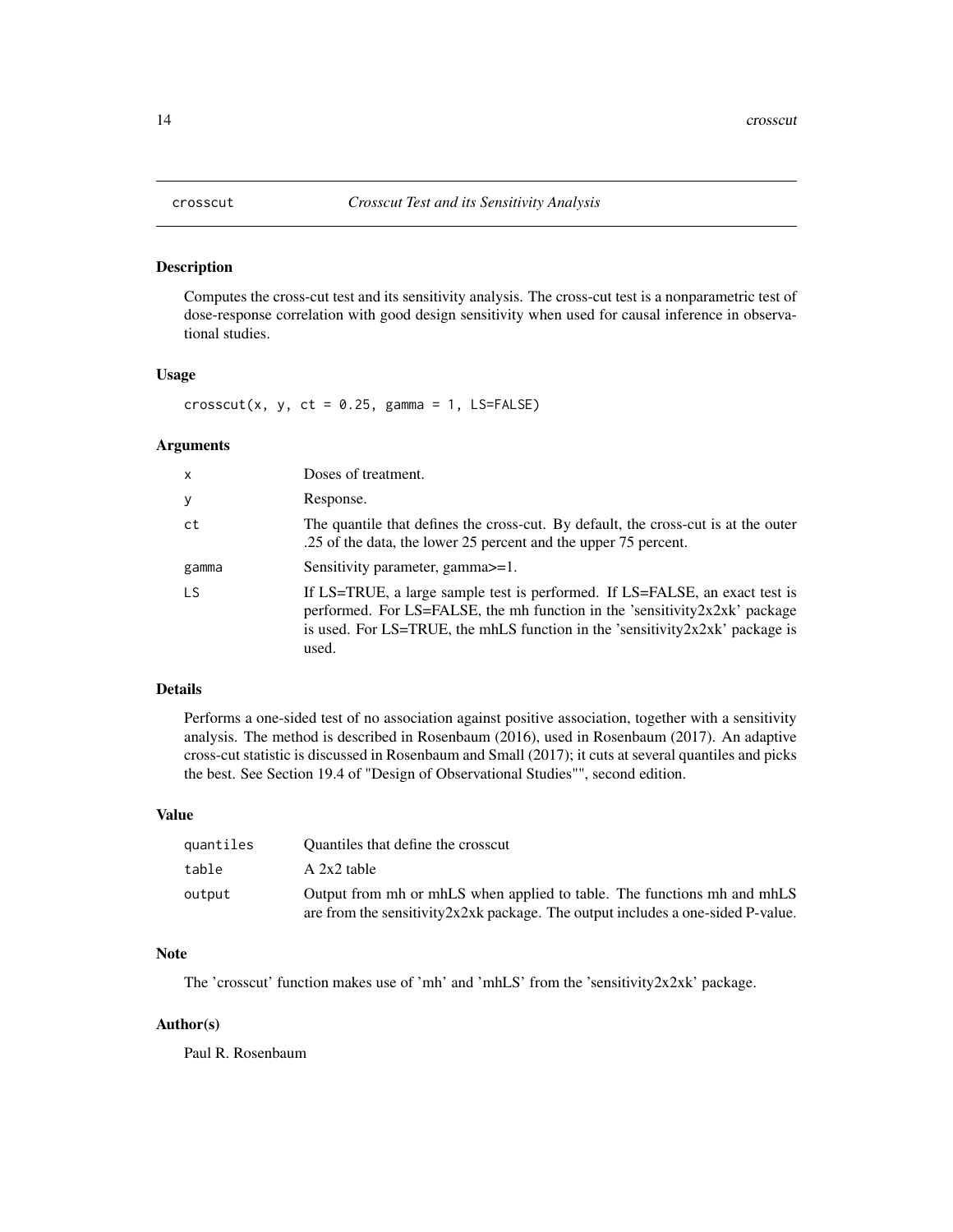# <span id="page-14-0"></span>crosscutplot that the contract of the contract of the contract of the contract of the contract of the contract of the contract of the contract of the contract of the contract of the contract of the contract of the contract

# References

Rosenbaum, P. R. (2016) <doi:10.1111/biom.12373> "The crosscut statistic and its sensitivity to bias in observational studies with ordered doses of treatment". Biometrics, 72(1), 175-183.

Rosenbaum, P. R. (2017) <doi:10.1214/17-STS621> "The general structure of evidence factors in observational studies". Statist Sci 32, 514-530.

Rosenbaum, P. R. and Small, D. S. (2017) <doi:10.1111/biom.12591> "An adaptive Mantel–Haenszel test for sensitivity analysis in observational studies". Biometrics, 73(2), 422-430.

# Examples

```
data(periodontal)
attach(periodontal)
crosscut(cigsperday[z==1],pcteither[z==1]-pcteither[z==0],ct=.2)
crosscut(cigsperday[z==1],pcteither[z==1]-pcteither[z==0],ct=.2,gamma=1.25)
crosscut(cigsperday[z==1],pcteither[z==1]-pcteither[z==0],ct=.2,gamma=1.25,LS=TRUE)
crosscut(cigsperday[z==1],pcteither[z==1]-pcteither[z==0],ct=1/3)
detach(periodontal)
```
crosscutplot *Scatterplot Associated with the Cross-Cut Test*

# Description

A scatterplot of y against x, with the points used by the cross-cut test in black, and the remaining points in grey. See Figure 19.2 in "Design of Observational Studies", second edition.

# Usage

crosscutplot(x, y, ct = 0.25, xlab = "", ylab = "", main = "", ylim = NULL)

# Arguments

| $\mathsf{x}$ | Variable to be plotted on the horizontal axis.                                                                                                      |
|--------------|-----------------------------------------------------------------------------------------------------------------------------------------------------|
| $\mathbf{y}$ | Variable to be plotted on the vertical axis.                                                                                                        |
| ct           | 25. The quantile that defines the crosscut. By default, the crosscut is at the outer<br>of the data, the lower 25 percent and the upper 75 percent. |
| xlab         | Label for the x axis.                                                                                                                               |
| ylab         | Label for the y axis.                                                                                                                               |
| main         | Title of the plot.                                                                                                                                  |
| vlim         | Limits for the y axis. See example.                                                                                                                 |

#### Value

A scatter plot.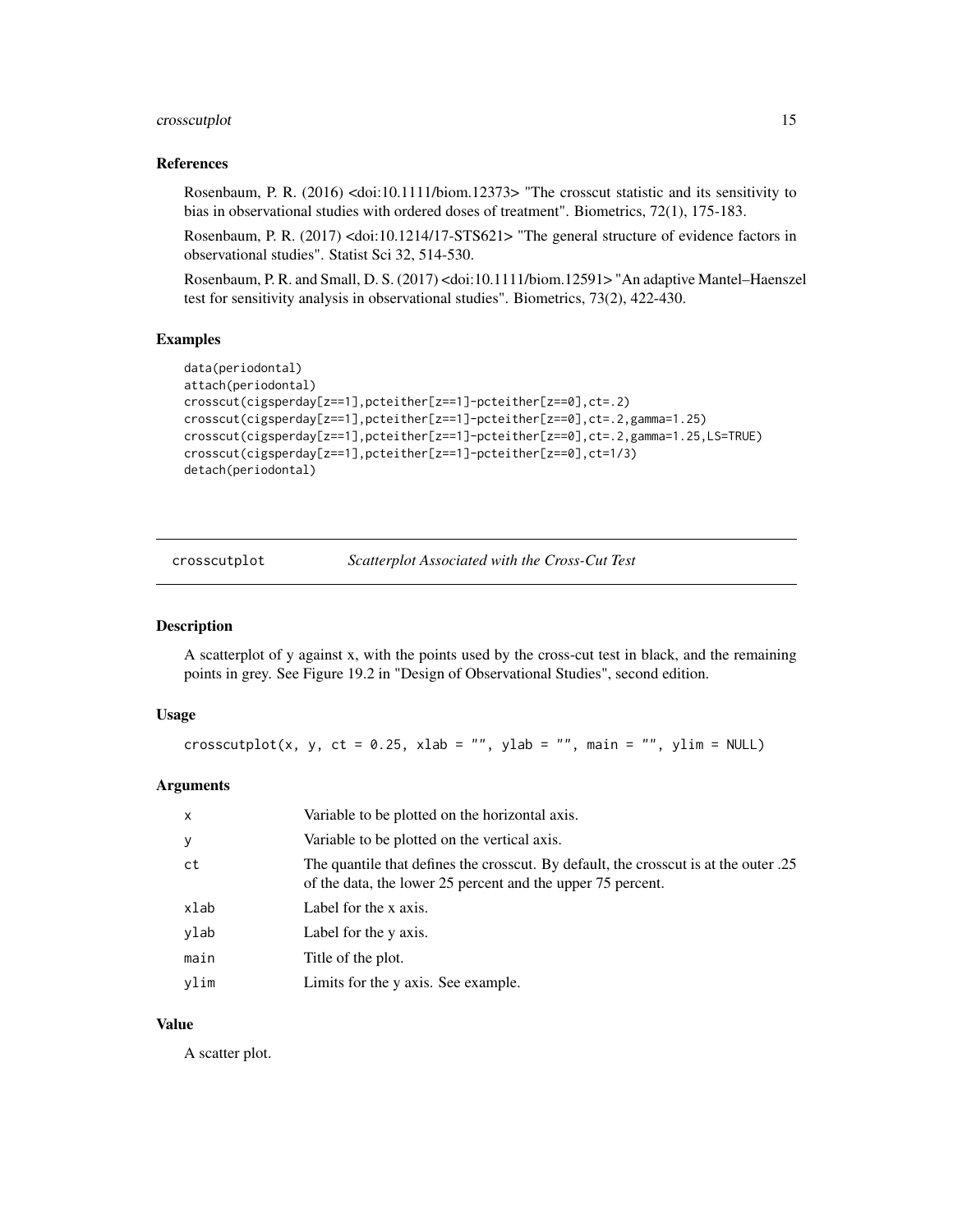# <span id="page-15-0"></span>Author(s)

Paul R. Rosenbaum

# References

Rosenbaum, P. R. (2016) <doi:10.1111/biom.12373> "The crosscut statistic and its sensitivity to bias in observational studies with ordered doses of treatment". Biometrics, 72(1), 175-183.

Rosenbaum, P. R. (2017) <doi:10.1214/17-STS621> "The general structure of evidence factors in observational studies". Statistical Science 32, 514-530.

# Examples

```
# Figure 1 in Rosenbaum (2017)
data(periodontal)
attach(periodontal)
m<-matrix(1:2,1,2)
layout(m,widths=c(1,2))
boxplot(pcteither[z==1]-pcteither[z==0],ylab="Smoker-Control Difference",
        main="(i)",xlab="Matched Pairs",ylim=c(-100,100))
abline(h=0,lty=2)
crosscutplot(cigsperday[z==1],pcteither[z==1]-pcteither[z==0],
    ct=.2,ylab="Smoker-Control Difference",
    xlab="Cigarettes per Day",main="(ii)",ylim=c(-100,100))
abline(h=0,lty=2)
detach(periodontal)
layout(1)
```
dynarski *A Natural Experiment Concerning Subsidized College Education*

#### **Description**

The data are from Susan Dynarski (2003)'s study of the effects of a subsidy for college education provided Social Security to children whose fathers had died. The subsidy was eliminated in 1982. As presented here, the data are only a portion of the data used in Dynarski (2003), specifically the period from 1979-1981 when the subsidy was available. The data set here is Table 14.1 of "Design of Observational Studies" (2nd edition), where it was used with the limited goal of illustrating matching techniques.

#### Usage

data("dynarski")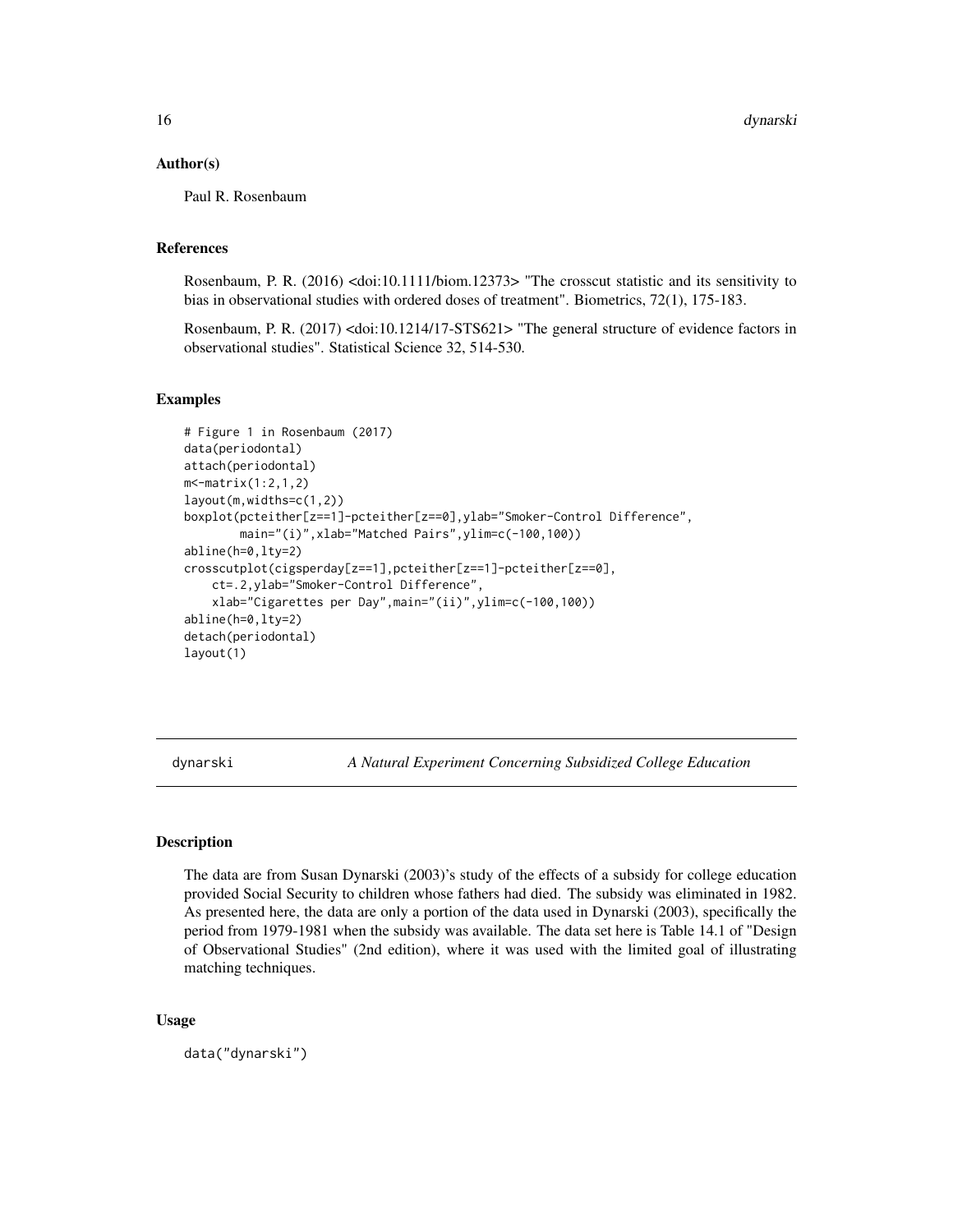#### dynarski 17

# Format

A data frame with 2820 observations on the following 10 variables.

- id identification number
- zb treatment indicator, zb=1 if 1979-1981 with father deceased, or zb=0 if 1979-1981 with father alive

faminc family income, in units of tens of thousands of dollars

incmiss indicator for missing family income

black 1 if black, 0 otherwise

hisp 1 if hispanic, 0 otherwise

afqtpct test score percentile, Armed Forces Qualifications Test

edmissm indicator for missing education of mother

edm education of mother, 1 is <high school, 2 is high school, 3 is some college, 4 is a BA degree or higher

female 1 if female, 0 if male

# Details

The examples reproduce steps in Chapter 14 of "Design of Observational Studies" (2nd edition). Portions of the examples require you to load Ben Hansen's 'optmatch' package and accept its academic license; these portions of the examples do not run automatically. Hansen's 'optmatch' package uses the Fortran code of Bertsekas and Tseng (1988).

# Source

Dynarski (2003).

#### References

Bertsekas, D. P. and Tseng, P. (1988) <doi:10.1007/BF02288322> "The relax codes for linear minimum cost network flow problems". Annals of Operations Research, 13(1), 125-190.

Dynarski, S. M. (2003) <doi:10.1257/000282803321455287> "Does aid matter? Measuring the effect of student aid on college attendance and completion". American Economic Review, 93(1), 279-288.

Hansen, B. B. (2007) <https://www.r-project.org/conferences/useR-2007/program/presentations/hansen.pdf> "Flexible, optimal matching for observational studies". R News, 7, 18-24.

Hansen, B. B. and Klopfer, S. O. (2006) <doi:10.1198/106186006X137047> "Optimal full matching and related designs via network flows". Journal of Computational and Graphical Statistics, 15(3), 609-627.

Rosenbaum, P. R. (1989). "Optimal matching for observational studies" <doi:10.1080/01621459.1989.10478868> Journal of the American Statistical Association, 84(408), 1024-1032.

Rosenbaum, P. R. (1991) <doi:10.1111/j.2517-6161.1991.tb01848.x> A characterization of optimal designs for observational studies. Journal of the Royal Statistical Society: Series B (Methodological), 53(3), 597-610.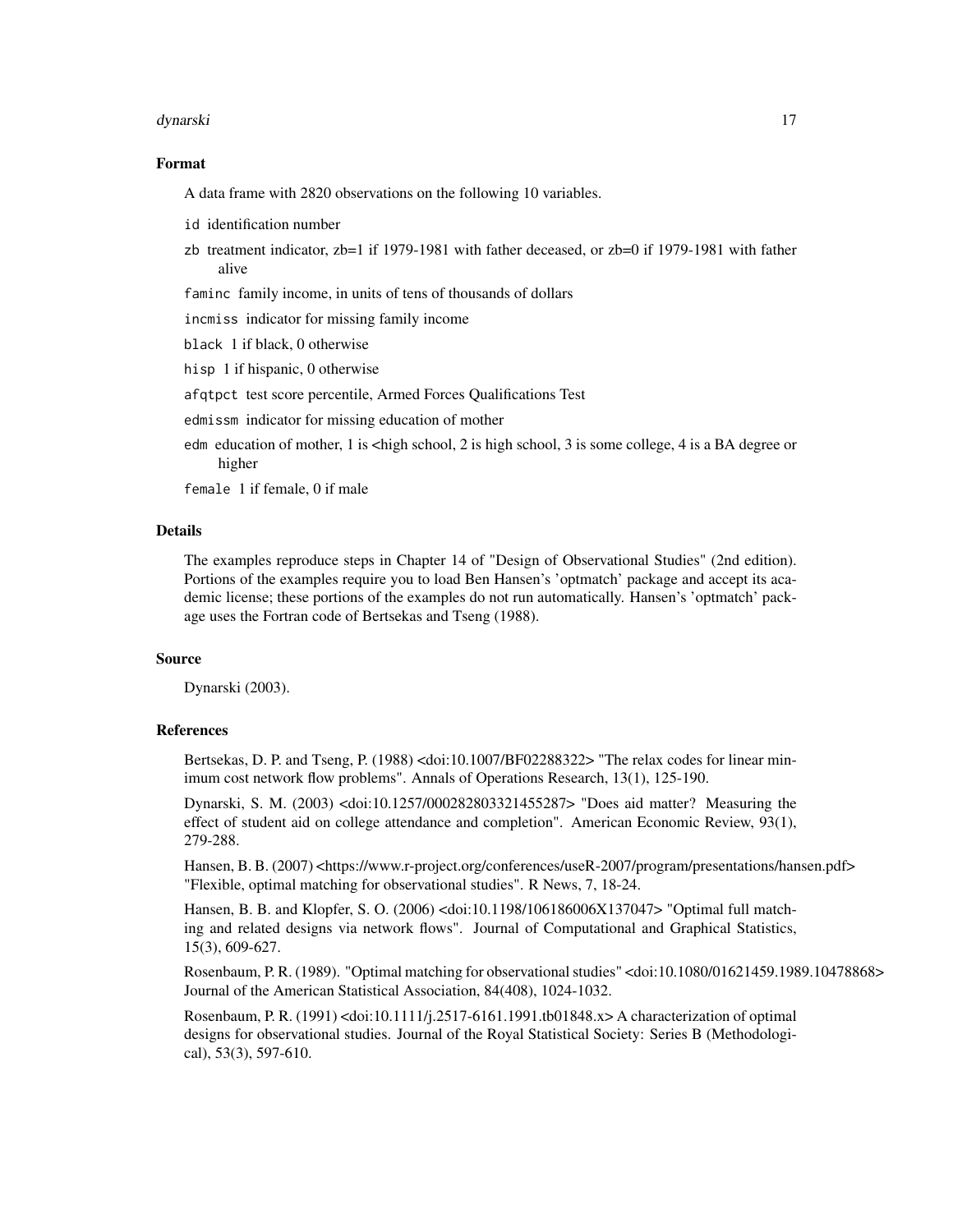```
#
data(dynarski)
# Table 14.1 of "Design of Observational Studies" (2nd edition)
head(dynarski)
# Table 14.2 of "Design of Observational Studies" (2nd edition)
zb<-dynarski$zb
zbf<-factor(zb,levels=c(1,0),labels=c("Father deceased",
    "Father not deceased"))
table(zbf)
Xb<-dynarski[,3:10]
# Estimate the propensity score, Rosenbaum (2010, Section 14.3)
p<-glm(zb~Xb$faminc+Xb$incmiss+Xb$black+Xb$hisp
    +Xb$afqtpct+Xb$edmissm+Xb$edm+Xb$female,
    family=binomial)$fitted.values
# Figure 14.1 in "Design of Observational Studies" (2nd edition)
boxplot(p~zbf,ylab="Propensity score",main="1979-1981 Cohort")
# Read about missing covariate values in section 14.4
# of "Design of Observational Studies" (2nd edition)
# Robust Mahalanobis distance matrix, treated x control
dmat<-smahal(zb,Xb)
dim(dmat)
# Table 14.3 in "Design of Observational Studies" (2nd edition)
round(dmat[1:5,1:5],2)
# Add a caliper on the propensity score using a penalty function
dmat<-addcaliper(dmat,zb,p,caliper=.2)
dim(dmat)
# Table 14.4 in "Design of Observational Studies" (2nd edition)
round(dmat[1:5,1:5],2)
## Not run:
# YOU MUST LOAD the 'optmatch' package and accept its license to continue.
# Note that the 'optmatch' package has changed since 2010. It now suggests
# that you indicate the data explicitly as data=dynarski.
# Creating a 1-to-10 match, as in section 14.6 of
# "Design of Observational Studies" (2nd edition)
# This may take a few minutes.
m<-fullmatch(dmat,data=dynarski,min.controls = 10,max.controls = 10,
    omit.fraction = 1379/2689)
length(m)
sum(matched(m))
1441/11 # There are 131 matched sets, 1 treated, 10 controls
# Alternative, simpler code to do the same thing
m2<-pairmatch(dmat,controls=10,data=dynarski)
# Results are the same:
sum(m[matched(m)]!=m2[matched(m2)])
```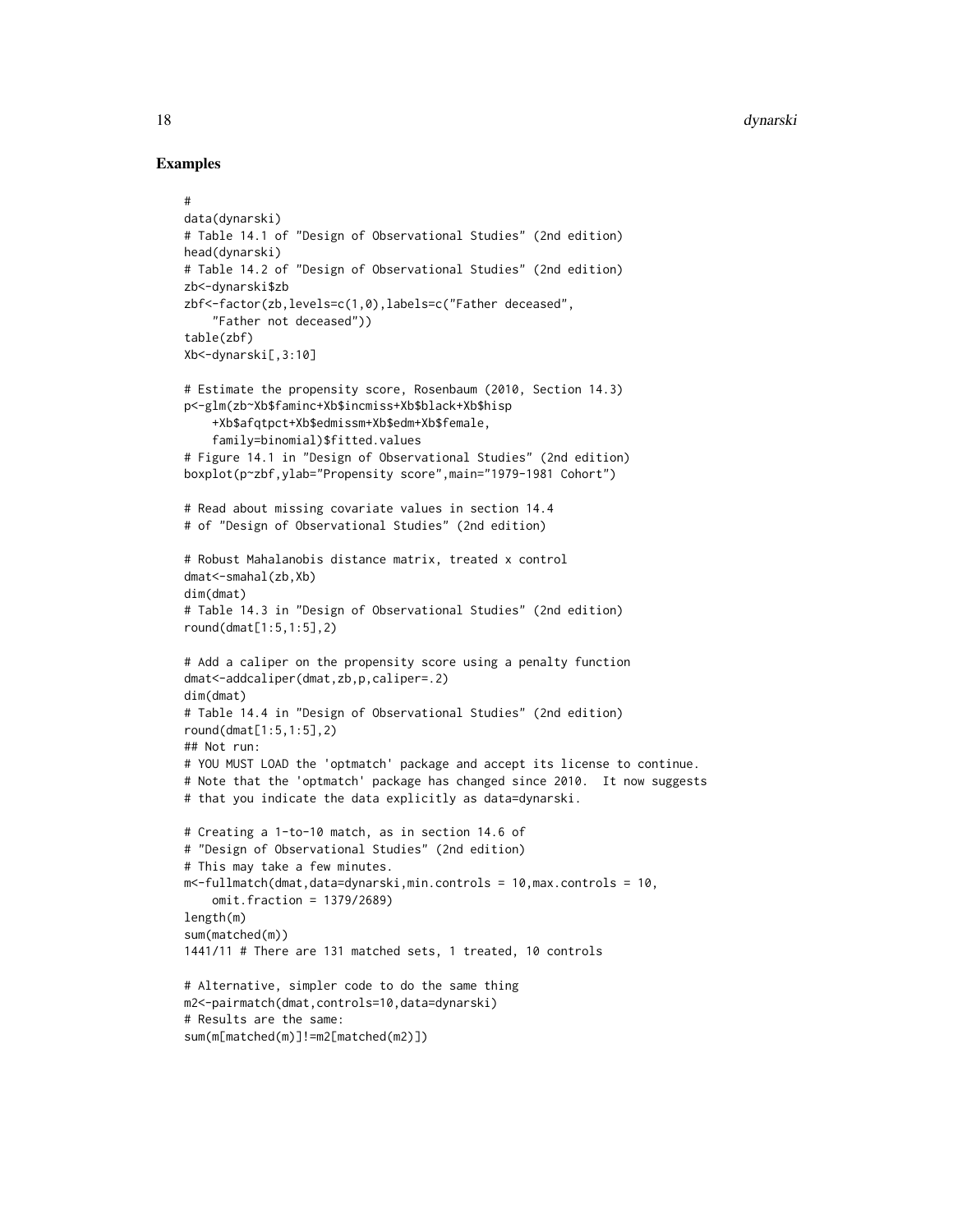<span id="page-18-0"></span>fine the state of the state of the state of the state of the state of the state of the state of the state of the state of the state of the state of the state of the state of the state of the state of the state of the state

```
# Housekeeping
im<-as.integer(m)
dynarski<-cbind(dynarski,im)
dm<-dynarski[matched(m),]
dm<-dm[order(dm$im,1-dm$zb),]
# Table 14.5 in "Design of Observational Studies" (2nd edition)
which(dm$id==10)
dm[188:198,]
which(dm$id==396)
dm[23:33,]
which(dm$id==3051)
dm[1068:1078,]
# In principle, there can be a tie, in which several different
# matched samples all minimize the total distance. On my
# computer, this calculation reproduces Table 14.5, but were
# there a tie, 'optmatch' should return one of the tied optimal
# matches, but not any particular one.
## End(Not run)
```
fine *Expand a Distance Matrix for Matching with Fine Balance.*

# Description

In optimal pair matching with fine balance, expand a distance matrix to become a square matrix to enforce fine balance. The method is discussed in Chapter 11 of "Design of Observational Studies", second edition, and it is conceptually the simplest way to implement fine balance; therefore, it remains very useful for teaching and for self-study. See details.

# Usage

fine(dmat,  $z$ ,  $f$ , mult = 100)

# Arguments

| dmat           | A distance matrix with one row for each treated individual and one column for<br>each control. Often, this is either the Mahalanobis distance based on covariates,<br>'mahal', or else a robust variant produced by 'smahal'. The distance matrix<br>dmat may have been penalized by 'addalmostexact' or 'addcaliper'. An error<br>will result unless dmat has more columns than rows. |
|----------------|----------------------------------------------------------------------------------------------------------------------------------------------------------------------------------------------------------------------------------------------------------------------------------------------------------------------------------------------------------------------------------------|
| $\overline{z}$ | z is a vector that is 1 for a treated individual and 0 for a control. The number<br>of treated subjects, sum(z), must equal the number of rows of dmat, and the<br>number of potential controls, sum(1-z), must equal the number of columns of<br>dmat.                                                                                                                                |
| $\mathbf f$    | A factor or vector to be finely balanced. Must have $length(f)=length(z)$ .                                                                                                                                                                                                                                                                                                            |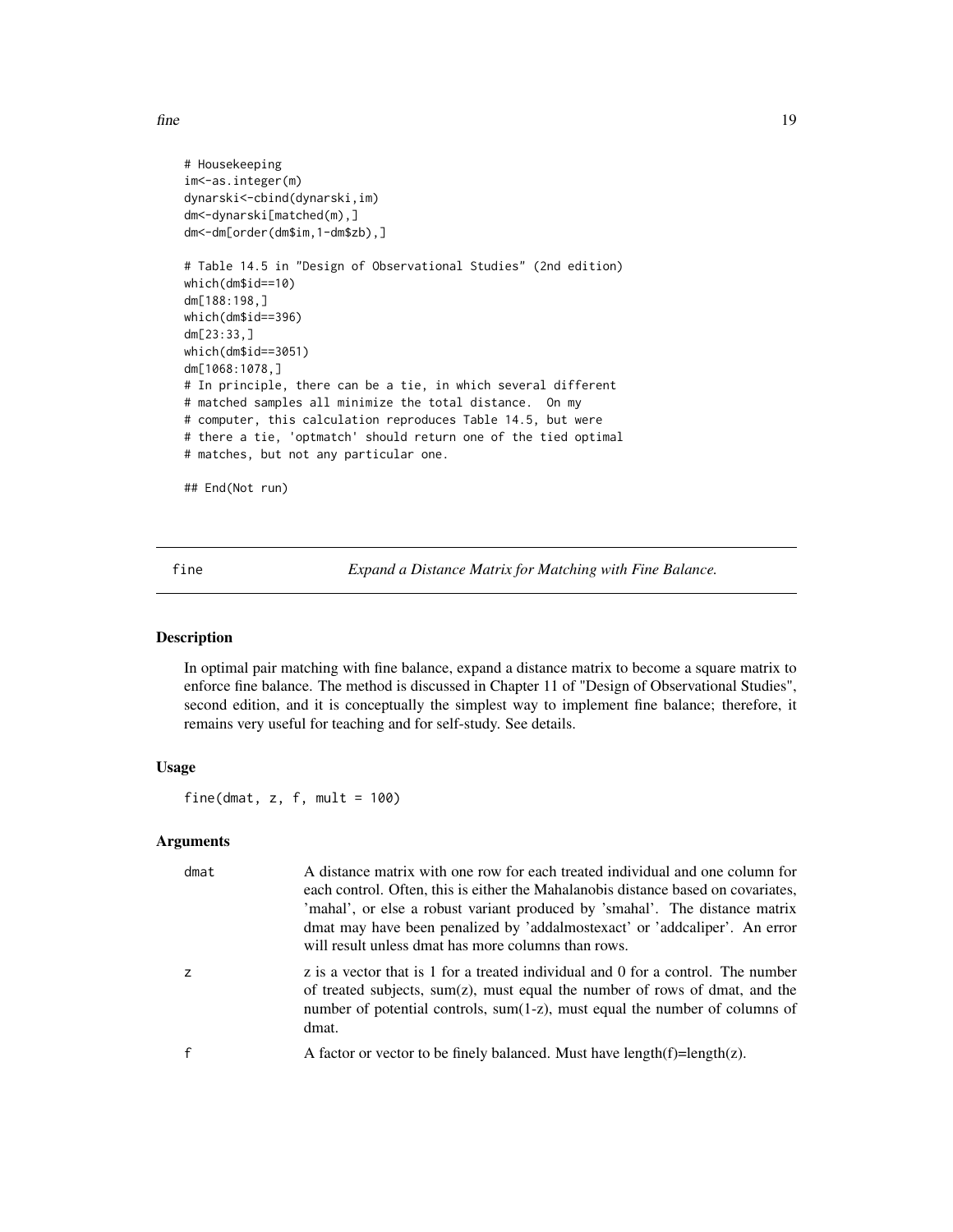mult A positive number, mult > 0. Determines the penalty used to enforce fine balance as max(dmat)\*mult. The distance matrix dmat may have been penalized by 'addalmostexact' or 'addcaliper', and in this case it makes sense to set mult=1 or mult=2, rather than the default, mult=100. If dmat is already penalized, taking mult>1 creates a larger penalty for deviations from fine balance than the exisiting penalties.

# Details

The method is discussed in Chapter 11 of "Design of Observational Studies", second edition, and it is conceptually the simplest way to implement fine balance. However, the expanded distance matrix can become quite large, so this simplest method is not the most efficient method in its use of computer storage. A more compact implementation uses minimum cost flow in a network (Rosenbaum 1989, Section 3.2). Additionally, there are several extensions of fine balance, including near-fine balance (Yang et al. 2012, in Yu's 'DiPs' package), fine balance for several covariates via integer programming (Zubizarreta 2012, 'designmatch' R-package), and refined balance (Pimentel et al. 2015, 'rcbalance' R-package). Ruoqi Yu's 'bigmatch' R-package implements fine balance and near-fine balance in very large matching problems.

#### Value

An expanded, square distance matrix with "extra" treated units for use in optimal pair matching. Any control paired with an "extra" treated unit is discarded, as are the "extra" treated units.

# **Note**

Fine balance is discussed in chapter 11 of "Design of Observational Studie", second edition.

The matching functions in the 'DOS2' package are aids to instruction or self-instruction while reading "Design of Observational Studies". As in the book, these functions break the task of matching into small steps so they are easy to understand in depth. In practice, matching entails a fair amount of book-keeping best done by a package that automates these tasks. For fine balance and similar methods, use R packages 'rcbalance', 'DiPs', 'designmatch' or 'bigmatch'. Section 14.10 of "Design of Observational Studies", second edition, discusses and compares several R packages for optimal matching.

#### Author(s)

Paul R. Rosenbaum

# References

Hansen, B. B. and Klopfer, S. O. (2006) <doi:10.1198/106186006X137047> "Optimal full matching and related designs via network flows". Journal of Computational and Graphical Statistics, 15(3), 609-627. The method implemented in Hansen's 'optmatch' package.

Hansen, B. B. (2007) <https://www.r-project.org/conferences/useR-2007/program/presentations/hansen.pdf> "Flexible, optimal matching for observational studies". R News, 7, 18-24. Discusses Hansen's 'optmatch' package.

Pimentel, S. D., Kelz, R. R., Silber, J. H. and Rosenbaum, P. R. (2015) <doi:10.1080/01621459.2014.997879> "Large, sparse optimal matching with refined covariate balance in an observational study of the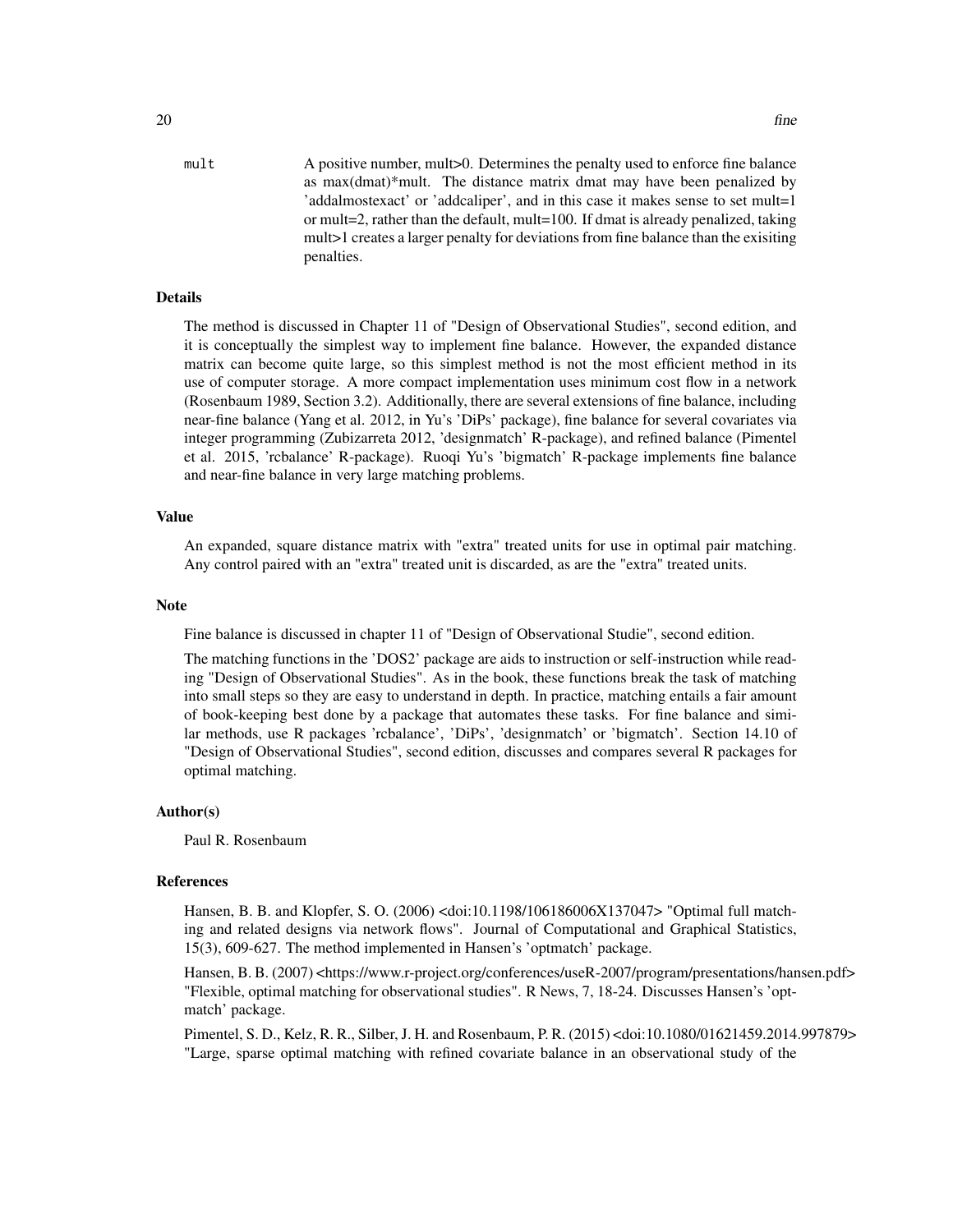health outcomes produced by new surgeons". Journal of the American Statistical Association, 110, 515-527. Introduces an extension of fine balance called refined balance that is implemented in Pimentel's package 'rcbalance'.

Pimentel, S. D. (2016) "Large, Sparse Optimal Matching with R Package rcbalance" <https://obsstudies.org/largesparse-optimal-matching-with-r-package-rcbalance/> Observational Studies, 2, 4-23. Discusses and illustrates the use of Pimentel's 'rcbalance' package.

Rosenbaum, P. R. (1989). "Optimal matching for observational studies" <doi:10.1080/01621459.1989.10478868> Journal of the American Statistical Association, 84(408), 1024-1032. Discusses and illustrates fine balance using minimum cost flow in a network in section 3.2.

Rosenbaum, P. R., Ross, R. N. and Silber, J. H. (2007) <doi:10.1198/016214506000001059> "Minimum distance matched sampling with fine balance in an observational study of treatment for ovarian cancer". Journal of the American Statistical Association, 102, 75-83. Discusses and illustrates fine balance using optimal assignment.

Yang, D., Small, D. S., Silber, J. H. and Rosenbaum, P. R. (2012) <doi:10.1111/j.1541-0420.2011.01691.x> "Optimal matching with minimal deviation from fine balance in a study of obesity and surgical outcomes". Biometrics, 68, 628-636. Extension of fine balance useful when fine balance is infeasible. Comes as close as possible to fine balance. Implemented as part of the 'rcbalance' and 'DiPs' packages.

Yu, Ruoqi and Rosenbaum, P.R., (2019a) <doi:10.1111/biom.13098> "Directional penalties for optimal matching in observational studies". Biometrics, to appear, Describes the method in Yu's 'DiPs' package.

Yu, Ruoqi, Silber, J.H. and Rosenbaum, P.R. (2019b) <https://www.imstat.org/journals-and-publications/statisticalscience/statistical-science-future-papers/> "Matching methods for observational studies derived from large administrative databases". Stat Sci., to appear. Describes the method in Yu's 'bigmatch' package.

Zubizarreta, J. R., Reinke, C. E., Kelz, R. R., Silber, J. H. and Rosenbaum, P. R. (2011) <doi:10.1198/tas.2011.11072> "Matching for several sparse nominal variables in a case-control study of readmission following surgery". The American Statistician, 65(4), 229-238. Combines near-exact matching with fine balance for the same covariate.

Zubizarreta, J. R. (2012) <doi:10.1080/01621459.2012.703874> "Using mixed integer programming for matching in an observational study of kidney failure after surgery". Journal of the American Statistical Association, 107, 1360-1371. Extends the concept of fine balance using integer programming. Implemented in R in the 'designmatch' package.

# Examples

```
data(costa)
z<-1*(costa$welder=="Y")
aa<-1*(costa$race=="A")
smoker=1*(costa$smoker=="Y")
age<-costa$age
x<-cbind(age,aa,smoker)
dmat<-mahal(z,x)
# Mahalanobis distances
round(dmat[,1:6],2) # Compare with Table 9.5 in "Design of Observational Studies"
# Impose propensity score calipers
prop<-glm(z~age+aa+smoker,family=binomial)$fitted.values # propensity score
```
 $fine$  21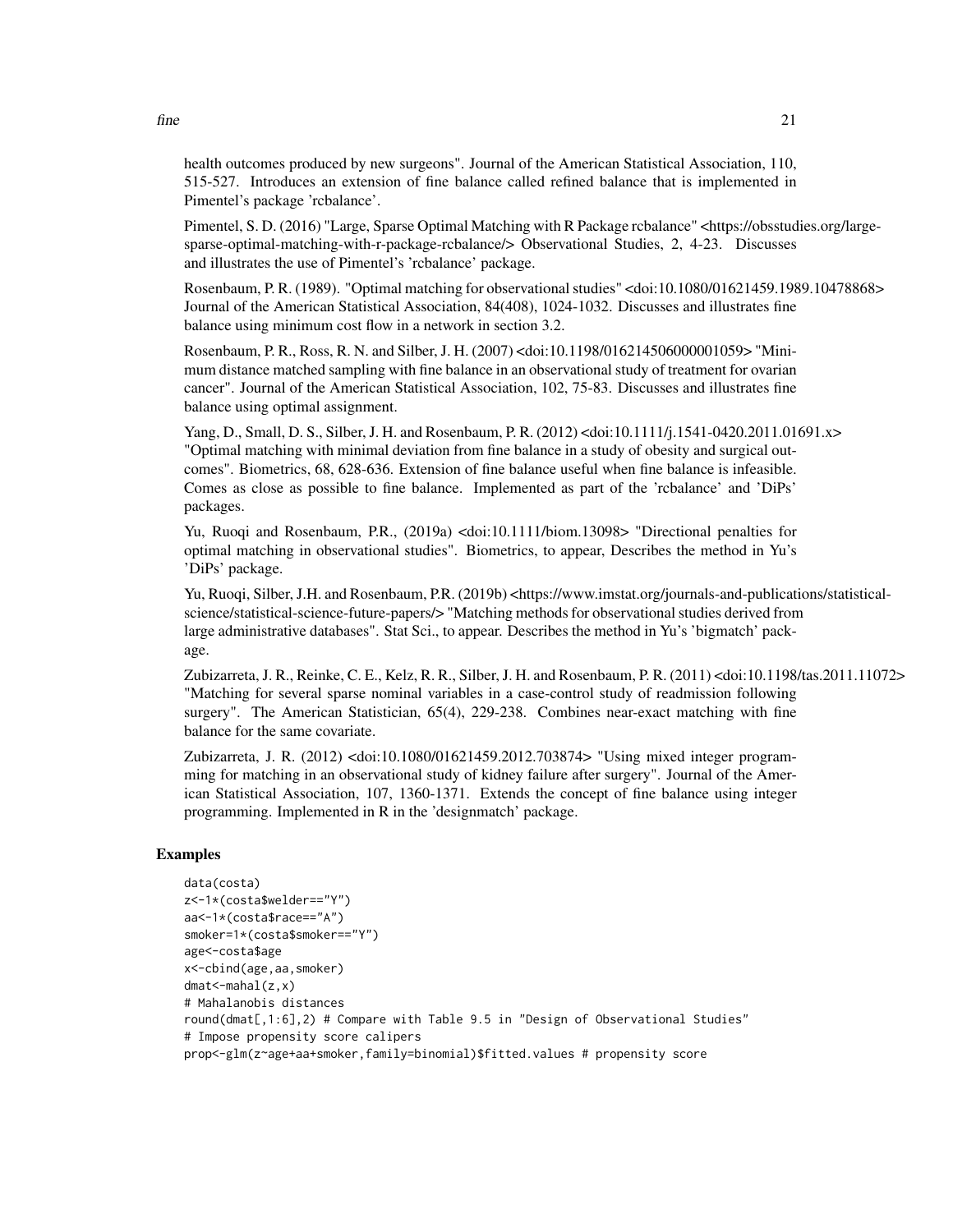```
# Mahalanobis distanced penalized for violations of a propensity score caliper.
# This version is used for numerical work.
dmat<-addcaliper(dmat,z,prop,caliper=.5)
round(dmat[,1:6],2) # Compare with Table 9.5 in "Design of Observational Studies"
# Because dmat already contains large penalties, we set mult=1.
dmat<-fine(dmat,z,aa,mult=1)
dmat[,1:6] # Compare with Table 11.1 in "Design of Observational Studies"
dim(dmat) # dmat has been expanded to be square by adding 5 extras, here numbered 48:52
# Any control matched to an extra is discarded.
## Not run:
# Find the minimum distance match within propensity score calipers.
optmatch::pairmatch(dmat)
# Any control matched to an extra is discarded. For instance, the optimal match paired
# extra row 48 with the real control in column 7 to form matched set 1.22, so that control
# is not part of the matched sample. The harmless warning message from pairmatch
# reflects the divergence between the costa data.frame and expanded distance matrix.
## End(Not run)
# Conceptual versions with infinite distances for violations of propensity caliper.
dmat[dmat>20]<-Inf
round(dmat[,1:6],2) # Compare with Table 11.1 in "Design of Observational Studies"
```
frontseat *Safety Belts in Vehicle Crashes*

#### **Description**

Data from the US Fatality Analysis Reporting System (FARS) in 2010-2011, as discussed in Rosenbaum (2015) and in the "Design of Observational Studies", second edition, Chapter 7. The data concern crashes in which a driver and a right front passenger were present, following Evans (1986). The data compare the injuries of the driver and passenger, and are particularly interesting when their safety belt use is different. The example illustrates the analysis of a counterclaim.

#### Usage

data("frontseat")

# Format

A data frame with 17014 observations on the following 7 variables.

restraint Saftey belt use by (Driver,Passenger), where n=unbelted, ls=lap-shoulder belt. A factor with levels 1s.1s 1s.n n.1s n.n. Here, ls.n means the driver was belted and the passenger was not.

injury Injury of (Driver,Passenger).

- injurydif Difference in injury scores, driver-minus-passenger, from -4 to 4. A score of -4 means the driver was uninjured, but the passenger died.
- ejection Ejection from the vehicle of the (Driver,Passenger).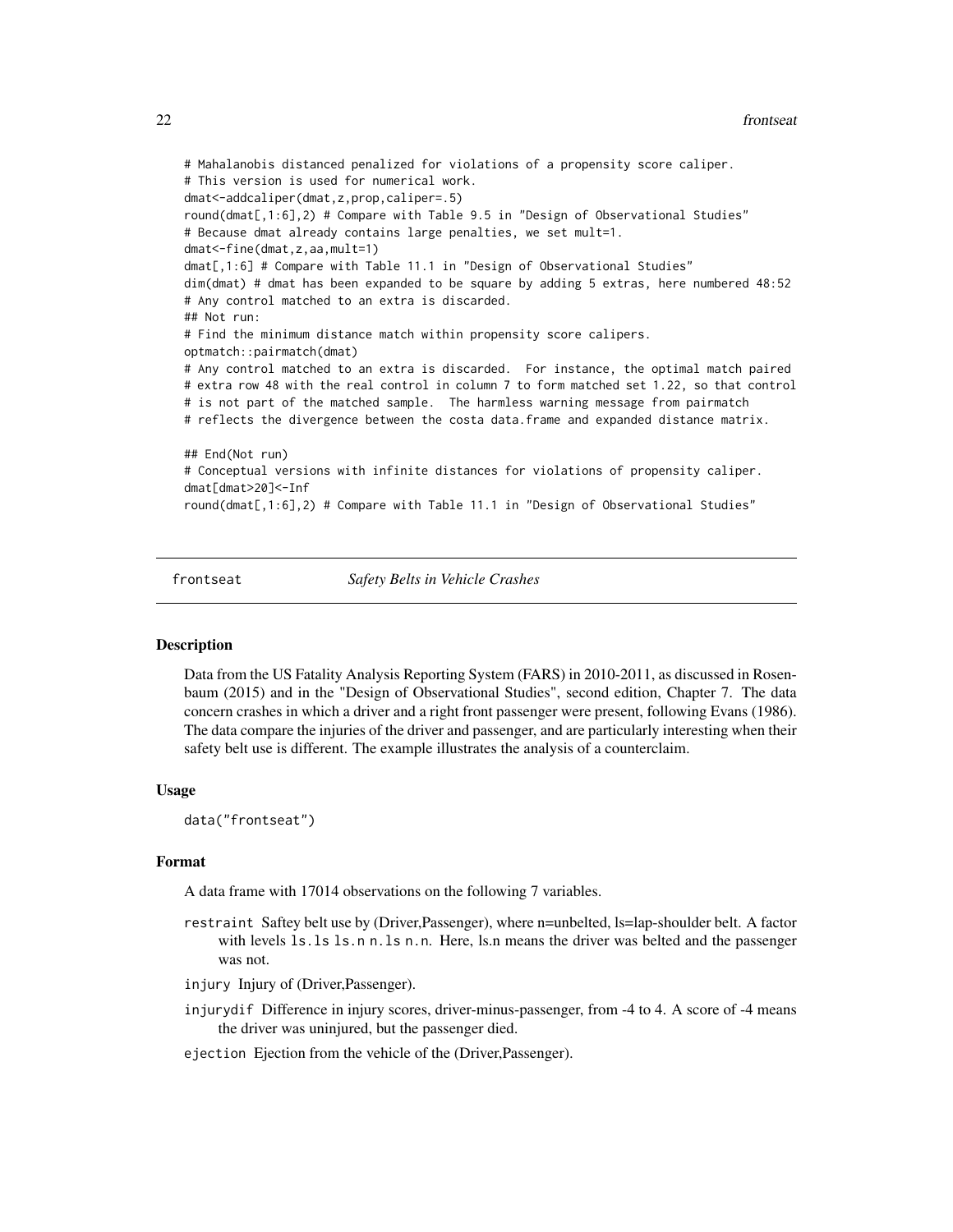#### frontseat 23

ejectiondif 1 if the driver was ejected but the passenger was not, -1 if the passenger was ejected but the driver was not, 0 if their fates were the same.

gender Genders of the (Driver,Passenger).

agedif Difference in ages, driver-minus-passenger.

# Details

This example is discussed in "Design of Observational Studies", second edition, Chapter 7.

Details are given in Rosenbaum (2015). A crash, perhaps involving several vehicles, is recorded in FARS only if there is at least one fatality, creating issues of ascertainment (Fisher 1934) that do not affect tests of the hypothesis of no effect, but that do affect estimation. Only tests of no effect are considered in this example.

# Source

Rosenbaum (2015)

# References

Evans, L. (1986) <doi:10.1016/0001-4575(86)90007-2> "The Effectiveness of Safety Belts in Preventing Fatalities". Accident Analysis and Prevention, 18, 229–241.

Fisher, R.A. (1934) <doi:10.1111/j.1469-1809.1934.tb02105.x> "The Effect of Methods of Ascertainment Upon the Estimation of Frequencies". Annals of Eugenics, 6(1), 13-25.

Imai, K., Keele, L., Yamamoto, T. (2010) <doi:10.1214/10-STS321> "Identification, Inference and Sensitivity Analysis for Causal Mediation Effects". Statistical Science, 25, 51–71.

Rosenbaum, P.R. (2015) <doi:10.1080/01621459.2015.1054489> "Some Counterclaims Undermine Themselves in Observational Studies". Journal of the American Statistical Association, 110:512, 1389-1398.

```
data(frontseat)
attach(frontseat)
use<-(!is.na(injurydif))
# Compare with Table 1 in Rosenbaum (2015), case ls.n
table(restraint[use])
use<-use&(restraint=="ls.n")
2*sensitivitymv::senmv(-injurydif[use],gamma=5,
      trim=1,lambda=.99)$pval
2*sensitivitymv::senmv(-injurydif[use],gamma=5.5,
      trim=1,lambda=.99)$pval
2*sensitivitymv::senmv(-injurydif[use],gamma=6,
      trim=1,lambda=.99,inner=.25)$pval
2*sensitivitymv::senmv(-injurydif[use],gamma=6.5,
      trim=1,lambda=.99,inner=.25)$pval
# Counterclaim analysis, one ejected individual
```

```
# Compare with Table 2 in Rosenbaum (2015), case ls.n
table(ejection,ejectiondif)
```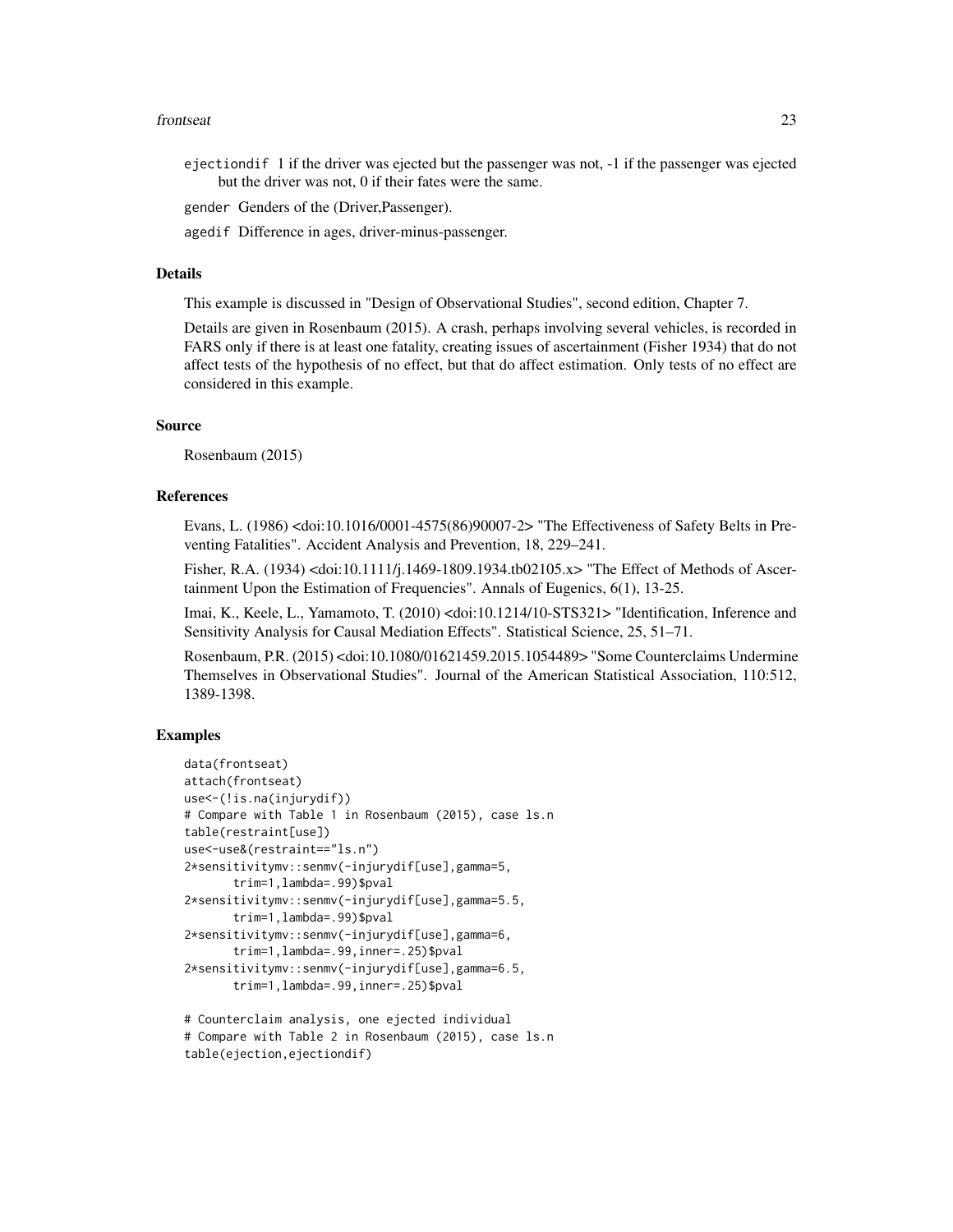24 how to be a set of the set of the set of the set of the set of the set of the set of the set of the set of the set of the set of the set of the set of the set of the set of the set of the set of the set of the set of th

```
use<-use&(!is.na(ejectiondif))&(ejectiondif!=0)
sum(use)
2*sensitivitymv::senmv(-injurydif[use],gamma=9,
       trim=1,lambda=.99)$pval
2*sensitivitymv::senmv(-injurydif[use],gamma=11,
       trim=1,lambda=.99,inner=.25)$pval
detach(frontseat)
```
# hcyst *Homocysteine and Smoking*

# Description

NHANES 2005-2006 data on smoking and homocysteine levels in adults. Matched triples, one daily smoker matched to two never smokers in 548 matched sets of size 3.

# Usage

data("hcyst")

# Format

A data frame with 1644 observations on the following 13 variables.

SEQN NHANES identification number

z Smoking status,  $1 =$  daily smoker,  $0 =$  never smoker

female  $1 =$  female,  $0 =$  male

age Age in years, >=20, capped at 85

black 1=black race, 0=other

education Level of education, 3=HS or equivalent

povertyr Ratio of family income to the poverty level, capped at 5 times poverty

bmi BMI or body-mass-index

cigsperday30 Cigarettes smoked per day, 0 for never smokers

cotinine Blood cotinine level, a biomarker of recent exposure to tobacco. Serum cotinine in ng/mL

homocysteine Level of homocysteine. Total homocysteine in blood plasma in umol/L

p An estimated propensity score

mset Matched set indicator, 1, 1, 1, 2, 2, 2, ..., 548, 548, 548

<span id="page-23-0"></span>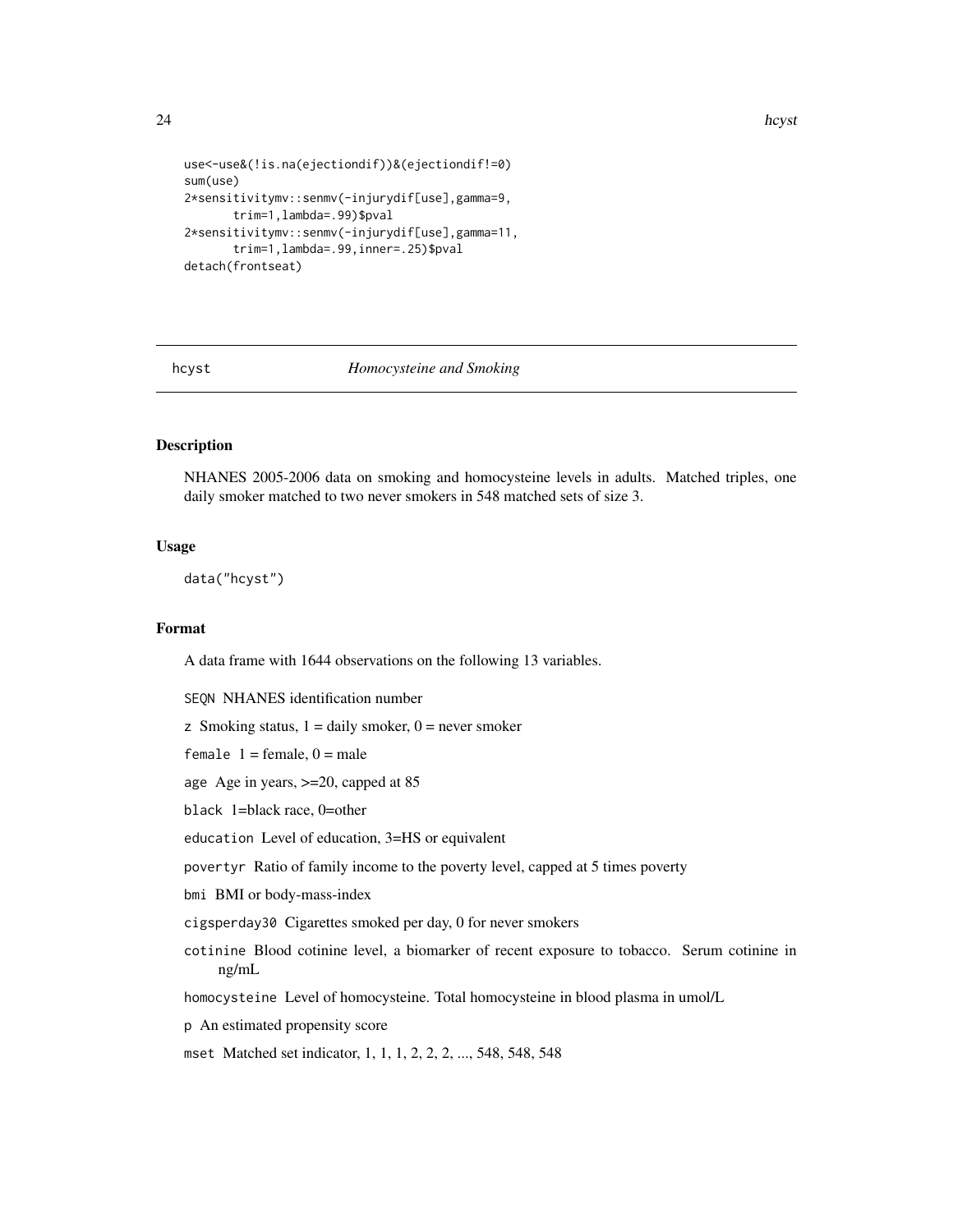#### hcyst 25

# Details

The matching controlled for female, age, black, education, income, and BMI. The outcome is homocysteine. The treatment is daily smoking versus never smoking.

Bazzano et al. (2003) noted higher homocysteine levels in smokers than in nonsmokers. The NHANES data have been used several times to illustrate statistical methods; see Pimental et al (2016), Rosenbaum (2018), Yu and Rosenbaum (2019).

This is Match 4 in Yu and Rosenbaum (2019). The match used a propensity score estimated from these covariates, and it was finely balanced for education. It used a rank-based Mahalanobis distance, directional penalties, and a constraint on the maximum distance. The larger data set before matching is contained in the DiPs package as nh0506homocysteine.

The two controls for each smoker have been randomly ordered, so that, for illustration, a matched pair analysis using just the first control may be compared with an analysis of a 2-1 match. See Rosenbaum (2013) and Rosenbaum (2017b, p222-223) for discussion of multiple controls and design sensitivity.

# Source

From the NHANES web page, for NHANES 2005-2006. US National Health and Nutrition Examination Survey, 2005-2006. From the US National Center for Health Statistics.

# References

Bazzano, L. A., He, J., Muntner, P., Vupputuri, S. and Whelton, P. K. (2003) <doi:10.7326/0003- 4819-138-11-200306030-00010> "Relationship between cigarette smoking and novel risk factors for cardiovascular disease in the United States". Annals of Internal Medicine, 138, 891-897.

Pimentel, S. D., Small, D. S. and Rosenbaum, P. R. (2016) <doi:10.1080/01621459.2015.1076342> "Constructed second control groups and attenuation of unmeasured biases". Journal of the American Statistical Association, 111, 1157-1167.

Rosenbaum, P. R. (2007) <doi:10.1111/j.1541-0420.2006.00717.x> "Sensitivity analysis for mestimates, tests and confidence intervals in matched observational studies". Biometrics, 2007, 63, 456-464.

Rosenbaum, P. R. and Silber, J. H. (2009) <doi:10.1198/jasa.2009.tm08470> "Amplification of sensitivity analysis in observational studies". Journal of the American Statistical Association, 104, 1398-1405.

Rosenbaum, P. R. (2013) <doi:10.1111/j.1541-0420.2012.01821.x> "Impact of multiple matched controls on design sensitivity in observational studies". Biometrics, 2013, 69, 118-127.

Rosenbaum, P. R. (2015) <https://obsstudies.org/two-r-packages-for-sensitivity-analysis-in-observationalstudies/> "Two R packages for sensitivity analysis in observational studies". Observational Studies, v. 1.

Rosenbaum, P. R. (2016) <doi:10.1111/biom.12373> "The crosscut statistic and its sensitivity to bias in observational studies with ordered doses of treatment". Biometrics, 72(1), 175-183.

Rosenbaum, P. R. (2017a) <doi.org/10.1214/18-AOAS1153> "Sensitivity analysis for stratified comparisons in an observational study of the effect of smoking on homocysteine levels". Annals of Applied Statistics, 12, 2312–2334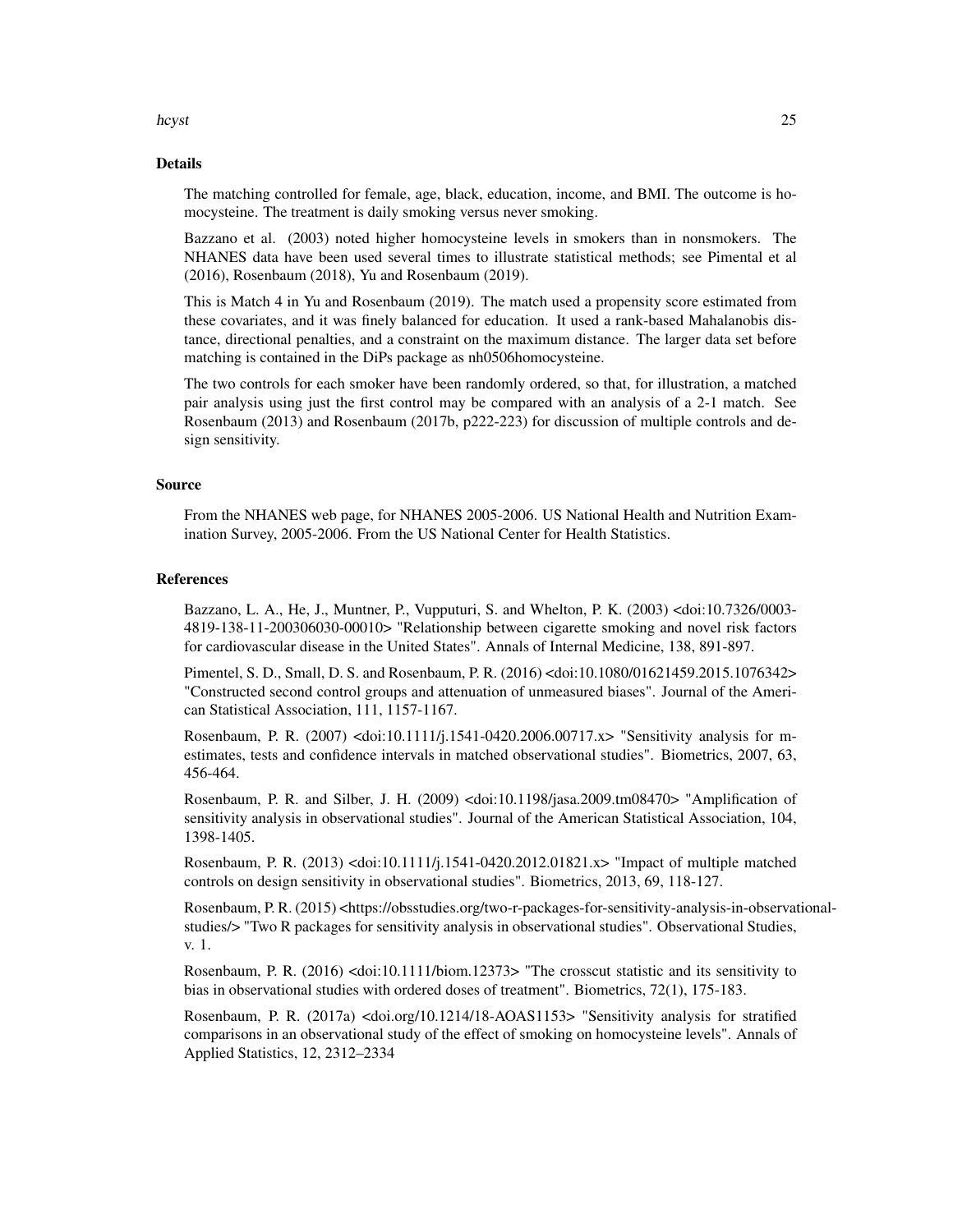Rosenbaum, P. R. (2017b) <https://www.hup.harvard.edu/catalog.php?isbn=9780674975576> "Observation and Experiment: An Introduction to Causal Inference". Cambridge, MA: Harvard Univeristy Press, pp 222-223.

Yu, Ruoqi. and Rosenbaum, P. R. (2019) <doi.org/10.1111/biom.13098> "Directional penalties for optimal matching in observational studies". Biometrics, to appear. See Yu's 'DiPs' package.

```
data(hcyst)
attach(hcyst)
tapply(female,z,mean)
tapply(age,z,mean)
tapply(black,z,mean)
tapply(education,z,mean)
table(z,education)
tapply(povertyr,z,mean)
tapply(bmi,z,mean)
tapply(p,z,mean)
ind < -rep(1:3,548)hcyst<-cbind(hcyst,ind)
hcystpair<-hcyst[ind!=3,]
rm(ind)
detach(hcyst)
# Analysis of paired data, excluding second control
attach(hcystpair)
y<-log(homocysteine)[z==1]-log(homocysteine)[z==0]
x<-cotinine[z==1]-cotinine[z==0]
senWilcox(y,gamma=1)
senWilcox(y,gamma=1.53)
senU(y,m1=4,m2=5,m=5,gamma=1.53)
senU(y,m1=7,m2=8,m=8,gamma=1.53)
senU(y,m1=7,m2=8,m=8,gamma=1.7)
# Interpretation/amplification of gamma=1.53 and gamma=1.7
# See Rosenbaum and Silber (2009)
sensitivitymult::amplify(1.53,c(2,3))
sensitivitymult::amplify(1.7,c(2,3))
crosscutplot(x,y,ylab="Difference in log(homocysteine)",
  xlab="Difference in Cotinine, Smoker-minus-Control",main="Homocysteine and Smoking")
text(600,1.8,"n=41")
text(600,-1,"n=31")
text(-500,-1,"n=43")
text(-500,1.8,"n=21")
crosscut(x,y)
crosscut(x,y,gamma=1.25)
```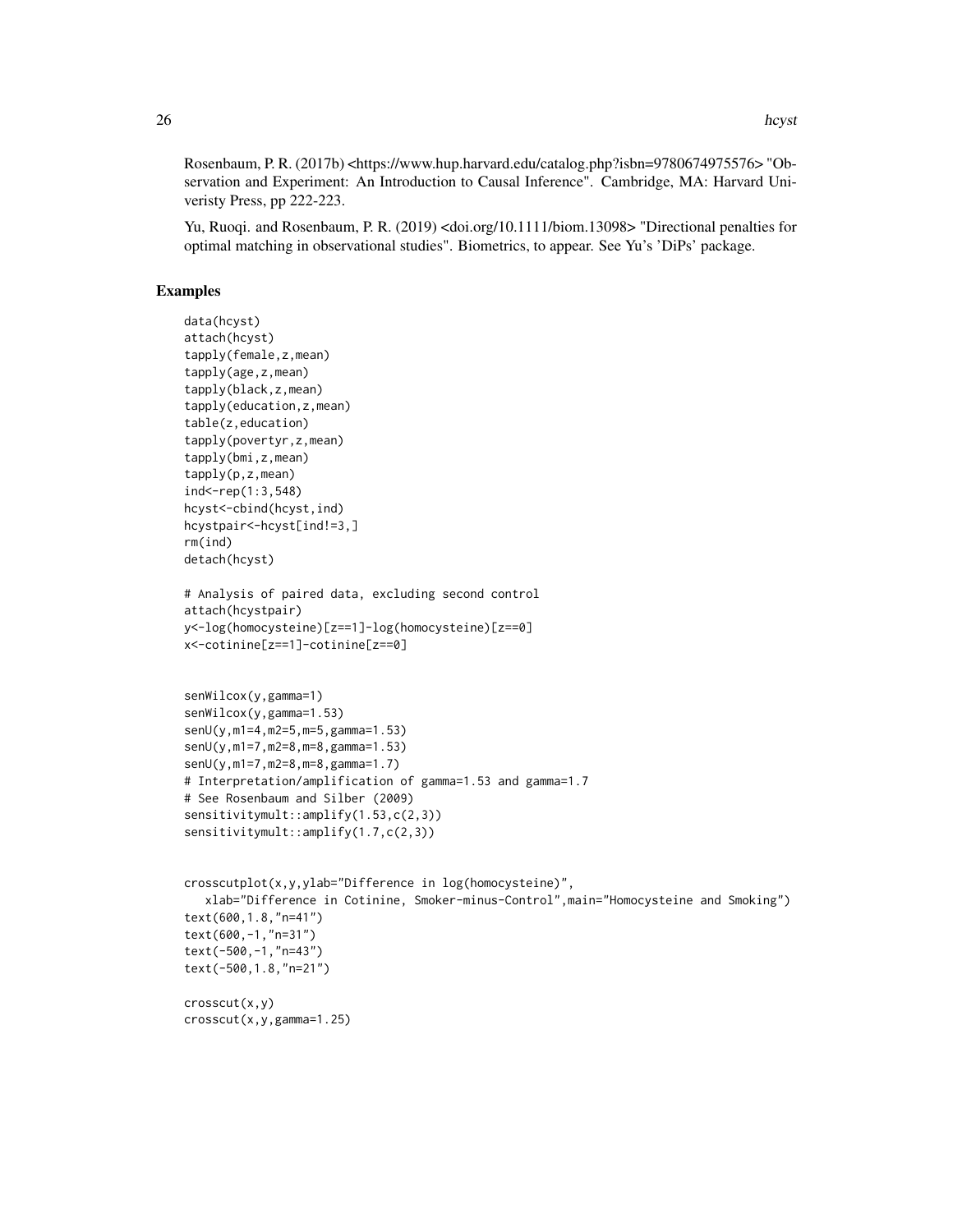<span id="page-26-0"></span>lead 27

```
# Comparison of pairs and matched triples
# Triples increase power and design sensitivity; see Rosenbaum (2013)
# and Rosenbaum (2017b, p222-223)
library(sensitivitymult)
sensitivitymult::senm(log(homocysteine),z,mset,gamma=1.75)$pval
detach(hcystpair)
attach(hcyst)
sensitivitymult::senm(log(homocysteine),z,mset,gamma=1.75)$pval
# Inner trimming improves design sensitivity; see Rosenbaum (2013)
sensitivitymult::senm(log(homocysteine),z,mset,inner=.5,gamma=1.75)$pval
# Interpretation/amplification of gamma = 1.75
# See Rosenbaum and Silber (2009)
sensitivitymult::amplify(1.75,c(2,3,10))
# Confidence interval and point estimate
# sensitivitymult::senmCI(log(homocysteine),z,mset,inner=.5,gamma=1.5)
detach(hcyst)
```
# lead *Lead in Children*

#### **Description**

Data from Morton et al. (1982) concerning exposed children whose fathers worked in a battery plant where lead was used in the manufacture of batteries. Exposed children were matched to controls for age and neighborhood. For exposed children, also given are the father's level of exposure to lead at work (level) and the father's hygiene upon leaving the battery plant at the end of the day. This example is used in Chapters 7 and 9 of Rosenbaum (2017).

# Usage

data("lead")

# Format

A data frame with 33 observations on the following 6 variables.

control Blood lead level for the control, micrograms of lead per decaliter of whole blood.

- exposed Blood lead level for the exposed/treated child, micrograms of lead per decaliter of whole blood.
- level Father's level of exposure to lead: a factor with levels high low medium
- hyg Father's hygiene before going home: a factor with levels good mod poor
- both A factor built from level and hyg: a factor with levels high.ok high.poor low medium
- dif Exposed-minus-control pair difference in blood lead levels.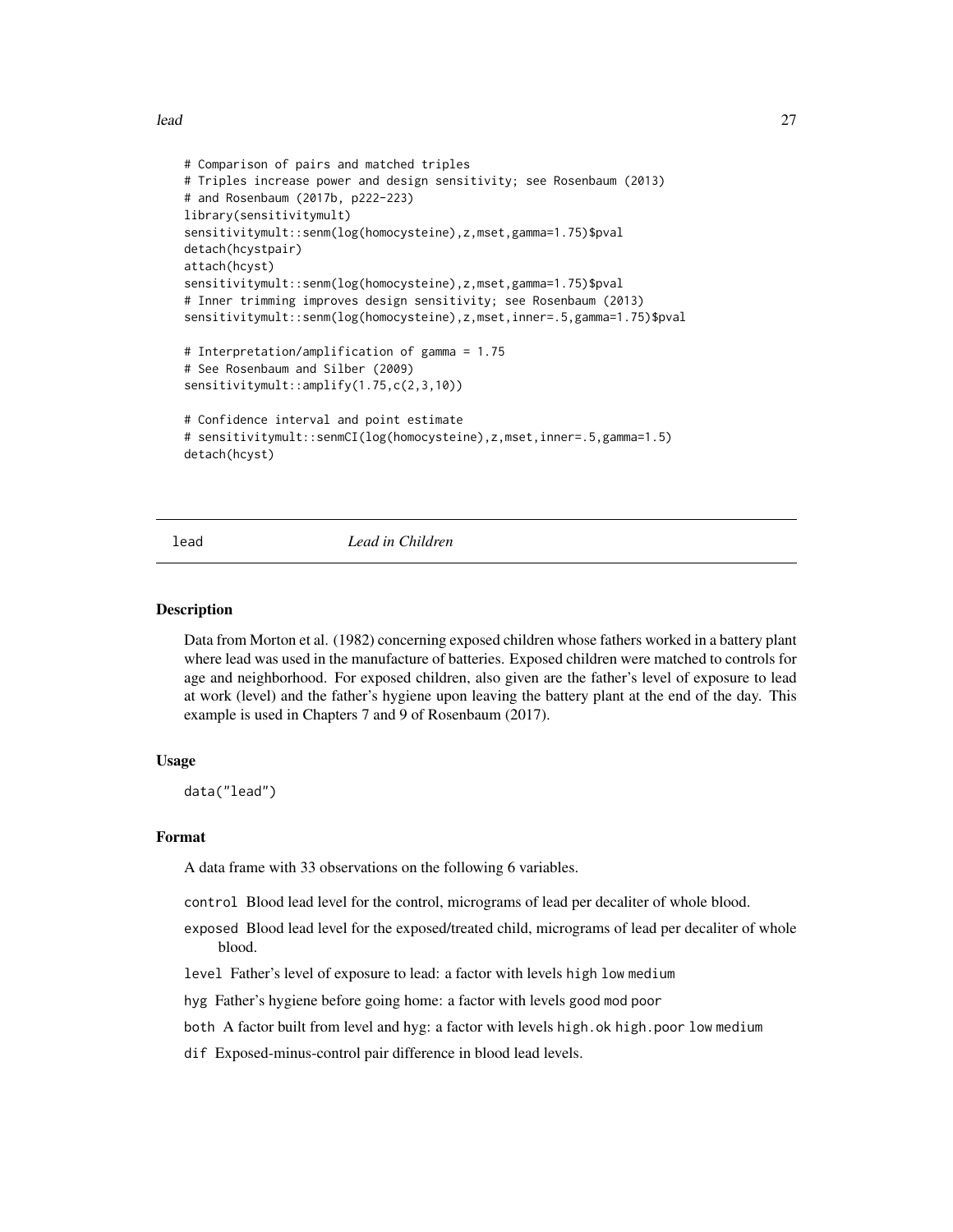#### Details

The data were assembled from two published tables in Morton et al. (1982). One matched pair with no control is omitted here. Small ambiguities in assembling a complete data set from two tables were resolved by a throw of the dice; however, it is a reasonable example to illustrate statistical methods. One table described the exposed-versus-control matched pairs, and these are as in the paper. The second table described the exposed individuals, their level of exposure and their hygiene, and again these are as in the paper. The two tables were linked using the blood lead level of the exposed children, and a couple of ties in these lead levels made for small ambiguities about which control responses belong with which hygienes and exposure levels for the exposed children. See, for instance, rows 18 and 22, where both exposed children have blood lead level 34.

# Source

Data are from Morton et al. (1982). They were used as an example in Rosenbaum (1991, 2002, 2011, 2017).

# References

Morton, D. E., Saah, A. J., Silberg, S. L., Owens, W. L., Roberts, M. A., & Saah, M. D. (1982) <doi:10.1093/oxfordjournals.aje.a113336> "Lead absorption in children of employees in a leadrelated industry". American Journal of Epidemiology, 115(4), 549-555.

Rosenbaum, P. R. (1991) <doi:10.1214/aos/1176348141> "Some poset statistics". The Annals of Statistics, 19(2), 1091-1097.

Rosenbaum, P. R. (2002) <doi:10.1007/978-1-4757-3692-2\_3> "Observational Studies" (2nd edition). New York: Springer. Section 4.3.

Rosenbaum, P. R. (2011) <doi:10.1111/j.1541-0420.2010.01535.x> "A new U statistic with superior design sensitivity in matched observational studies". Biometrics, 67(3), 1017-1027.

Rosenbaum, P. R. (2017) <https://www.hup.harvard.edu/catalog.php?isbn=9780674975576> "Observation and Experiment: An Introduction to Causal Inference". Cambridge, MA: Harvard University Press. Chapters 7 and 9.

```
data(lead)
# Reproduces parts of Table 2 in Rosenbaum (2011)
senU(lead$dif,gamma=5.8,m=8,m1=5,m2=8)
senU(lead$dif,gamma=5,m=5,m1=4,m2=5)
# m=2, m1=2, m2=2 is the U-statistic that closely
```

```
# resembles Wilcoxon's signed rank test. Note
# that the results are almost the same.
senWilcox(lead$dif,gamma=5) # In Table 2
senU(lead$dif,gamma=5,m=2,m1=2,m2=2)
```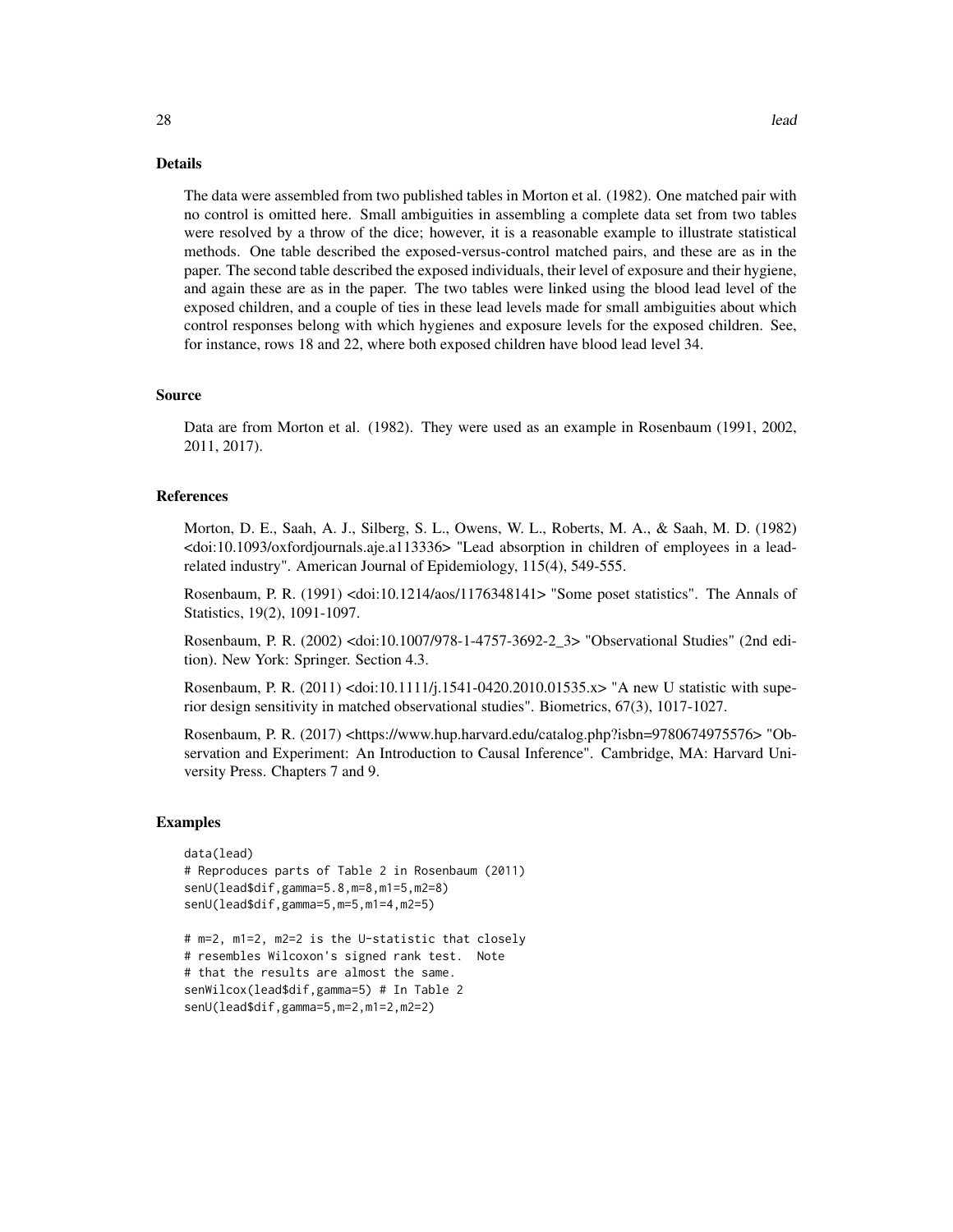<span id="page-28-0"></span>

### Description

Computes a Mahalanobis distance matrix between treated individuals and potential controls; see Rubin (1980) and Rosenbaum and Rubin (1985). The method is discussed in Section 9.3 of "Design of Observational Studies", second edition.

#### Usage

 $mahal(z, X)$ 

# Arguments

|   | z is a vector that is 1 for a treated individual and 0 for a control.                               |
|---|-----------------------------------------------------------------------------------------------------|
| X | A matrix of continuous or binary covariates. The number of rows of X must<br>equal the length of z. |

# Value

The distance matrix has one row for each treated individual  $(z=1)$  and one column for each potential control  $(z=0)$ . The row and column names of the distance matrix refer to the position in z, 1, 2, ...,  $length(z)$ .

#### **Note**

The method is discussed in Section 9.3 of "Design of Observational Studies", second edition.

The matching functions in the 'DOS2' package are aids to instruction or self-instruction while reading "Design of Observational Studies". As in the book, these functions break the task of matching into small steps so they are easy to understand in depth. In practice, matching entails a fair amount of book-keeping best done by a package that automates these tasks. Consider R packages 'optmatch', 'rcbalance', 'DiPs', 'designmatch' or 'bigmatch'. Section 14.10 of "Design of Observational Studies", second edition, discusses and compares several R packages for optimal matching.

# Author(s)

Paul R. Rosenbaum

# References

Hansen, B. B. and Klopfer, S. O. (2006) <doi:10.1198/106186006X137047> "Optimal full matching and related designs via network flows". Journal of computational and Graphical Statistics, 15(3), 609-627. ('optmatch' package)

Hansen, B. B. (2007) <https://www.r-project.org/conferences/useR-2007/program/presentations/hansen.pdf> "Flexible, optimal matching for observational studies". R News, 7, 18-24. ('optmatch' package)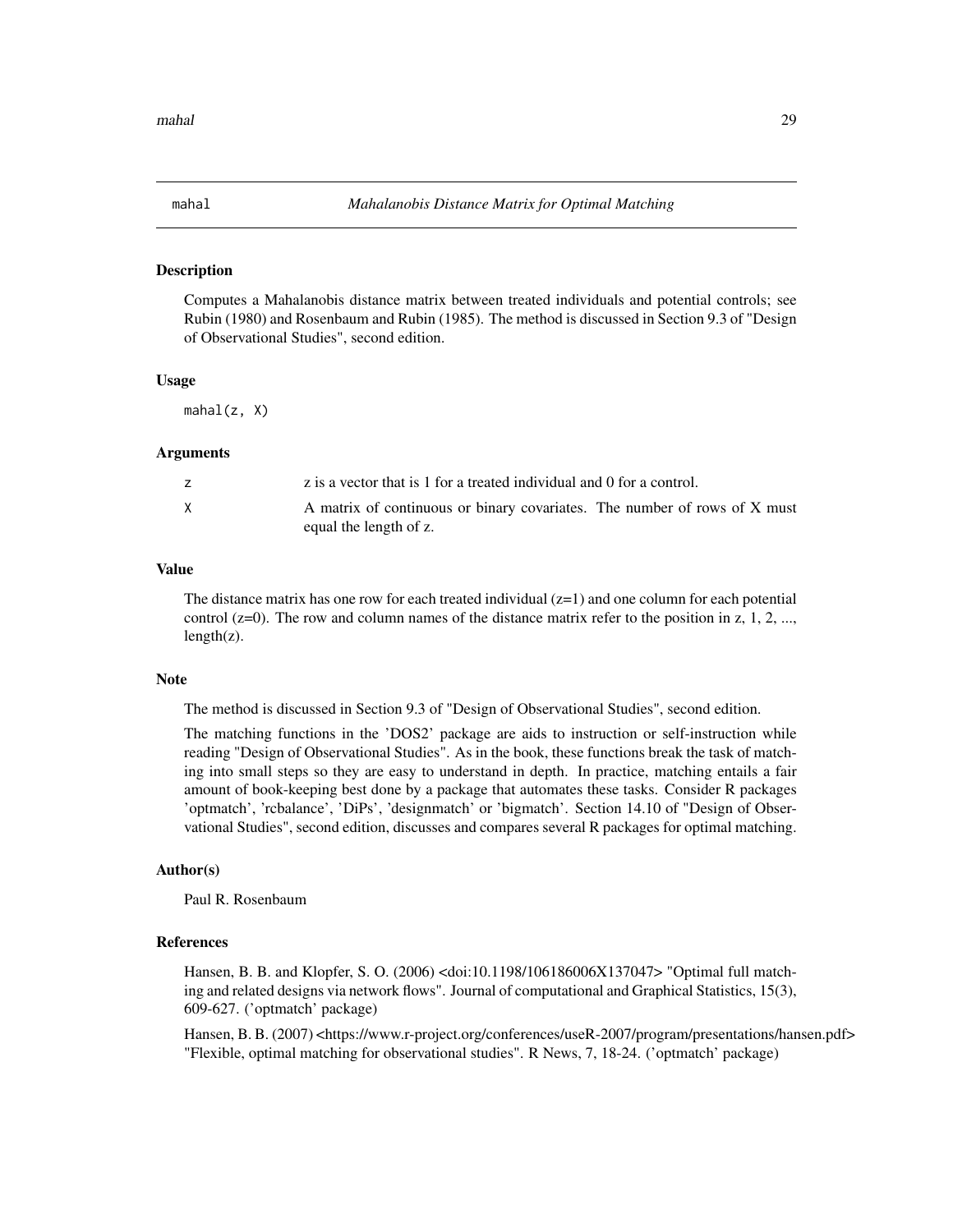<span id="page-29-0"></span>Rosenbaum, P. R. and Rubin, D. B. (1985) <doi:10.1080/00031305.1985.10479383> "Constructing a control group using multivariate matched sampling methods that incorporate the propensity score". The American Statistician, 39, 33-38.

Rubin, D. B. (1980) <doi:10.2307/2529981> "Bias reduction using Mahalanobis-metric matching". Biometrics, 36, 293-298.

# Examples

```
data(costa)
z<-1*(costa$welder=="Y")
aa<-1*(costa$race=="A")
smoker=1*(costa$smoker=="Y")
age<-costa$age
x<-cbind(age,aa,smoker)
dmat<-mahal(z,x)
# Mahalanobis distances
round(dmat[,1:6],2)# Compare with Table 9.5 in "Design of Observational Studies", 2nd ed.
# Impose propensity score calipers
prop<-glm(z~age+aa+smoker,family=binomial)$fitted.values # propensity score
# Mahalanobis distanced penalized for violations of a propensity score caliper.
# This version is used for numerical work.
dmat<-addcaliper(dmat,z,prop,caliper=.5)
round(dmat[,1:6],2)# Compare with Table 9.5 in "Design of Observational Studies", 2nd ed.
## Not run:
# Find the minimum distance match within propensity score calipers.
# You must load the 'optmatch' package to try this example
optmatch::pairmatch(dmat,data=costa)
## End(Not run)
# Conceptual versions with infinite distances for violations of propensity caliper.
dmat[dmat>20]<-Inf
round(dmat[,1:6],2)
```
# Compare with Table 9.5 in "Design of Observational Studies", 2nd ed.

NSW *National Supported Work Randomized Experiment*

# Description

National Supported Work (NSW) randomized experiment in 185 matched pairs. Used as an example in Chapter 2 of Design of Observational Studies.

# Usage

data("NSW")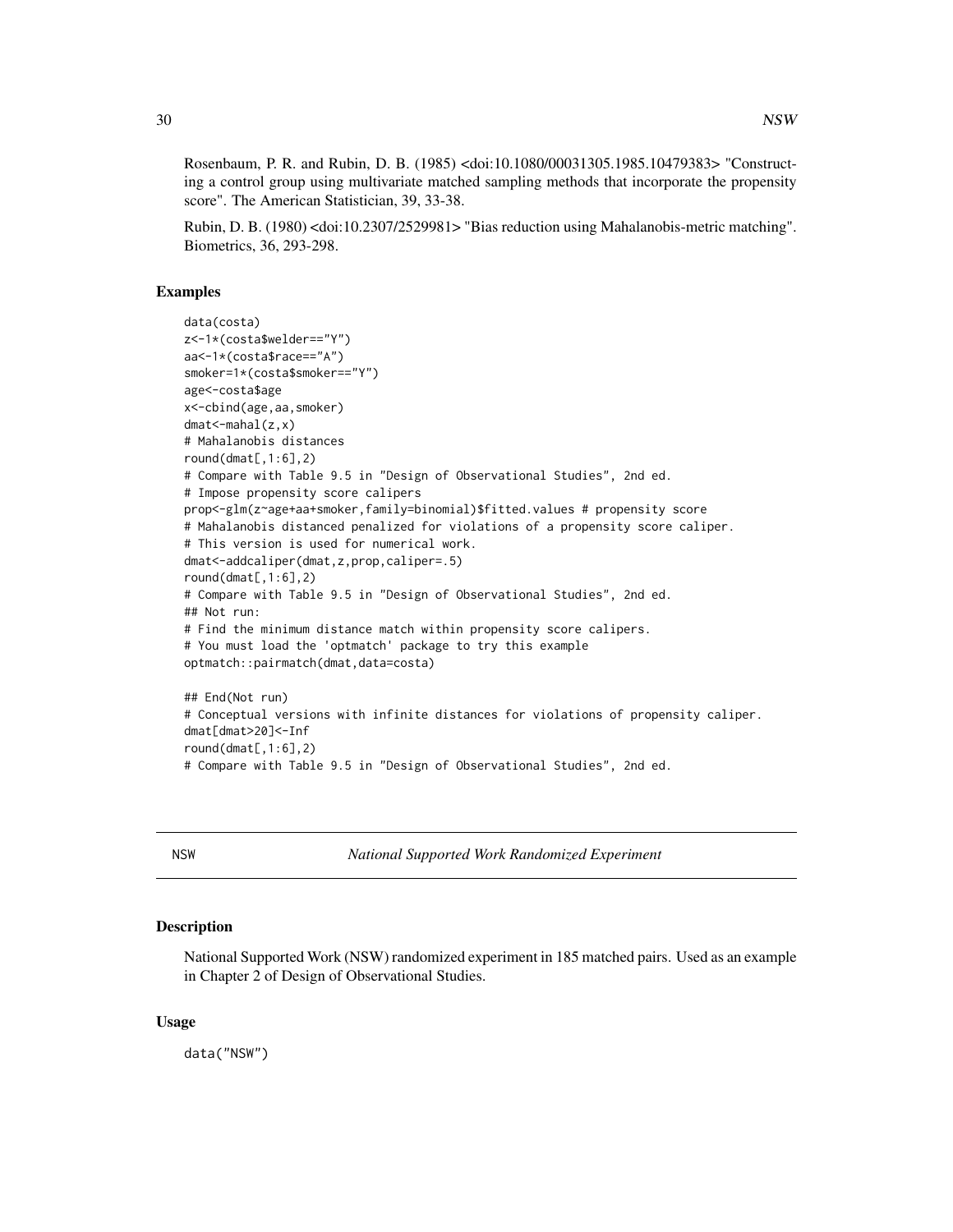$\frac{1}{31}$ 

# Format

A data frame with 370 observations on the following 11 variables.

id Matched pair id, 1, 1, 2, 2, ..., 185, 185.

 $z$   $z=1$  for treated,  $z=0$  for control

age Age in years

edu Education in years

black 1=black, 0=other

hisp 1=Hispanic, 0=other

married 1=married, 0=other

nodegree 1=no High School degree, 0=other

re74 Earnings in 1974, a covariate

re75 Earnings in 1975, a covariate

re78 Earnings in 1978, an outcome

# **Details**

Compare with Table 2.2 of Design of Observational Studies.

# Source

Dehejia and Wahba (1999).

# References

Couch, K.A. (1992) <doi:10.1086/298292> "New evidence on the long-term effects of employment training programs". Journal of Labor Economics 10, 380-388.

Dehejia, R.H., Wahba, W. (1999) <doi:10.1080/01621459.1999.10473858> "Causal effects in nonexperimental studies: Reevaluating the evaluation of training programs". Journal of the American Statistical Association 94, 1053-1062.

LaLonde, R.J. (1986) <https://www.jstor.org/stable/1806062> "Evaluating the econometric evaluations of training programs with experimental data". American Economic Review 76, 604-620.

```
data(NSW)
fivepairs<-c(15,37,46,151,181)
# Table 2.2 in Design of Observational Studies (DOS)
NSW[is.element(NSW$id,fivepairs),]
# Pair differences in earnings after treatment
dif<-NSW$re78[NSW$z==1]-NSW$re78[NSW$z==0]
# Chapter 2, footnote 7 of
stats::wilcox.test(dif,conf.int=TRUE)
```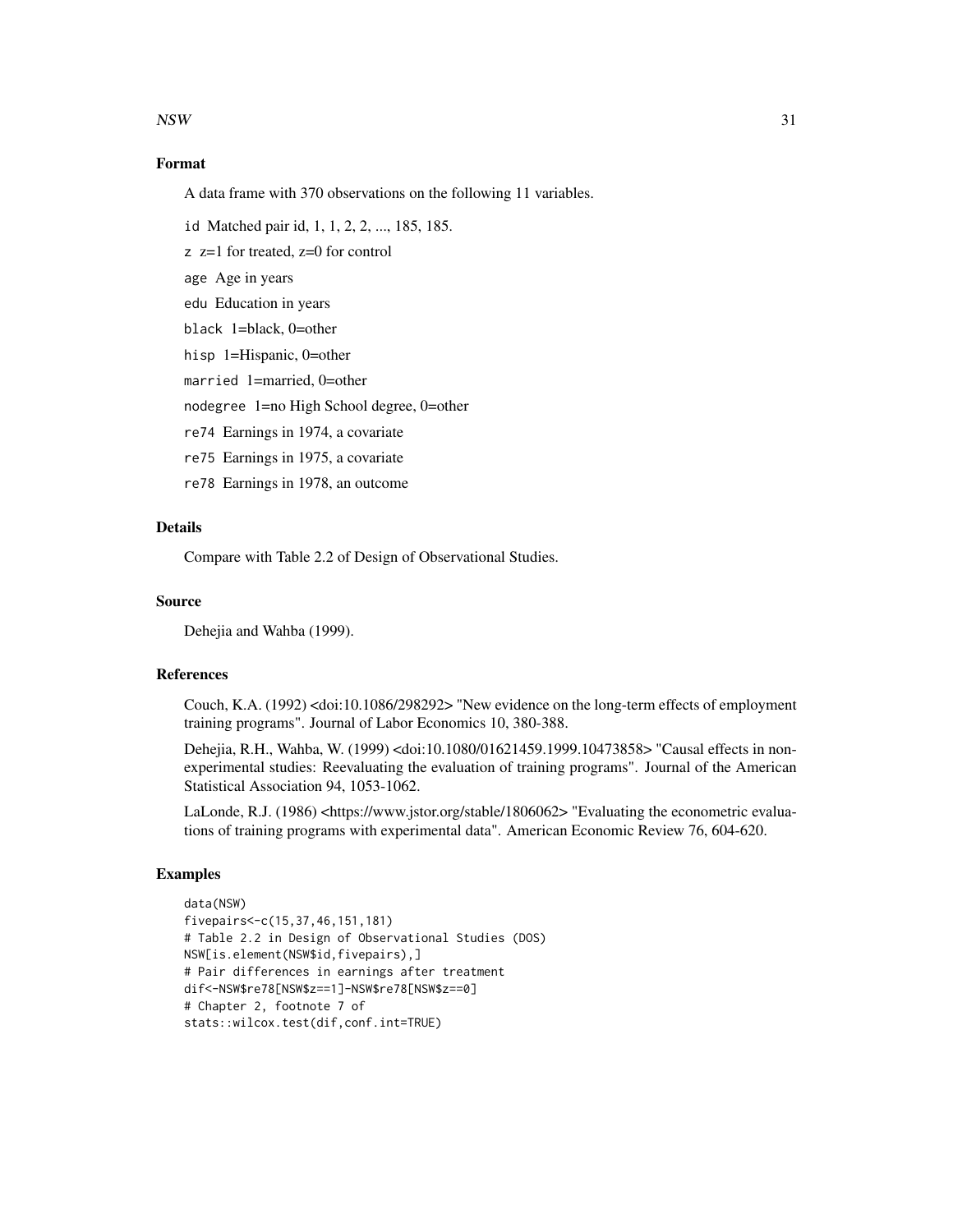<span id="page-31-0"></span>

# Description

Data from NHANES 2011-2012 containing 441 matched pairs of a daily cigarette smoker and a never smoker, recording the extent of periodontal disease. See Rosenbaum (2017) and Chapter 20 of "Design of Observational Studies", second edition.

#### Usage

data("periodontal")

# Format

A data frame with 882 observations on the following 12 variables.

SEQN NHANES 2011-2012 sequence number

female =1 for female, 0 for male

age Age in years

black  $=1$  for black, 0 for other

educf Education, in five categories. An ordered factor with levels <9 for less than 9th grade, 9 to 11 for 9th to 11th grade, HS/GED for high school or GED degree, SomeCol for some college, College for college degree.

income Ratio of family income to the poverty level, capped at 5 times the poverty level.

cigsperday Cigarettes smoked per day for daily smokers, 0 for never smokers

either Number of periodonal measurements indicative of periodontal disease.

neither Number of periodonal measurements

pcteither Percent indicative of periodontal disease, =100\*either/neither.

z Treatment indicator, 1=daily smoker, 0=never smoker

mset Matched set indicator, 1 to 441.

# Details

Excluding wisdom teeth, 6 measurements are taken for each tooth that is present, up to 28 teeth. Following Tomar and Asma (2000), a measurement indicates periodontal disease if either there is a loss of attachment of at least 4mm or a pocket depth of at least 4mm. The first individual has 11 measurements indicative of periodontal disease, out of 106 measurements, so pcteither is 100\*11/106 = 10.38 percent. A related data set in DOS2 with bivariate outcome is teeth.

#### Source

Data are from the National Health and Nutrition Examination Survey 2011-2012 and were used as an example in Rosenbaum (2017). In the second edition of Design of Observational Studies, these data are discussed in Chapter 20, Evidence Factors.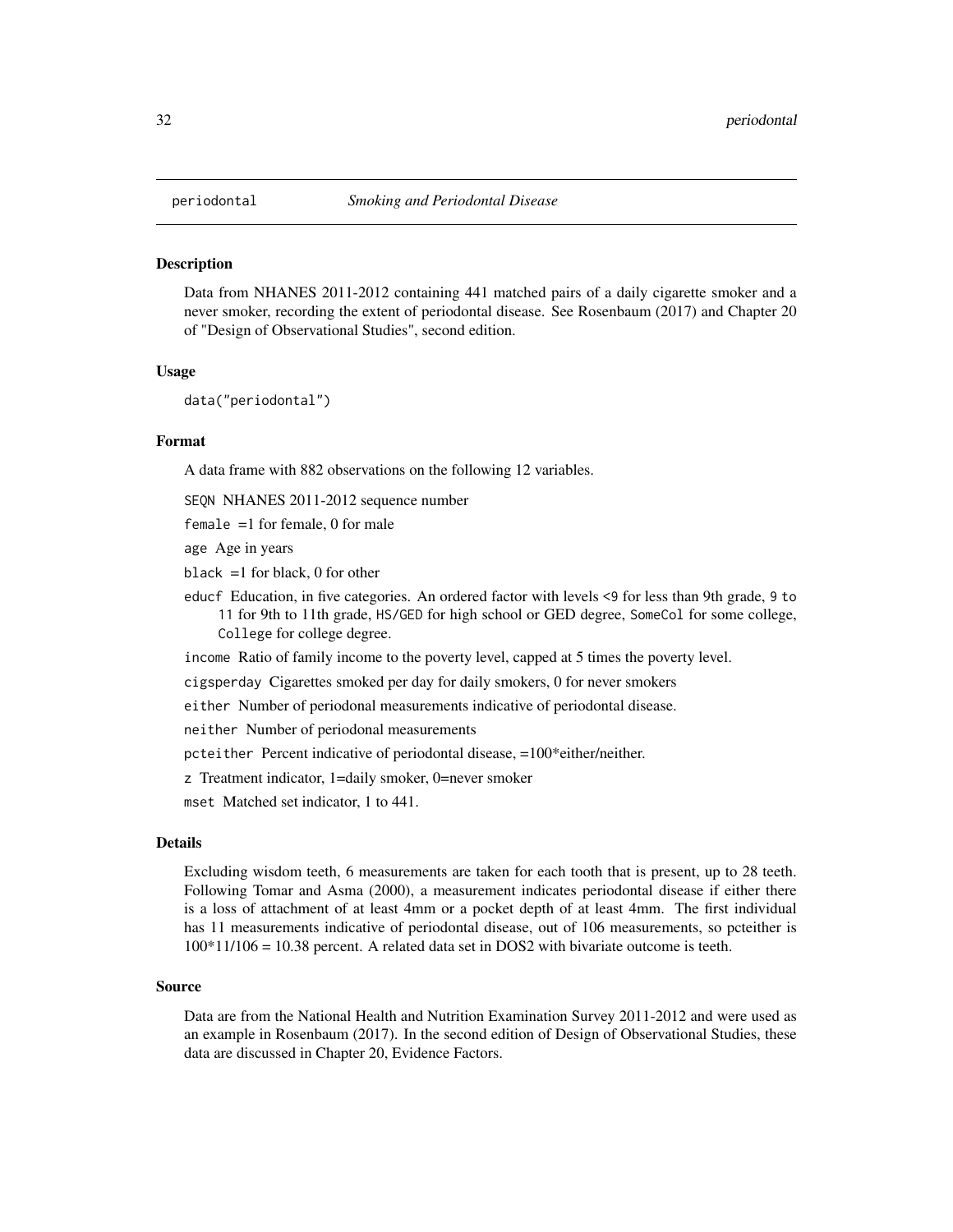#### periodontal 33

# References

Rosenbaum, P. R. (2015) <https://obsstudies.org/two-r-packages-for-sensitivity-analysis-in-observationalstudies/> "Two R packages for sensitivity analysis in observational studies". Observational Studies, 1(1), 1-17.

Rosenbaum, P. R. (2017) <doi:10.1214/17-STS621> "The general structure of evidence factors in observational studies". Statistical Science 32, 514-530.

Tomar, S. L. and Asma, S. (2000) <doi:10.1902/jop.2000.71.5.743> "Smoking attributable periodontitis in the US: Findings from NHANES III". J Periodont 71, 743-751.

"US National Health and Nutrition Examination Survey 2011-2012". www.cdc.gov/nchs/nhanes/index.htm

```
# Figure 1 in Rosenbaum (2017)
data(periodontal)
attach(periodontal)
oldpar<-par()
m \leq \lceil \cdot 2, 1, 2 \rceillayout(m,widths=c(1,2))
boxplot(pcteither[z==1]-pcteither[z==0],ylab="Smoker-Control Difference",
        main="(i)",xlab="Matched Pairs",ylim=c(-100,100))
abline(h=0,lty=2)
crosscutplot(cigsperday[z==1],pcteither[z==1]-pcteither[z==0],ylab="Smoker-Control Difference",
    xlab="Cigarettes per Day",main="(ii)",ylim=c(-100,100))
abline(h=0,lty=2)
# Sensitivity analysis in Section 2.3 of Rosenbaum (2017)
y<-pcteither[z==1]-pcteither[z==0]
x<-cigsperday[z==1]
senWilcox(y,gamma=2.76)
# The following is the same as sensitivitymw::senmw(y,gamma=2.77,method="p")
sensitivitymult::senm(pcteither,z,mset,gamma=2.77,inner=.5,trim=2)
# The following is the same as sensitivitymw::senmw(y,gamma=3.5,method="p")
sensitivitymult::senm(pcteither,z,mset,gamma=3.5,inner=.5,trim=2)
# Second evidence factor
crosscut(x,y)
crosscut(x,y,gamma=1.6)
# Note, however, that other statistics report greater insensitivity to
# bias by virtue of having larger design sensitivity:
sensitivitymult::senm(pcteither,z,mset,gamma=3.5,inner=1,trim=4)
sensitivitymult::senm(pcteither,z,mset,gamma=4.2,inner=1,trim=4)
senU(y,m1=4,m2=5,m=5,gamma=2.77)
senU(y,m1=6,m2=8,m=8,gamma=2.77)
senU(y,m1=6,m2=8,m=8,gamma=3.5)
detach(periodontal)
par(oldpar)
```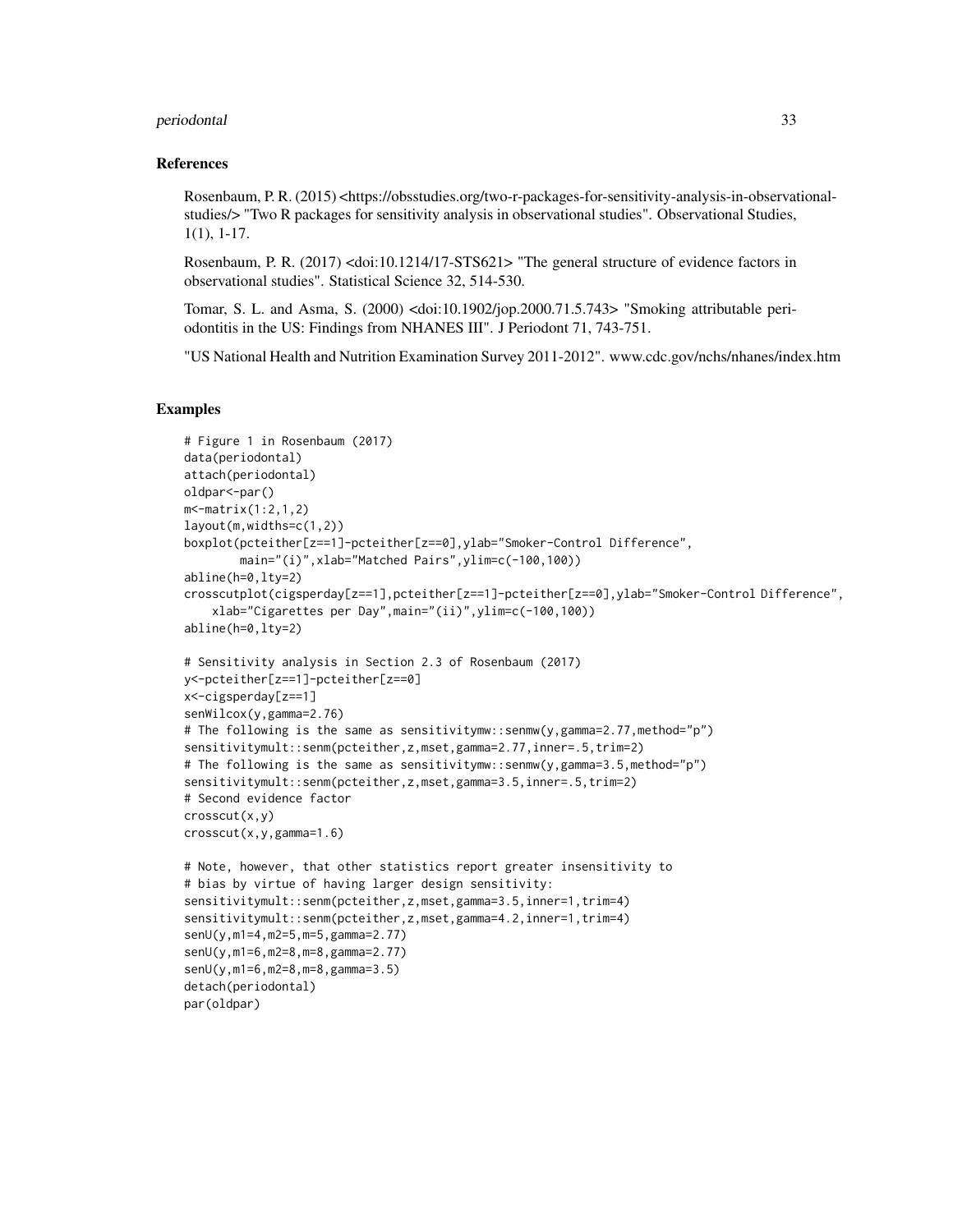# <span id="page-33-0"></span>Description

This data set is from Pinto et al. (2000) and it describes 22 professional painters and 22 controls matched for age. All are men. The outcome is a measure of genetic damage, namely the frequency of micronuclei in 3000 oral epithelial cells scraped from the cheek, recorded as micronuclei per 1000 cells. The data are used as an example in Chapter 5 and 18 of "Design of Observational Studies", where the data illustrate the subtle relationship between doses of treatment and sensitivity to unmeasured biases. The dose of treatment is years of work as a professional painter, from 1.6 years to 40 years for painters, and it is highly correlated with age for painters, but it is zero for controls of all ages.

# Usage

data("pinto")

# Format

A data frame with 44 observations on the following 6 variables.

id ID number from Pinto et al. (2000).

pair Pair number, 1 to 22. The pair numbers are different from "Design of Observational Studies", where pairs were sorted by doses.

group painter or control

age age in years

years years of work as a professional painter, 0 for controls

longEx Painter in this pair had long exposure, TRUE if years>=4 years.

mn Micronuclei per 1000 cells

#### Source

The data are from Pinto et al. (2000). The data are used as an example in Chapter 5 of Design of Observational Studies. Chapter 18 shows that the pattern seen in this example is expected in theory, namely focusing on high-dose pairs makes the study more insensitive to unmeasured biases, despite the loss of sample size.

# References

Pinto, D., J. M. Ceballos, G. Garcia, P. Guzman, L. M. Del Razo, E. Vera, H. Gomez, A. Garcia, and M. E. Gonsebatt (2000) <doi:10.1016/S1383-5718(00)00024-3> "Increased cytogenetic damage in outdoor painters". Mutation Research/Genetic Toxicology and Environmental Mutagenesis 467, 105-111.

Rosenbaum, P. R. (2003) <doi:10.1093/biostatistics/4.1.1> "Does a dose response relationship reduce sensitivity to hidden bias?". Biostatistics, 4, 1-10.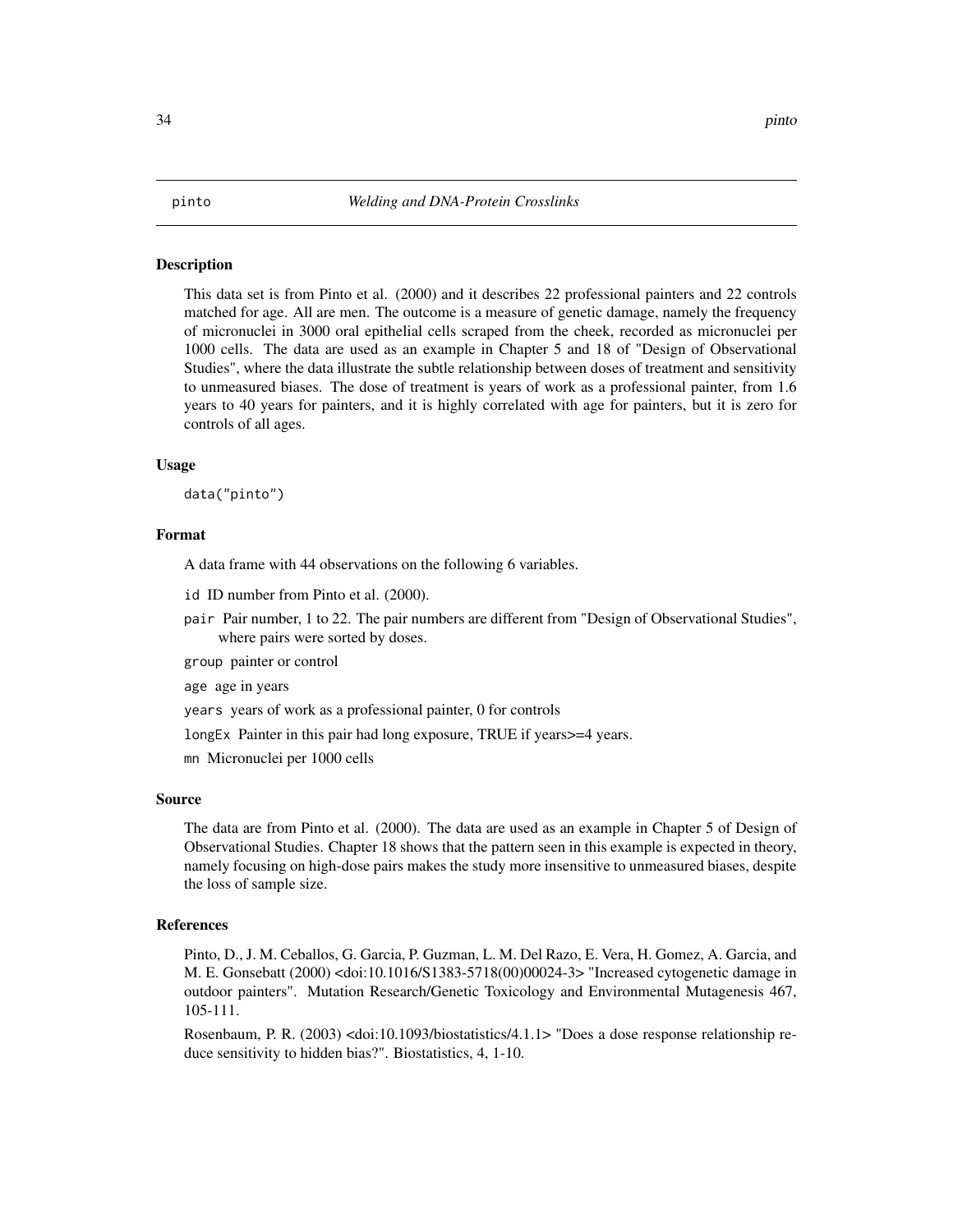# <span id="page-34-0"></span>planScheffe 35

Rosenbaum, P. R. (2004) <doi:10.1093/biomet/91.1.153> "Design sensitivity in observational studies". Biometrika, 91, 153-164. Does design sensitivity calculations with doses of treatment.

# Examples

```
data(pinto)
oldpar<-par(mfrow=c(1,3))
attach(pinto)
boxplot(mn~group,ylim=c(0,6),main="All",ylab="Micronuclei")
boxplot(mn[!longEx]~group[!longEx],ylim=c(0,6),main="Short Ex",ylab="Micronuclei")
boxplot(mn[longEx]~group[longEx],ylim=c(0,6),main="Long Ex",ylab="Micronuclei")
# Calculations in Table 5.5 of Design of Observational Studies (2010)
d<-mn[group=="painter"]-mn[group=="control"] # 22 pair differences
senWilcox(d,gamma=1)
senWilcox(d,gamma=2) # sensitive to gamma=2
senWilcox(d,gamma=3.3)
dLong<-d[longEx[group=="painter"]] # 12 pairs with long exposure
senWilcox(dLong,gamma=3.3) # insensitive to gamma=3.3
par(oldpar)
```
planScheffe *Combining One Planned Comparison and a Scheffe Correction For All Comparisons.*

# **Description**

The function planScheffe() computes the critical values for a level alpha test that combines one planned linear combination of a K-dimensional multivariate Normal outcome and consideration of all possible combinations correcting for multiple testing using a Scheffe projection. The function is the same as the planScheffe() function in the sensitivitymult package, but the examples are different. The method is discussed in Section 18.3 of "Design of Observational Studies", second edition, and in Rosenbaum (2019).

# Usage

 $planScheffe(K, alpha = 0.05)$ 

# Arguments

|       | An integer $>=$ 2 giving the number of outcomes to be compared. |
|-------|-----------------------------------------------------------------|
| alpha | The level of the test, with $0 < a$ lpha $< 1$ .                |

# Details

This method is discussed in section 18.3 of the second edition of "Design of Observational Studies".

Although the calculation uses the multivariate Normal distribution, a typical application uses K test statistics that are asymptotically Normal.

The method is based on Rosenbaum (2019). The example below reproduces some of the comparisons in that manuscript.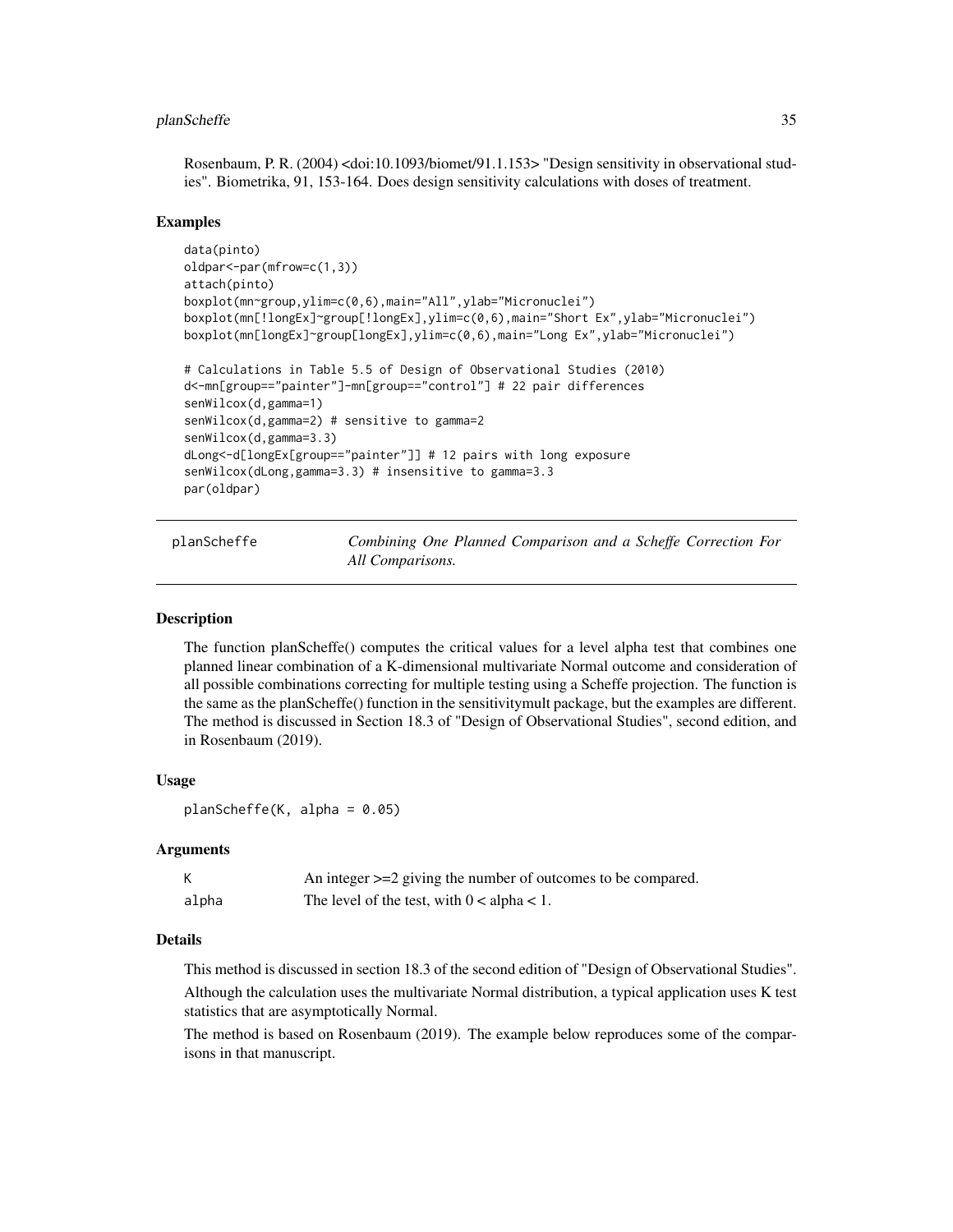# Value

| critical | critical is a vector with two elements, a and c. The null hypothesis is rejected<br>at level alpha if either the Normal deviate for the planned comparison is $\geq$ a<br>or if the square of the Normal deviate for any comparison is $\geq$ b. Then the<br>probability of a false rejection is $\leq$ alpha.                                                                                                                                                                                                                                                                                         |
|----------|--------------------------------------------------------------------------------------------------------------------------------------------------------------------------------------------------------------------------------------------------------------------------------------------------------------------------------------------------------------------------------------------------------------------------------------------------------------------------------------------------------------------------------------------------------------------------------------------------------|
| alpha    | alpha is a vector with three elements, a, c and joint. The value of joint should<br>equal the input value of alpha aside from numerical errors of computation: it is<br>the probability of a false rejection using the joint test that rejects if either of the<br>two critical values in critical is exceeded. In contrast, a is the probability that<br>the planned deviate will be $\ge$ = critical[1] when the null hypothesis is true. Also,<br>c is the probability that at least one comparison will have a squared deviate $\geq$<br>critical <sup>[2]</sup> when the null hypothesis is true. |

# Note

The method is based on Rosenbaum (2019).

The functions "cohere" may be used to calculate the standardized deviates that are compared to the critical values from 'planScheffe'. The function "cohere" has options for an a priori comparison or consideration of all possible comparisons with a Scheffe correction. The function "planScheffe" provides a third option: one planned comparison plus all possible comparisons.

See also 'planScheffe' in the 'sensitivitymult' package.

# Author(s)

Paul R. Rosenbaum.

# References

Rosenbaum, P. R. (2016) <doi:10.1214/16-AOAS942> "Using Scheffe projections for multiple outcomes in an observational study of smoking and periondontal disease". Annals of Applied Statistics, 10, 1447-1471.

Rosenbaum, P. R. (2019) <doi:10.1093/biostatistics/kxy055> "Combining planned and discovered comparisons in observational studies". Biostatistics, to appear.

Scheffe, H. (1953) <doi:10.1093/biomet/40.1-2.87> "A method for judging all contrasts in the analysis of variance". Biometrika, 40, 87-104.

# Examples

```
data(teeth)
attach(teeth)
planScheffe(2,alpha=0.05)
# Planned comparison w=c(1,1)
cohere(cbind(either4up,either4low),smoker,mset,
             w=c(1,1),gamma=2,m=8,m1=6,m2=8)
```
# Discovered comparison emphasizing upper teeth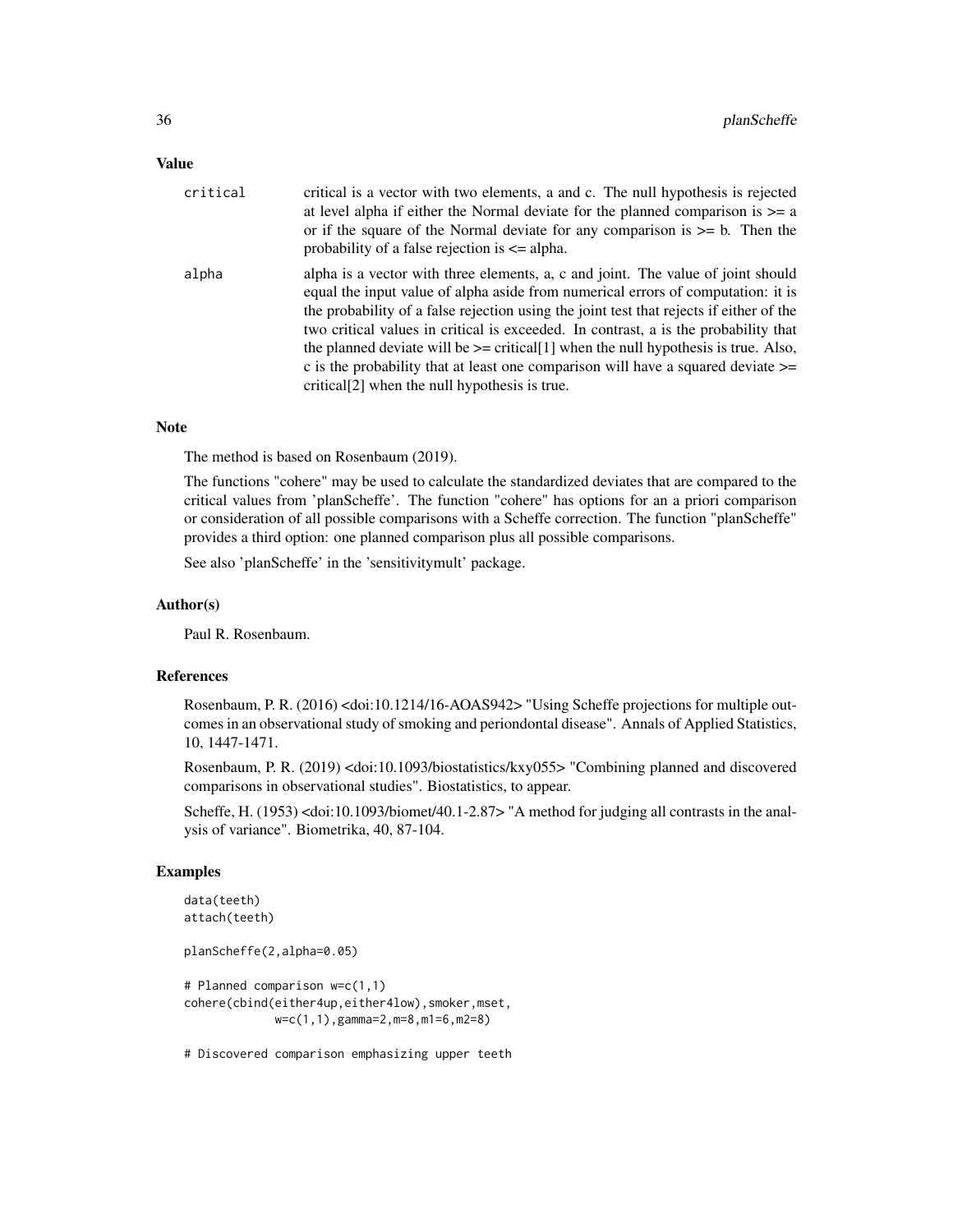#### <span id="page-36-0"></span>schoket 37

```
cohere(cbind(either4up,either4low), smoker, mset,
        w=c(1,3),gamma=2,m=8,m1=6,m2=8)
3.465038^2 #squared deviate
# Both deviates lead to rejection, because
# 3.291909 >= 1.894915
# and 3.465038^2 = 12.00649 >= 7.077349
detach(teeth)
```
schoket *DNA Damage in Aluminum Production Workers*

# Description

This data set is from Schoket et al. (1991) and is discussed in Chapter 17 of "Design of Observational Studies", second edition. The data describe 25 aluminum production workers (w) and 25 controls (c) matched for age and smoking. The outcome is a measure of genetic damage, namely DNA adducts per 10^8 nucleotides. The data are used as an example in Chapter 17 of "Design of Observational Studies", where the data illustrate the possibility that some treated individuals are strongly affected by treatment, while others are unaffected, so the average treatment effect may be small, but the effect on affected individuals may be large and evident in data.

#### Usage

data("schoket")

### Format

A data frame with 25 observations on the following 9 variables.

pair Pair number, 1 to 25. idw Worker ID from Schoket et al. (1991). agew Worker age in years smokingw Worker cigarettes per day adductsw Worker DNA adducts idc Control ID from Schoket et al. (1991). agec Control age in years smokingc Control cigarettes per day adductsc Control DNA adducts

#### Source

The data are from Schoket et al. (1991). The data are used as an example in Chapter 17 of "Design of Observational Studies"", second edition.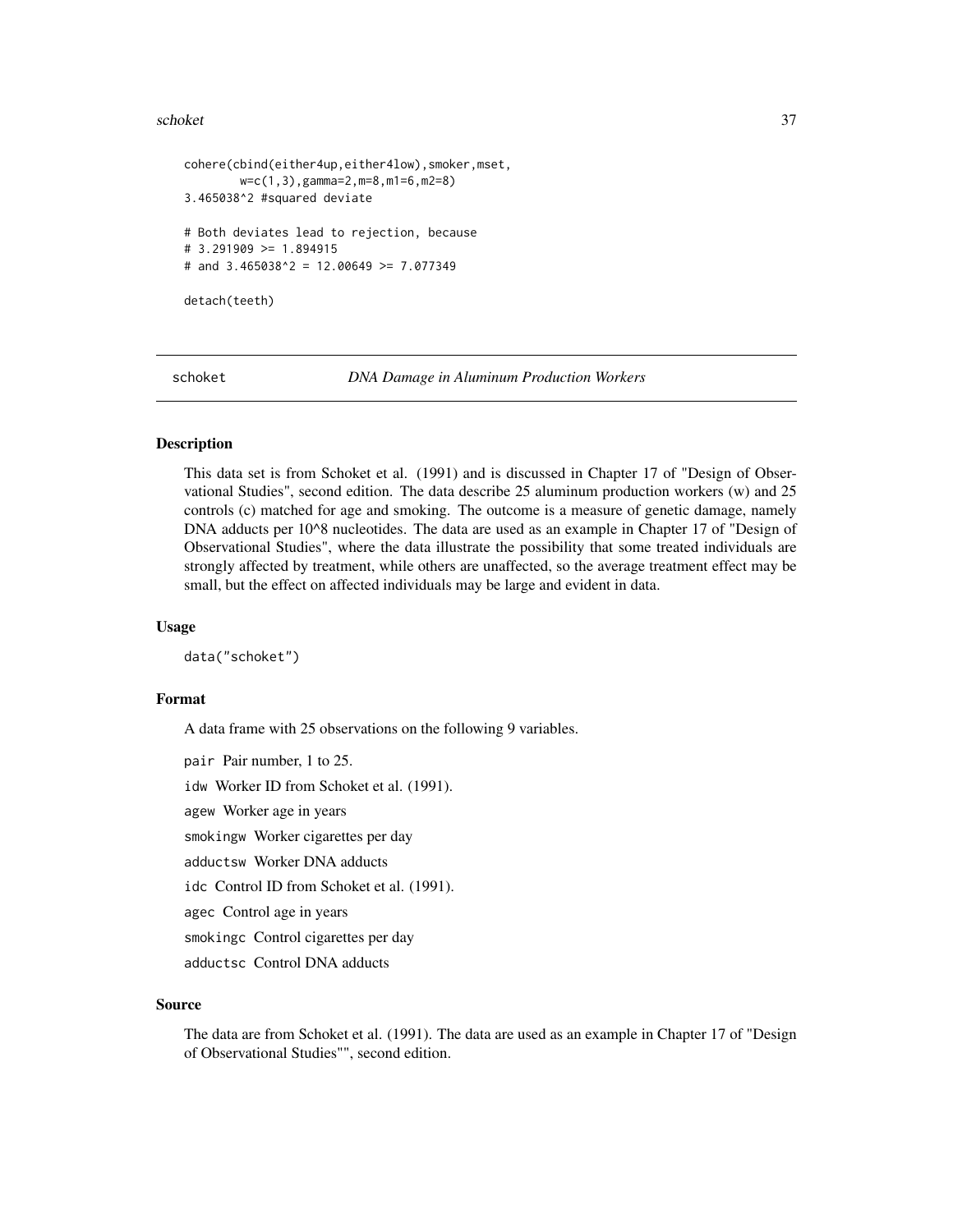<span id="page-37-0"></span>Conover, W. J. and Salsburg, D. S. (1988) <doi:10.2307/2531906> "Locally most powerful tests for detecting treatment effects when only a subset of patients can be expected to respond to treatment". Biometrics, 189-196.

Rosenbaum, P. R. (2007) <doi:10.1111/j.1541-0420.2007.00783.x> "Confidence intervals for uncommon but dramatic responses to treatment". Biometrics, 63(4), 1164-1171.

Rosenbaum, P. R. (2011) <doi:10.1111/j.1541-0420.2010.01535.x> "A new U statistic with superior design sensitivity in matched observational studies". Biometrics, 67(3), 1017-1027.

Schoket, B., Phillips, D. H., Hewer, A. and Vincze, I. (1991) <doi:10.1016/0165-1218(91)90084- Y> "32P-postlabelling detection of aromatic DNA adducts in peripheral blood lymphocytes from aluminium production plant workers". Mutation Research/Genetic Toxicology, 260(1), 89-98.

Stephenson, W. R. (1981) <doi:10.1080/01621459.1981.10477749> "A general class of one-sample nonparametric test statistics based on subsamples". Journal of the American Statistical Association, 76(376), 960-966.

# Examples

```
data(schoket)
attach(schoket)
plot(sort(adductsc),sort(adductsw),ylim=c(0,6.4),xlim=c(0,6.4),
  xlab="DNA adducts for controls",ylab="DNA adducts for workers",
  main="Quantile-Quantile Plot") # Compare with Chapter 17
abline(0,1) # line of equality
legend(4,1,lty=1,"x=y")
boxplot(adductsw,adductsc,ylim=c(0,6.4),ylab="DNA adducts",names=c("Worker","Control"))
d<-adductsw-adductsc
senWilcox(d,gamma=1)
senWilcox(d,gamma=1.5) # sensitive to gamma=1.5
senU(d,gamma=1) # U-statistic version of Wilcoxon's statistic
senU(d,gamma=1.8)
# Stephenson's statistic is obtained from senU()
# by setting m1=m2=m
senU(d,m1=5,m2=5,m=5,gamma=1) # Stephenson's statistic, m=5
senU(d,m1=5,m2=5,m=5,gamma=1.8)
# U-statistic from Rosenbaum (2011) and
# Section 19.2 of Design of Observational Studies, 2nd ed.
senU(d,m1=4,m2=5,m=5,gamma=1.8)
detach(schoket)
```
senU *Sensitivity Analysis for a New U Statistic*

#### Description

Sensitivity analysis for the new U statistic of Rosenbaum (2011). For m=m1=m2, this is the test of Stephenson (1981). The ranks proposed by Stephenson closely approximate the optimal ranks proposed by Conover and Salzburg (1988) for detecting a treatment that has a large effect on a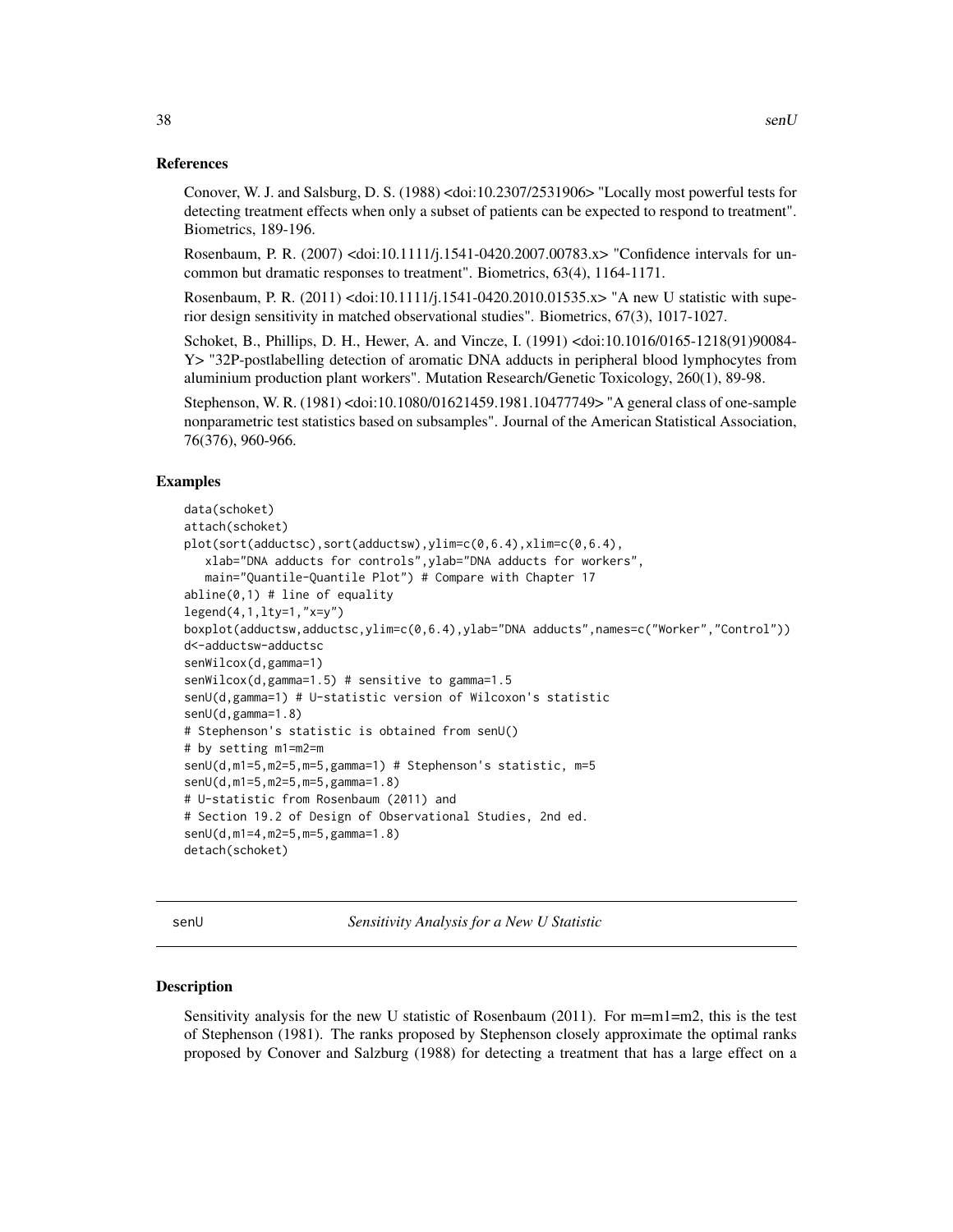#### $\mathbf{s}$ enU 39

small subpopulation and no effect on most of the population; see Rosenbaum (2007). The example reproduces some results from Chapter 17 of "Design of Observational Studies", second edition, and the method is discusssed in Section 19.2.

# Usage

```
senU(d, gamma = 1, m = 2, m1 = 2, m2 = 2, conf.int = FALSE,
     alpha = 0.05, alternative = "greater", exact = NULL)
```
# Arguments

| d           | A vector of treated-minus-control matched pair differences in outcomes.                                                                                                                                                                                                                                                                                                                                                                                                                                                      |
|-------------|------------------------------------------------------------------------------------------------------------------------------------------------------------------------------------------------------------------------------------------------------------------------------------------------------------------------------------------------------------------------------------------------------------------------------------------------------------------------------------------------------------------------------|
| gamma       | $gamma \geq 1$ is the value of the sensitivity parameter.                                                                                                                                                                                                                                                                                                                                                                                                                                                                    |
| Ш           | See m <sub>2</sub> .                                                                                                                                                                                                                                                                                                                                                                                                                                                                                                         |
| m1          | See m <sub>2</sub> .                                                                                                                                                                                                                                                                                                                                                                                                                                                                                                         |
| m2          | If (m,m1,m2) are three integers such that $1 \le m1 \le m2 \le m$ , then the triple<br>$(m,m1,m2)$ defines a U statistic. If $(m,m1,m2) = (1,1,1)$ , then the U statistic is<br>the sign test statistic. If $(m,m1,m2) = (2,2,2)$ , then it is the U statistic that closely<br>approximates Wilcoxons signed rank test. If $m=m1=m2$ , then the U statistic is<br>the test of Stephenson (1981). The general U statistic is discussed in Rosenbaum<br>(2011).                                                                |
| conf.int    | If conf.int=TRUE, the a 1-alpha confidence interval and an interval of point<br>estimates is returned in addition to the P-value testing no treatment effect.                                                                                                                                                                                                                                                                                                                                                                |
| alpha       | Coverage rate of the confidence interval. With probability at least 1-alpha, the<br>confidence interval will cover the treatment effect providing the bias in treatment<br>assignment is at most gamma.                                                                                                                                                                                                                                                                                                                      |
| alternative | If alternative $=$ "greater" or alternative $=$ "less", then one-sided tests and intervals<br>are returned. If alternative $=$ "twosided", then both one sided tests are done,<br>with the smaller P-value doubled to yield a two-sided P-value. If alternative =<br>"twosided", the confidence interval is the intersection of two one-sided 1-alpha/2<br>confidence intervals.                                                                                                                                             |
| exact       | If exact is NULL, then exact is set to TRUE if length(d) $\le$ 50, and is set to<br>FALSE if $length(d) > 50$ . The ranks used by the U statistic involve combinatorial<br>coefficiencts that grow rapidly with increasing sample size. If exact=TRUE,<br>these ranks are computed exactly using expression (8) in Rosenbaum (2011).<br>If exact=FALSE, the ranks are computed by an asymptotic approximation that<br>does not involve large combinatorial coefficients, specifically expression (9) in<br>Rosenbaum (2012). |

# Details

This method is discussed in Chapter 17 and Section 19.2 of the second edition of "Design of Observational Studies".

The general method is developed in Rosenbaum (2011).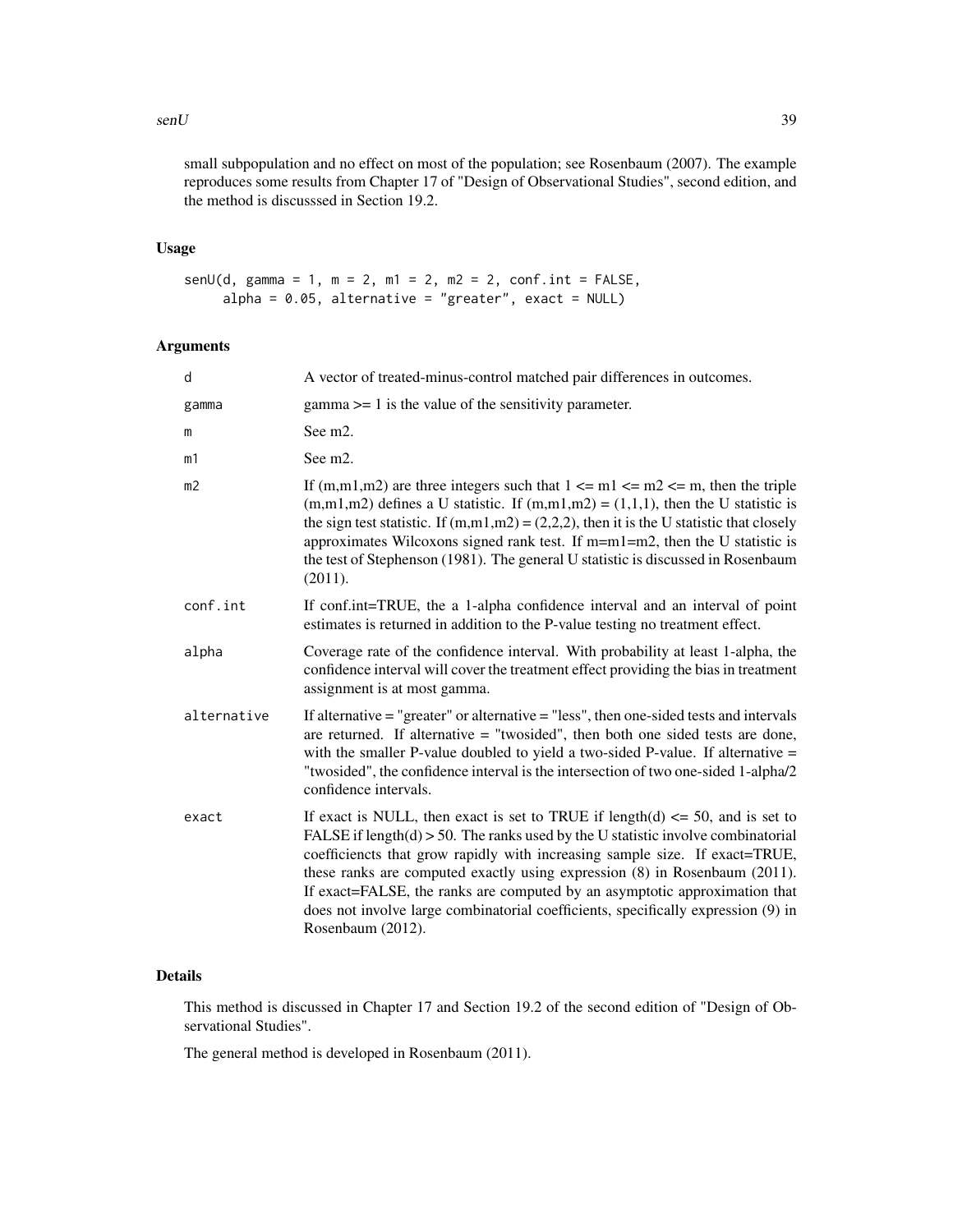# Value

| pval     | The upper bound on the P-value testing no effect in the presence of a bias in<br>treatment assignment of at most gamma. If the bias in treatment assignment is<br>at most gamma, and if there is no treatment effect, then there is at most an alpah<br>chance that the P-value is less than alpha, this being true for all 0 <alpha <1.<="" th=""></alpha>                     |
|----------|---------------------------------------------------------------------------------------------------------------------------------------------------------------------------------------------------------------------------------------------------------------------------------------------------------------------------------------------------------------------------------|
| estimate | If conf.int=TRUE, the interval of point estimates of an additive treatment effect<br>in the presence of a bias in treatment assigment of at most gamma. If gamma=1,<br>then you are assuming ignorable treatment assignment or equivalently no un-<br>measured confounding, so the interval collapses to a point, and that point is the<br>usual Hodges-Lehmann point estimate. |
| conf.int | If conf.int=TRUE, the a 1-alpha confidence interval for an additive treatment<br>effect in the presence of a bias in treatment assignment of at most gamma. If<br>gamma=1, then this is the usual confidence interval obtained by inverting the<br>Wilcoxon test, and it would be appropriate in a paired randomized experiment.                                                |

#### **Note**

The test of Stephenson (1981) uses ranks similar to those of Conover and Salzburg (1988) which were designed to have high power when most people are unaffected by treatment, but a small subpopulation is strongly affected; see Rosenbaum (2007). This is the situation discussed in Chapter 17 of "Design of Observational Studies", second edition; see also Section 19.2. Even for pair differences d that are Normal with expectation tau and constant variance, the Wilcoxon test tends to exaggerate the degree of sensitivity to unmeasured bias. Compare the Wilcoxon test and the U statistic with  $(m,m1,m2) = (5,4,5)$  in the Normal situation. In a randomized experiment (gamma=1), the two tests have the same Pitman efficiency. However, as the number of pairs increases with tau=0.5, the Wilcoxon test has limiting sensitivity to bias of gamma=3.2 while  $(m,m1,m2) = (5,4,5)$  has limiting sensitivity 3.9, and  $(m,m1,m2) = (8,7,8)$  has limiting sensitivity 5.1. See Rosenbaum (2011) for specifics.

# Author(s)

Paul R. Rosenbaum

### References

Conover, W. J. and Salsburg, D. S. (1988) <doi:10.2307/2531906> "Locally most powerful tests for detecting treatment effects when only a subset of patients can be expected to" respond" to treatment". Biometrics, 189-196.

Hodges Jr, J. L. and Lehmann, E. L. (1963) <doi:10.1214/aoms/1177704172> "Estimates of location based on rank tests". The Annals of Mathematical Statistics, 598-611.

Rosenbaum, P. R. (1993) <doi:10.1080/01621459.1993.10476405> "Hodges-Lehmann point estimates of treatment effect in observational studies". Journal of the American Statistical Association, 88(424), 1250-1253.

Rosenbaum, P. R. (2007) <doi:10.1111/j.1541-0420.2007.00783.x> "Confidence intervals for uncommon but dramatic responses to treatment". Biometrics, 63(4), 1164-1171.

Rosenbaum, P. R. (2011) <doi:10.1111/j.1541-0420.2010.01535.x> "A new U statistic with superior design sensitivity in matched observational studies". Biometrics, 67(3), 1017-1027.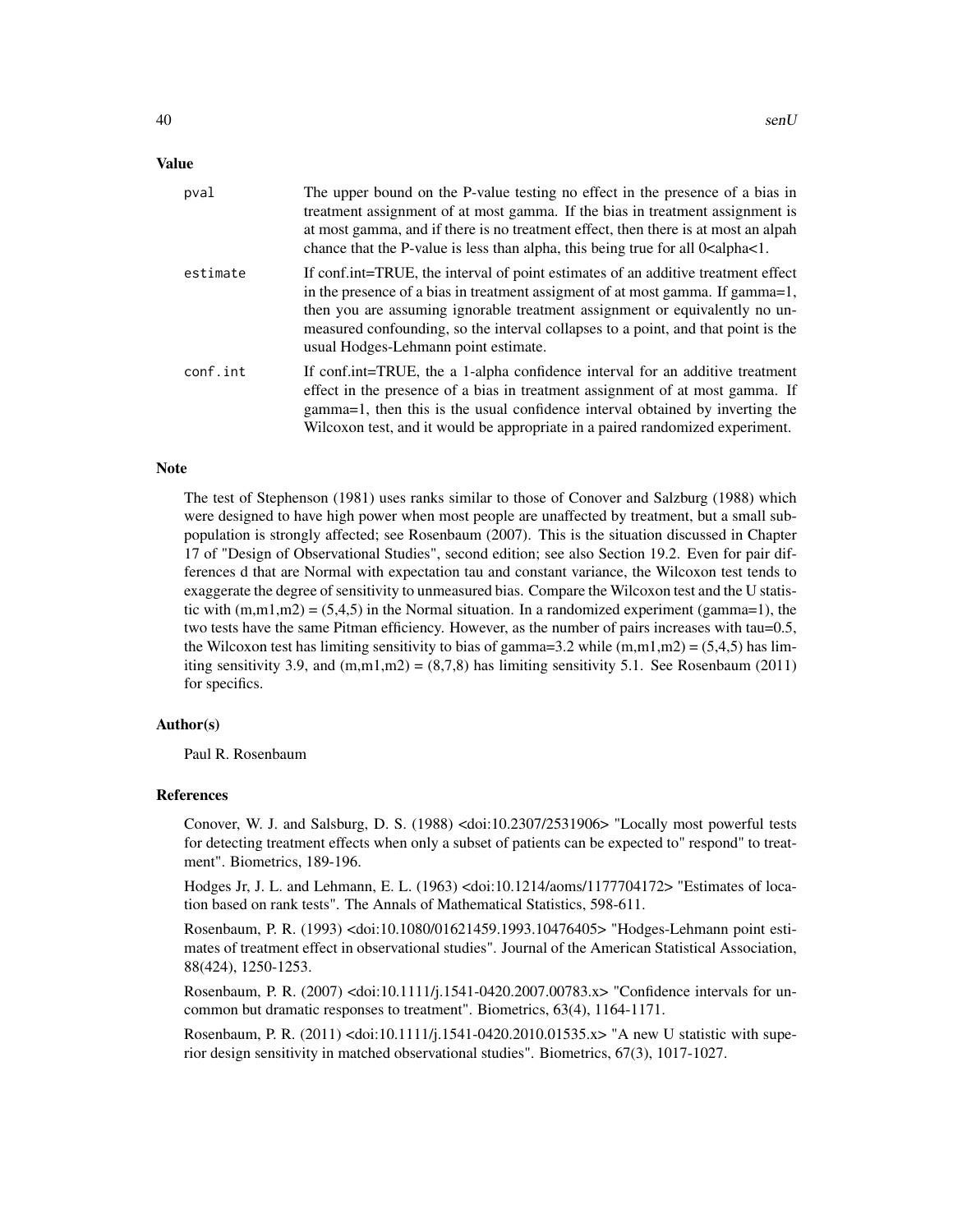$\mathsf{senU}$  41

Schoket, B., Phillips, D. H., Hewer, A. and Vincze, I. (1991) <doi:10.1016/0165-1218(91)90084- Y> "32P-postlabelling detection of aromatic DNA adducts in peripheral blood lymphocytes from aluminium production plant workers". Mutation Research/Genetic Toxicology, 260(1), 89-98.

Stephenson, W. R. (1981) <doi:10.1080/01621459.1981.10477749> "A general class of one-sample nonparametric test statistics based on subsamples". Journal of the American Statistical Association, 76(376), 960-966.

```
data("schoket")
d<-schoket$adductsw-schoket$adductsc
# With the defaults, m=2, m1=2, m2=2, the U-statistic is very
# similar to Wilcoxon's signed rank statistic
senWilcox(d,gamma=1)
senU(d,gamma=1)
# With m=1, m1=1, m2=1, the U-statistic is the sign test
senU(d,gamma=1,m=1,m1=1,m2=1)
prop.test(sum(d>0),length(d),p=.5,
     alternative="greater",correct=FALSE)$p.value
# With m=m1=m2, this is the test of Stephenson (1981) whose ranks are similar to
# those of Conover and Salzburg (1988); see Rosenbaum (2007).
# The calculations that follow reproduce the sensitivity analysis for the
# data of Schoket et al. (1991) in Chapter 17 of "Design of
# Observational Studies", second edition.
senU(d,gamma=1,m=2,m1=2,m2=2)
senU(d,gamma=1,m=5,m1=5,m2=5)
senU(d,gamma=1.5,m=2,m1=2,m2=2)
senU(d,gamma=1.5,m=5,m1=5,m2=5)
senU(d,gamma=1.8,m=2,m1=2,m2=2)
senU(d,gamma=1.8,m=5,m1=5,m2=5)
senU(d,gamma=2,m=2,m1=2,m2=2)
senU(d,gamma=2,m=5,m1=5,m2=5)
data(lead)
# Reproduces parts of Table 2 in Rosenbaum (2011)
senU(lead$dif,gamma=5.8,m=8,m1=5,m2=8)
senU(lead$dif,gamma=5,m=5,m1=4,m2=5)
# m=2, m1=2, m2=2 is the U-statistic that closely
# resembles Wilcoxon's signed rank test. Note
# that the results are almost the same.
senWilcox(lead$dif,gamma=5) # In Table 2
senU(lead$dif,gamma=5,m=2,m1=2,m2=2)
```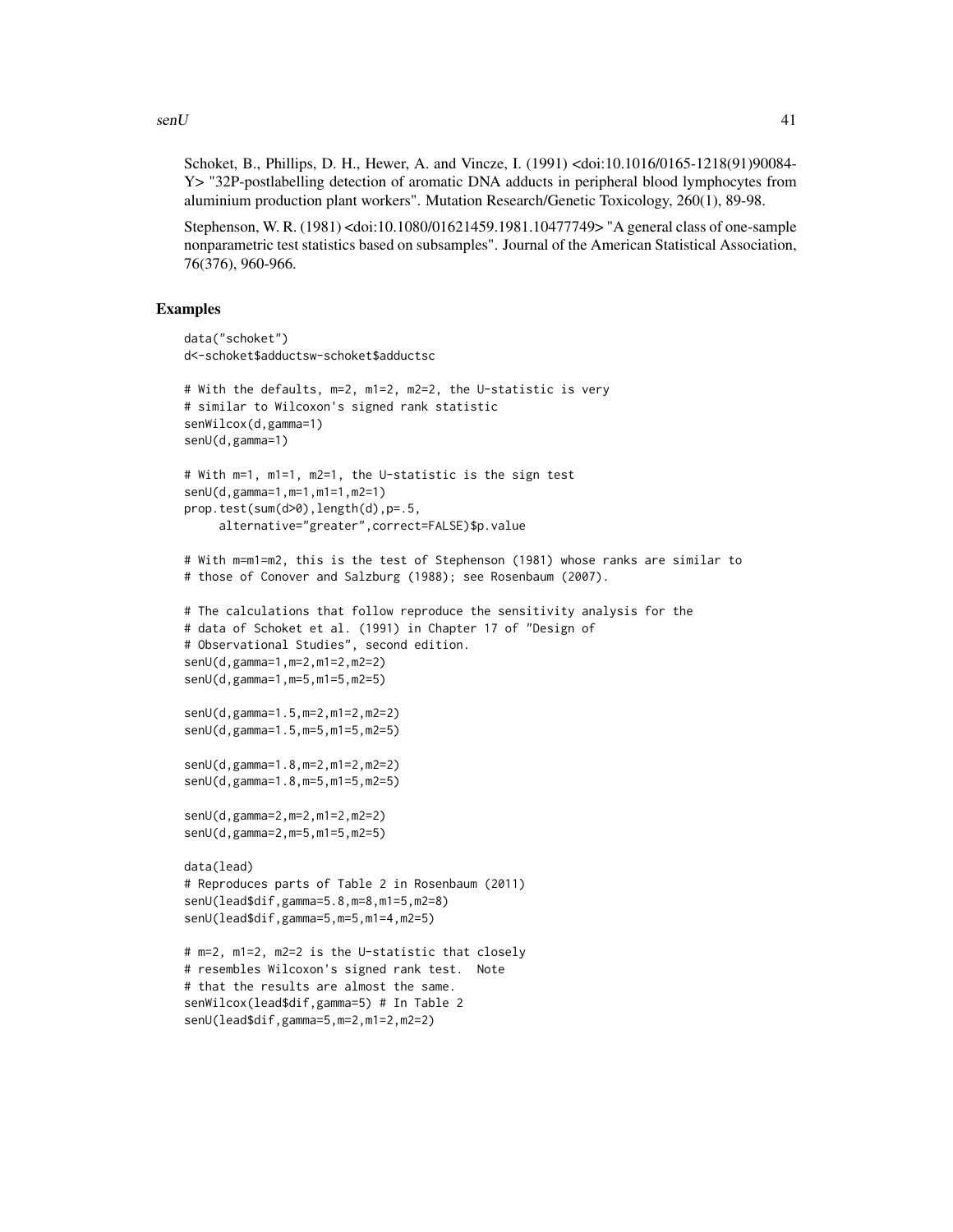<span id="page-41-0"></span>

# Description

Sensitivity analysis for Wilcoxon's signed rank statistic in observational studies. Performs a sensitivity analysis for the P-value, the Hodges-Lehmann estimate of an additive treatment effect, and the confidence interval for the effect. The example is from Section 3.5 of "Design of Observational Studies", 2nd ed., and it also illustrates the amplification in Section 3.6 using the 'amplify' function from the 'sensitivitymult' package.

# Usage

senWilcox(d, gamma = 1, conf.int = FALSE, alpha = 0.05, alternative = "greater")

# Arguments

| d           | A vector of treated-minus-control matched pair differences in outcomes.                                                                                                                                                                                                                                                                                                              |
|-------------|--------------------------------------------------------------------------------------------------------------------------------------------------------------------------------------------------------------------------------------------------------------------------------------------------------------------------------------------------------------------------------------|
| gamma       | $gamma \geq 1$ is the value of the sensitivity parameter.                                                                                                                                                                                                                                                                                                                            |
| conf.int    | If conf.int=TRUE, the a 1-alpha confidence interval and an interval of point<br>estimates is returned in addition to the P-value testing no treatment effect.                                                                                                                                                                                                                        |
| alpha       | Coverage rate of the confidence interval. With probability at least 1-alpha, the<br>confidence interval will cover the treatment effect providing the bias in treatment<br>assignment is at most gamma.                                                                                                                                                                              |
| alternative | If alternative $=$ "greater" or alternative $=$ "less", then one-sided tests and intervals<br>are returned. If alternative $=$ "two sided", then both one sided tests are done,<br>with the smaller P-value doubled to yield a two-sided P-value. If alternative $=$<br>"two sided", the confidence interval is the intersection of two one-sided 1-alpha/2<br>confidence intervals. |

# Details

The senWilcox function uses a large sample Normal approximation to the distribution of Wilcoxon's signed rank statistic. When gamma=1, it should agree with the wilcox.test() function in the stats package with exact=FALSE and correct=FALSE.

The example reproduces the example of the large-sample approximation in Section 3.5 of "Design of Observational Studies". Note that the confidence intervals in Table 3.3 of that book are exact, not approximate, so they are slightly different.

# Value

pval The upper bound on the P-value testing no effect in the presence of a bias in treatment assignment of at most gamma. If the bias in treatment assignment is at most gamma, and if there is no treatment effect, then there is at most an alpha chance that the P-value is less than alpha, this being true for all  $0$ <alpha<1.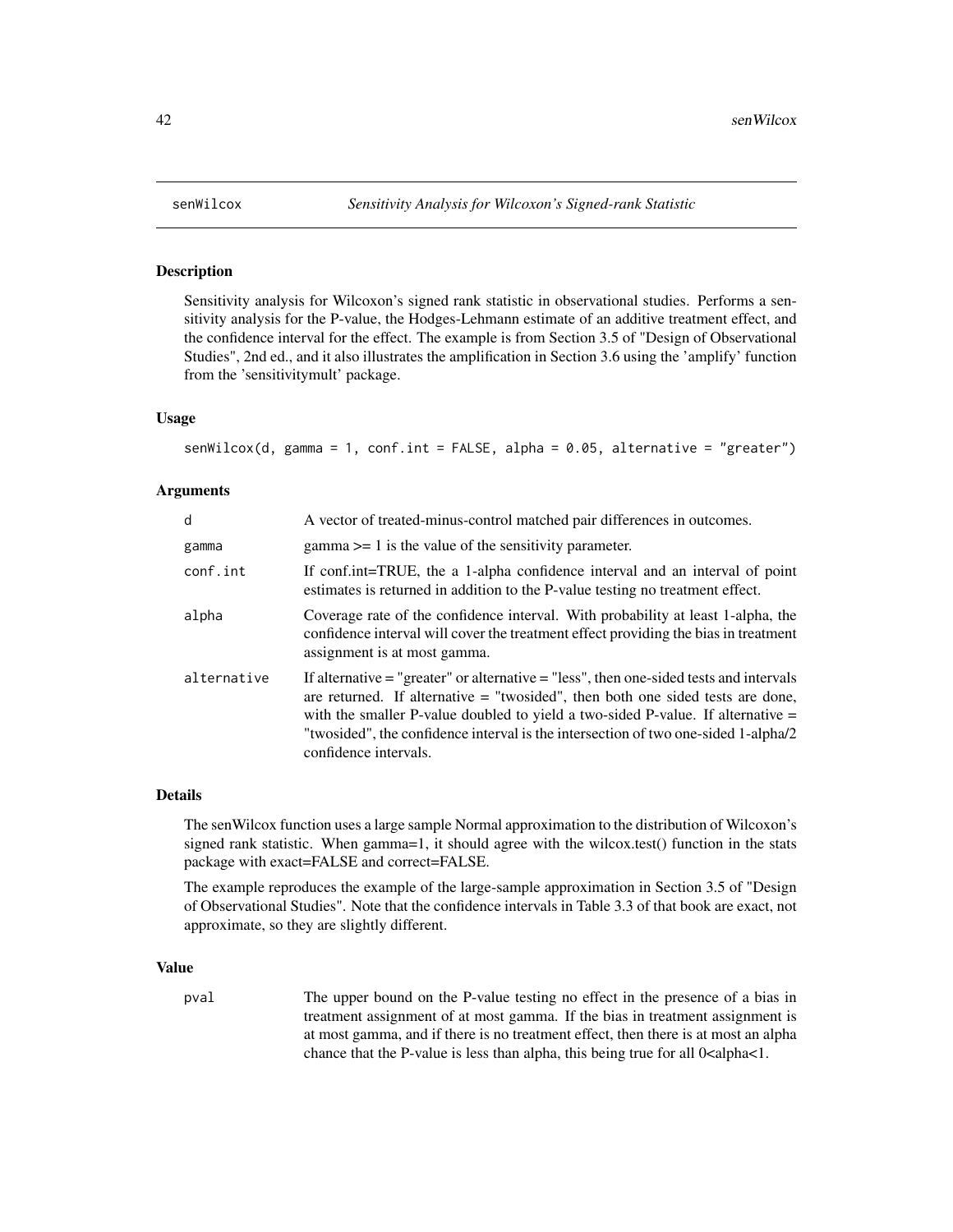#### senWilcox 43

| estimate | If conf.int=TRUE, the interval of point estimates of an additive treatment effect                                                                                                                                                                                                                                                |
|----------|----------------------------------------------------------------------------------------------------------------------------------------------------------------------------------------------------------------------------------------------------------------------------------------------------------------------------------|
|          | in the presence of a bias in treatment assigment of at most gamma. If gamma=1,                                                                                                                                                                                                                                                   |
|          | then you are assuming ignorable treatment assignment or equivalently no un-                                                                                                                                                                                                                                                      |
|          | measured confounding, so the interval collapses to a point, and that point is the<br>usual Hodges-Lehmann point estimate.                                                                                                                                                                                                        |
| conf.int | If conf.int=TRUE, the a 1-alpha confidence interval for an additive treatment<br>effect in the presence of a bias in treatment assignment of at most gamma. If<br>gamma=1, then this is the usual confidence interval obtained by inverting the<br>Wilcoxon test, and it would be appropriate in a paired randomized experiment. |

# Note

The Wilcoxon test is not the best test for use in sensitivity analyses – it tends to exaggerate how sensitive a study is to bias, saying it is more sensitive than it truly is. Other, less familiar, test statistics avoid this issue; see Rosenbaum (2010, 2011, 2013, 2014, 2015). Learn about this using a 'shinyapp', at rosenbap.shinyapps.io/learnsenShiny/

# Author(s)

Paul R. Rosenbaum

# References

Hodges Jr, J. L. and Lehmann, E. L. (1963) <doi:10.1214/aoms/1177704172> "Estimates of location based on rank tests". The Annals of Mathematical Statistics, 598-611.

Hollander, M., Wolfe, D. and Chicken, E. (2013) <doi:10.1002/9781119196037> "Nonparametric Statistical Methods". (3rd edition) New York: John Wiley.

Lehmann, E. L. (1975). "Nonparametrics" <https://www.springer.com/gp/book/9780387352121> San Francisco: Holden-Day. Reprinted by Prentice-Hall and Springer.

Rosenbaum, P. R. (1987) <doi:10.1093/biomet/74.1.13> "Sensitivity analysis for certain permutation inferences in matched observational studies". Biometrika, 74(1), 13-26.

Rosenbaum, P. R. (1993) <doi:10.1080/01621459.1993.10476405> "Hodges-Lehmann point estimates of treatment effect in observational studies". Journal of the American Statistical Association, 88(424), 1250-1253.

Rosenbaum, P. R. (2002) <doi:10.1007/978-1-4757-3692-2\_3> "Observational Studies", Second edition. New York: Springer. Wilcoxon's test is discussed in Section 4.3.3.

Rosenbaum, P. R. (2007) <doi:10.1111/j.1541-0420.2006.00717.x> "Sensitivity Analysis for M Estimates, Tests, and Confidence Intervals in Matched Observational Studies". Biometrics, 63(2), 456-464. R-packages 'sensitivitymult', 'sensitivitymv', 'sensitivityfull', 'sensitivitymw'

Rosenbaum, P. R. (2010) <doi:10.1198/jasa.2010.tm09570> "Design sensitivity and efficiency in observational studies". Journal of the American Statistical Association, 105(490), 692-702.

Rosenbaum, P. R. (2011) <doi:10.1111/j.1541-0420.2010.01535.x> "A new U statistic with superior design sensitivity in matched observational studies". Biometrics, 67(3), 1017-1027.

Rosenbaum, P. R. (2013) <doi:10.1111/j.1541-0420.2012.01821.x> "Impact of multiple matched controls on design sensitivity in observational studies". Biometrics, 69(1), 118-127. R-packages 'sensitivitymv', 'sensitivitymult' and 'sensitivityfull'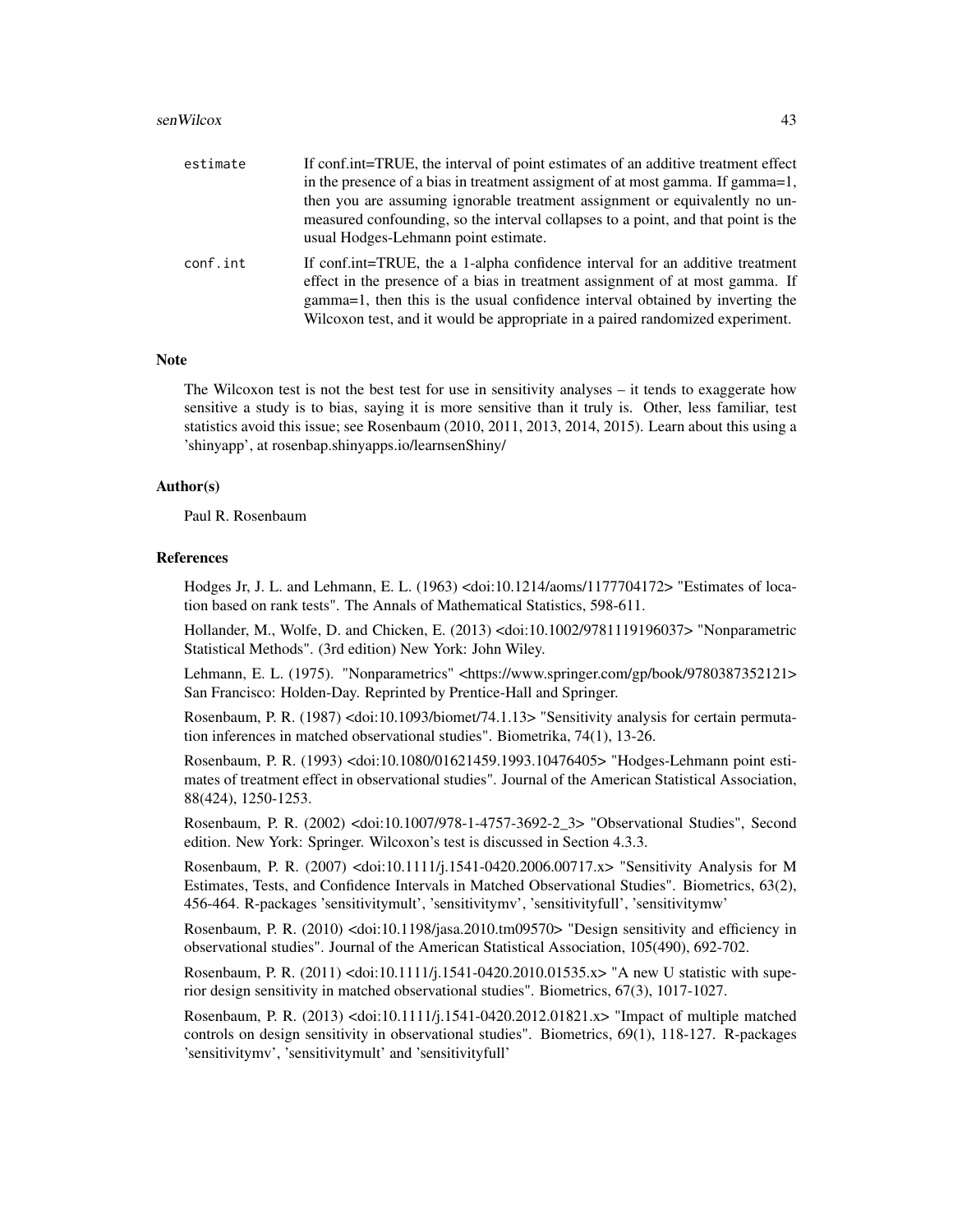<span id="page-43-0"></span>Rosenbaum, P. R. (2014) <doi:10.1080/01621459.2013.879261> "Weighted M statistics with superior design sensitivity in matched observational studies with multiple controls". Journal of the American Statistical Association, 109(507), 1145-1158. R-package 'sensitivitymw'

Rosenbaum, P. R. (2015) <doi:10.1080/01621459.2014.960968> "Bahadur efficiency of sensitivity analyses in observational studies". Journal of the American Statistical Association, 110(509), 205- 217.

#### Examples

```
data(werfel)
d<-werfel$serpc_p-werfel$cerpc_p
# Reproduces the approximate one-sided P-value computed
# in Section 3.5 of "Design of Observational Studies".
senWilcox(d,gamma=3)
# Amplification in Section 3.6
sensitivitymult::amplify(3,5)
sensitivitymult::amplify(3,c(5,5.8,7))
# Reproduces parts of Tables 4.3 and 4.4 in Rosenbaum (2002)
data(lead)
senWilcox(lead$dif,gamma=1,conf.int=TRUE,alternative="twosided")
senWilcox(lead$dif,gamma=2,conf.int=TRUE,alternative="twosided")
# Agrees with the usual Wilcoxon procedures when gamma=1.
senWilcox(d,gamma=1,conf.int=TRUE,alternative="twosided")
stats::wilcox.test(d,conf.int=TRUE,exact=FALSE,correct=FALSE)
```
senWilcoxExact *Exact Sensitivity Analysis for Wilcoxon's Signed-rank Statistic*

# Description

Exact sensitivity analysis for Wilcoxon's signed rank statistic in observational studies. Performs a sensitivity analysis for the one-sided P-value. The method can be used in small samples without ties; however, it is primarily of theoretical interest, as the large sample approximation in 'senWilcox' is fine for most samples of practical size.

# Usage

```
senWilcoxExact(d, gamma = 1)
```
#### Arguments

| d.    | A vector of treated-minus-control matched pair differences in outcomes. There      |
|-------|------------------------------------------------------------------------------------|
|       | must be no ties in Idl when computing the exact distribution. If ties are present, |
|       | use 'senWilcox' instead.                                                           |
| ດລmmລ | $\sigma$ amma $\sim$ 1 is the value of the sensitivity parameter                   |

gamma gamma >= 1 is the value of the sensitivity parameter.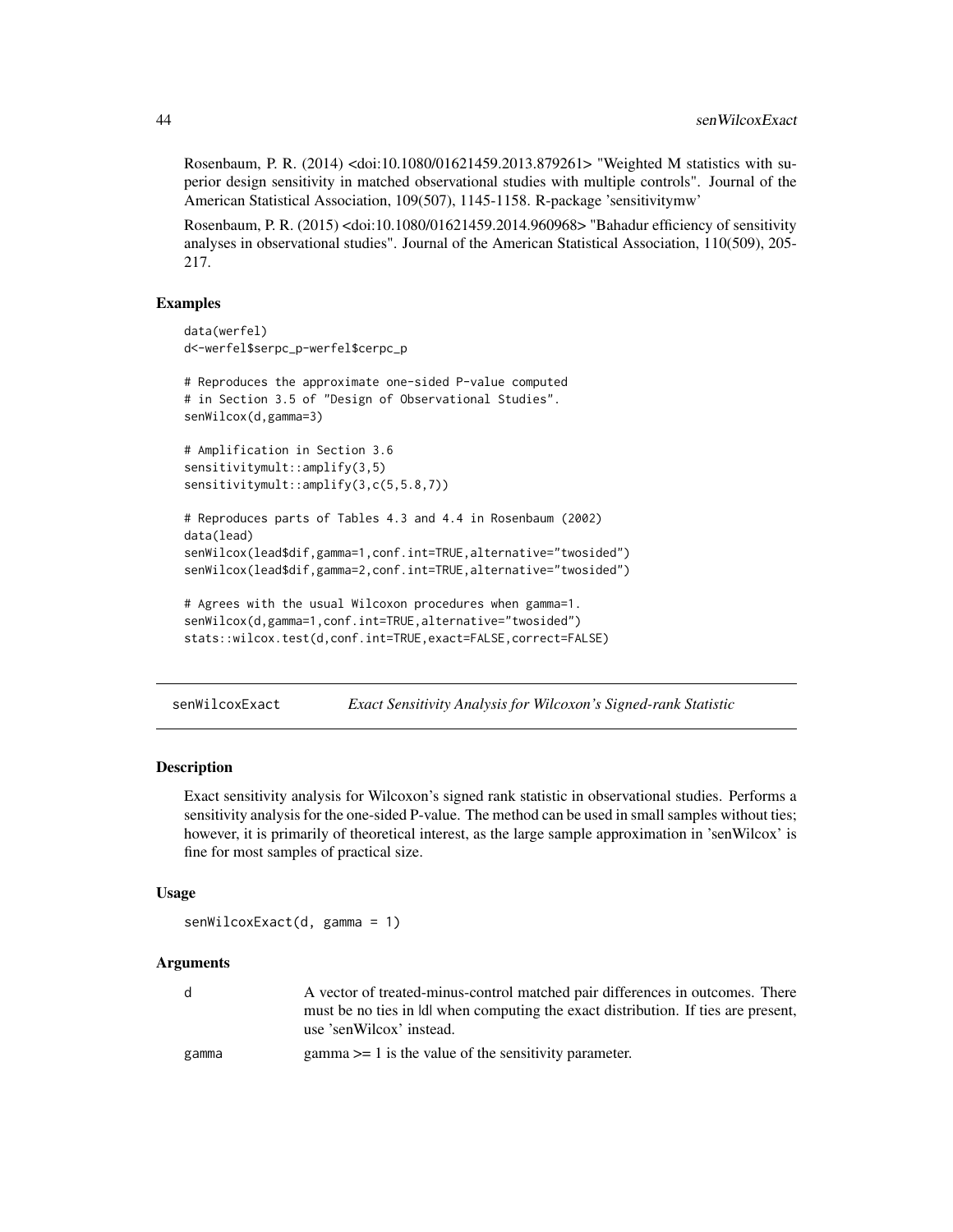# senWilcoxExact 45

# Details

The exact method is discussed in Section 3.12 of "Design of Observational Studies", second edition. Tables 3.2 and 3.3 of Section 3.5 use these exact calculations.

# Value

The upper bound on the one-sided, upper-tailed P-value testing no treatment effect in the presence of a bias in treatment assignment of at most gamma.

# Note

The 'senWilcox' function uses a large-sample approximation, adding confidence intervals and point estimates.

#### Author(s)

Paul R. Rosenbaum

# References

Pagano, M. and Tritchler, D. (1983) <doi:10.1080/01621459.1983.10477990> "On obtaining permutation distributions in polynomial time". Journal of the American Statistical Association, 78, 435-440.

Rosenbaum, P. R. (1987) <doi:10.1093/biomet/74.1.13> "Sensitivity analysis for certain permutation inferences in matched observational studies". Biometrika, 74(1), 13-26.

```
data(werfel)
d<-werfel$serpc_p-werfel$cerpc_p
# Reproduces the exact one-sided P-value computed in Section 3.9 of
# "Design of Observational Studies".
senWilcoxExact(d,gamma=2)
# Agrees with the usual Wilcoxon procedures when gamma=1.
senWilcoxExact(d,gamma=1)
stats::wilcox.test(d,alternative="greater")
# Reproduces the one-sided confidence interval for gamma=3 in Table 3.3
# of "Design of Observational Studies".
senWilcoxExact(d-0.0935,gamma=3)
senWilcoxExact(d-0.0936,gamma=3)
```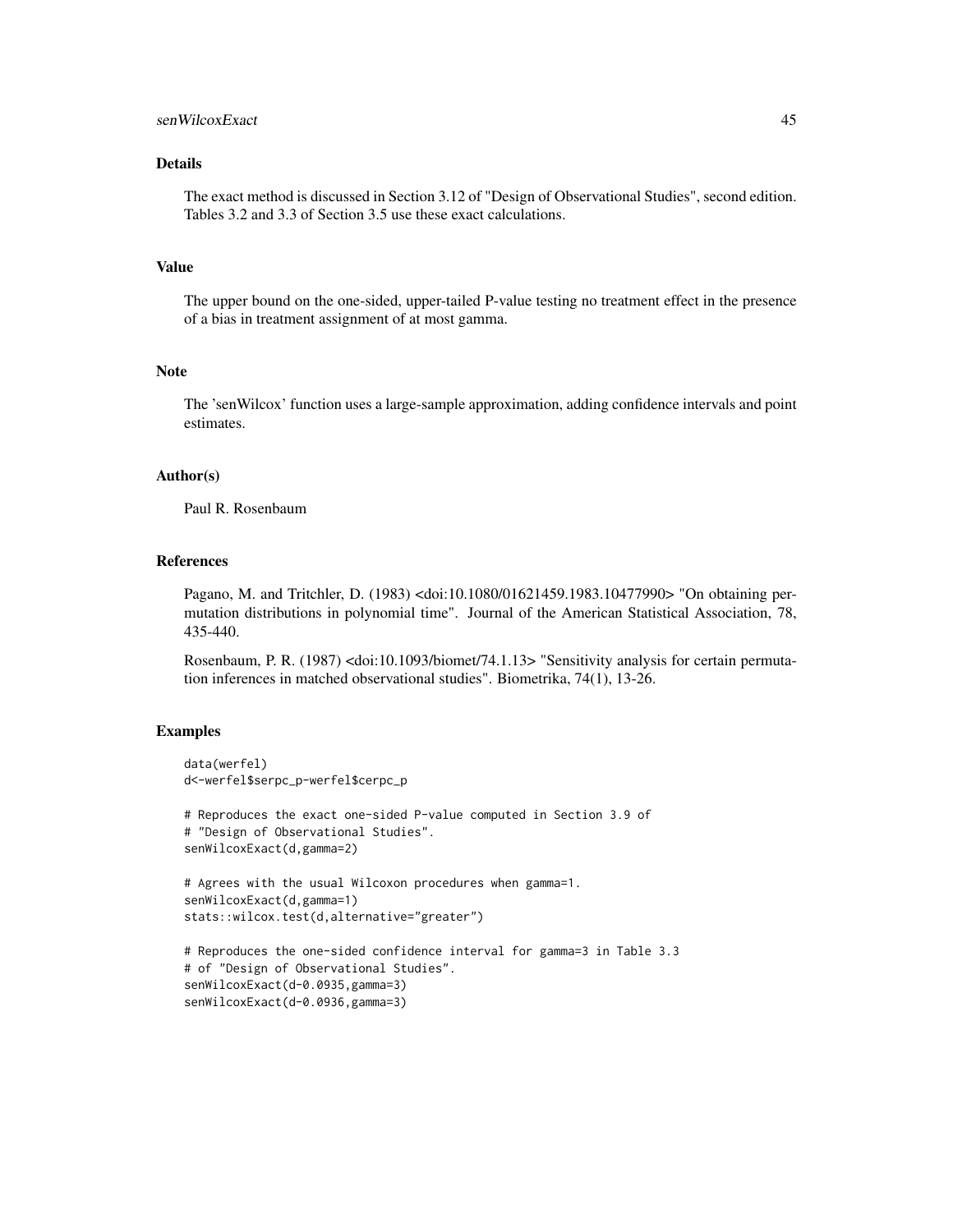#### <span id="page-45-0"></span>Description

Computes a robust Mahalanobis distance matrix between treated individuals and potential controls. The usual Mahalnaobis distance may ignore a variable because it contains one extreme outlier, and it pays too much attention to rare binary variables, but smahal addresses both issues. See Section 9.3 of "Design of Observational Studies", second edition.

#### Usage

smahal(z, X)

# Arguments

| z is a vector that is 1 for a treated individual and 0 for a control.                               |
|-----------------------------------------------------------------------------------------------------|
| A matrix of continuous or binary covariates. The number of rows of X must<br>equal the length of z. |

#### Details

The usual Mahalnaobis distance may ignore a variable because it contains one extreme outlier, and it pays too much attention to rare binary variables, but smahal addresses both issues.

To address outliers, each column of x is replaced by a column of ranks, with average ranks used for ties. This prevents one outlier from inflating the variance for a column.

Rare binary variables have very small variances,  $p(1-p)$  for small p, so in the usual Mahalanobis distance, a mismatch for a rare binary variable is counted as very important. If you were matching for US states as binary variables for individual states, mismatching for California would not be very important, because p(1-p) is not so small, but mismatching for Wyoming is very important because p(1-p) is very small. To combat this, the variances of the ranked columns are rescaled so they are all the same, all equal to the variance of untied ranks. See Chapter 9 of Design of Observational Studies, second edition.

# Value

The robust distance matrix has one row for each treated individual  $(z=1)$  and one column for each potential control  $(z=0)$ . The row and column names of the distance matrix refer to the position in z, 1, 2, ..., length(z).

### Note

The matching functions in the 'DOS2' package are aids to instruction or self-instruction while reading "Design of Observational Studies". As in the book, these functions break the task of matching into small steps so they are easy to understand in depth. In practice, matching entails a fair amount of book-keeping best done by a package that automates these tasks. Consider R packages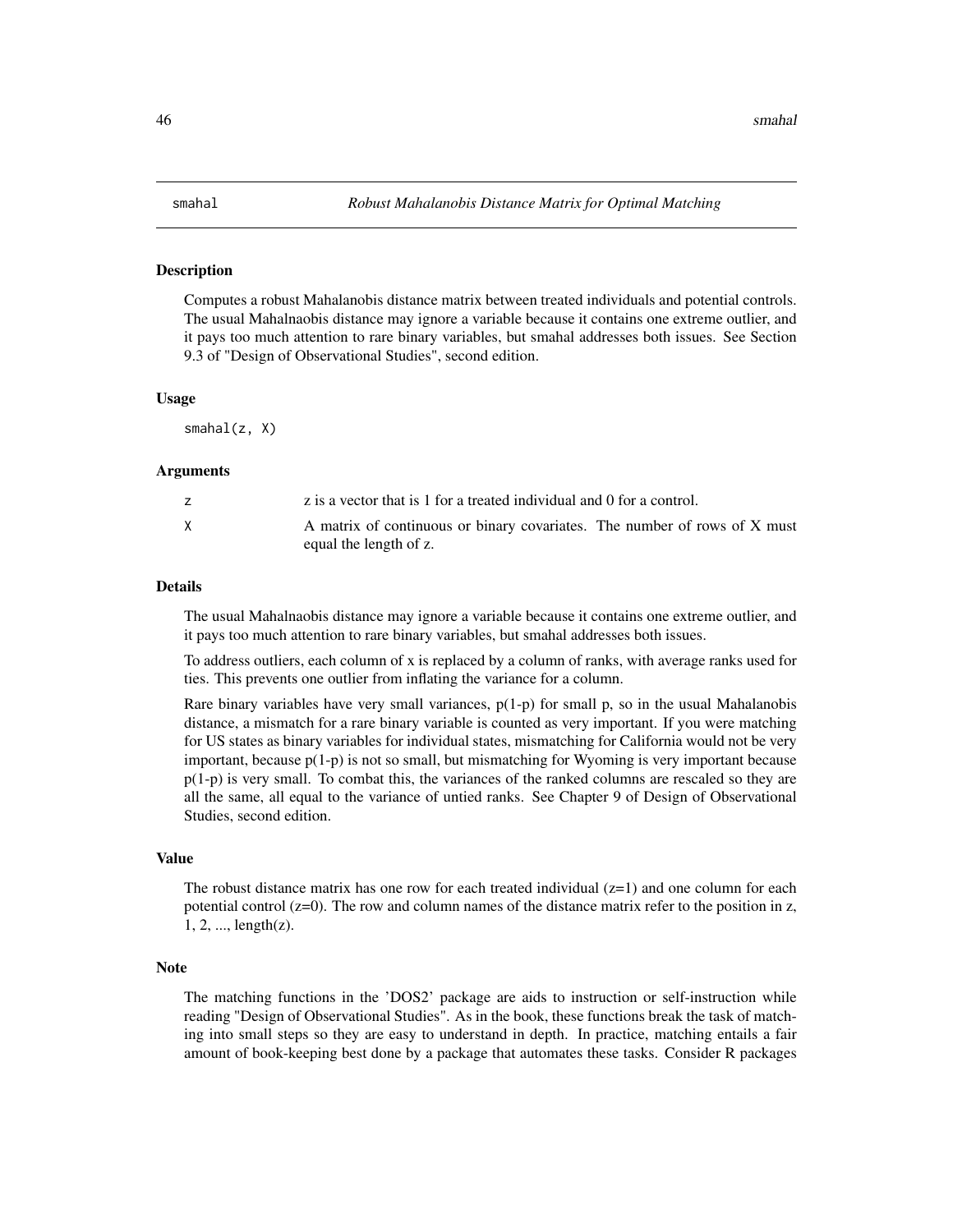#### <span id="page-46-0"></span>tannery and the contract of the contract of the contract of the contract of the contract of the contract of the contract of the contract of the contract of the contract of the contract of the contract of the contract of th

'optmatch', 'rcbalance', 'DiPs', 'designmatch' or 'bigmatch'. Section 14.10 of "Design of Observational Studies", second edition, discusses and compares several R packages for optimal matching. Ruoqi Yu's 'DiPs' package computes robust distances.

# Author(s)

Paul R. Rosenbaum

# Examples

```
data(costa)
z<-1*(costa$welder=="Y")
aa<-1*(costa$race=="A")
smoker=1*(costa$smoker=="Y")
age<-costa$age
x<-cbind(age,aa,smoker)
dmat<-smahal(z,x)
# Mahalanobis distances
round(dmat[,1:6],2)# Compare with Table 9.6 in "Design of
# Observational Studies", second edition
# Impose propensity score calipers
prop<-glm(z~age+aa+smoker,family=binomial)$fitted.values # propensity score
# Mahalanobis distanced penalized for violations of a propensity score caliper.
# This version is used for numerical work.
dmat<-addcaliper(dmat,z,prop,caliper=.5)
round(dmat[,1:6],2)# Compare with Table 9.6 in "Design of
# Observational Studies", second edition
## Not run:
# You must load 'optmatch' to produce the match.
# Find the minimum distance match within propensity score calipers.
optmatch::pairmatch(dmat,data=costa)
## End(Not run)
# Conceptual versions with infinite distances
# for violations of propensity caliper.
dmat[dmat>20]<-Inf
round(dmat[,1:6],2)
```
tannery *DNA Damage Among Tannery Workers*

### Description

Data are from Zhang et al. (2008, Table 2) who studied DNA damage among tannery workers often exposed to trivalent chromium. The outcome is the mean tail moment (mtm) of the comet assay, a standard measure of DNA damage, with higher values signifying greater damage. The study describes 90 males in 30 blocks of 3 individuals. There are three groups, each with 30 individuals.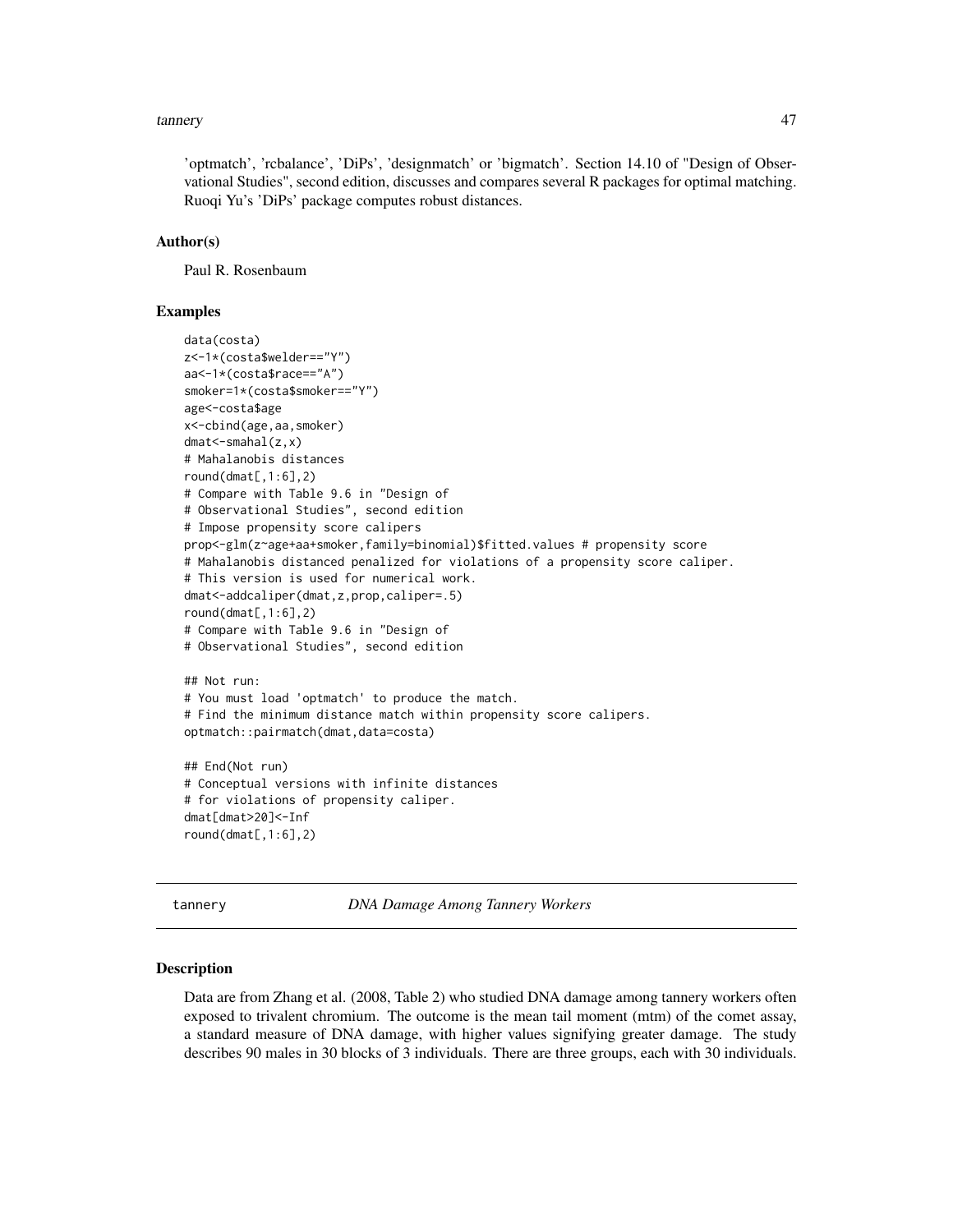The three groups had a simlar distribution of ages, and the blocks control for smoking as closely as possible. Group e1 consists of 30 exposed workers at the tannery who worked in the tannery department, where the highest exposures to trivalent chromium are expected. Group e2 consists of 30 workers at the tannery who worked in the finishing department, where exposure to trivalent chromium is expected to be much lower. Group c consists of 30 controls who did not work at the tannery. This example is discussed in Chapter 20 of "Design of Observational Studies", 2nd ed.

#### Usage

data("tannery")

# Format

A data frame with 30 observations on the following 4 variables.

block Block indicator, 1 to 30.

e1mtm mtm for the tannery worker from the tannery department.

e2mtm mtm for the tannery worker from the finishing department.

cmtm mtm for the control who did not work in the tannery

# Details

The comet assay is described by Collins (2004). It is thought to measure DNA strand breaks, producing an image that resembles the tail of a comet, a larger, longer tail suggesting more extensive strand breaks. This example was discussed in Rosenbaum (2011).

#### Source

Data from Zhang et al. (2008, Table 2).

# References

Collins, A. R.  $(2004)$  <doi:10.1385/MB:26:3:249> "The comet assay for DNA damage and repair: principles, applications, and limitations". Molecular Biotechnology 26(3), 249-261.

Rosenbaum, P. R. (2011) <doi:10.1198/jasa.2011.tm10422> "Some approximate evidence factors in observational studies". Journal of the American Statistical Association, 106, 285-293.

Rosenbaum, P. R. (2013) <doi:10.1111/j.1541-0420.2012.01821.x> "Impact of multiple matched controls on design sensitivity in observational studies". Biometrics 69 118-127. (Introduces inner trimming.)

Rosenbaum, P. R. (2015) <https://obsstudies.org/two-r-packages-for-sensitivity-analysis-in-observationalstudies/> "Two R packages for sensitivity analysis in observational studies". Observational Studies, 1(1), 1-17.

Zhang, M., Chen, Z., Chen, Q., Zou, H., Lou, J. He, J. (2008) <doi:10.1016/j.mrgentox.2008.04.011> "Investigating DNA damage in tannery workers occupationally exposed to trivalent chromium using comet assay". Mutation Research/Genetic Toxicology and Environmental Mutagenesis, 654(1), 45-51.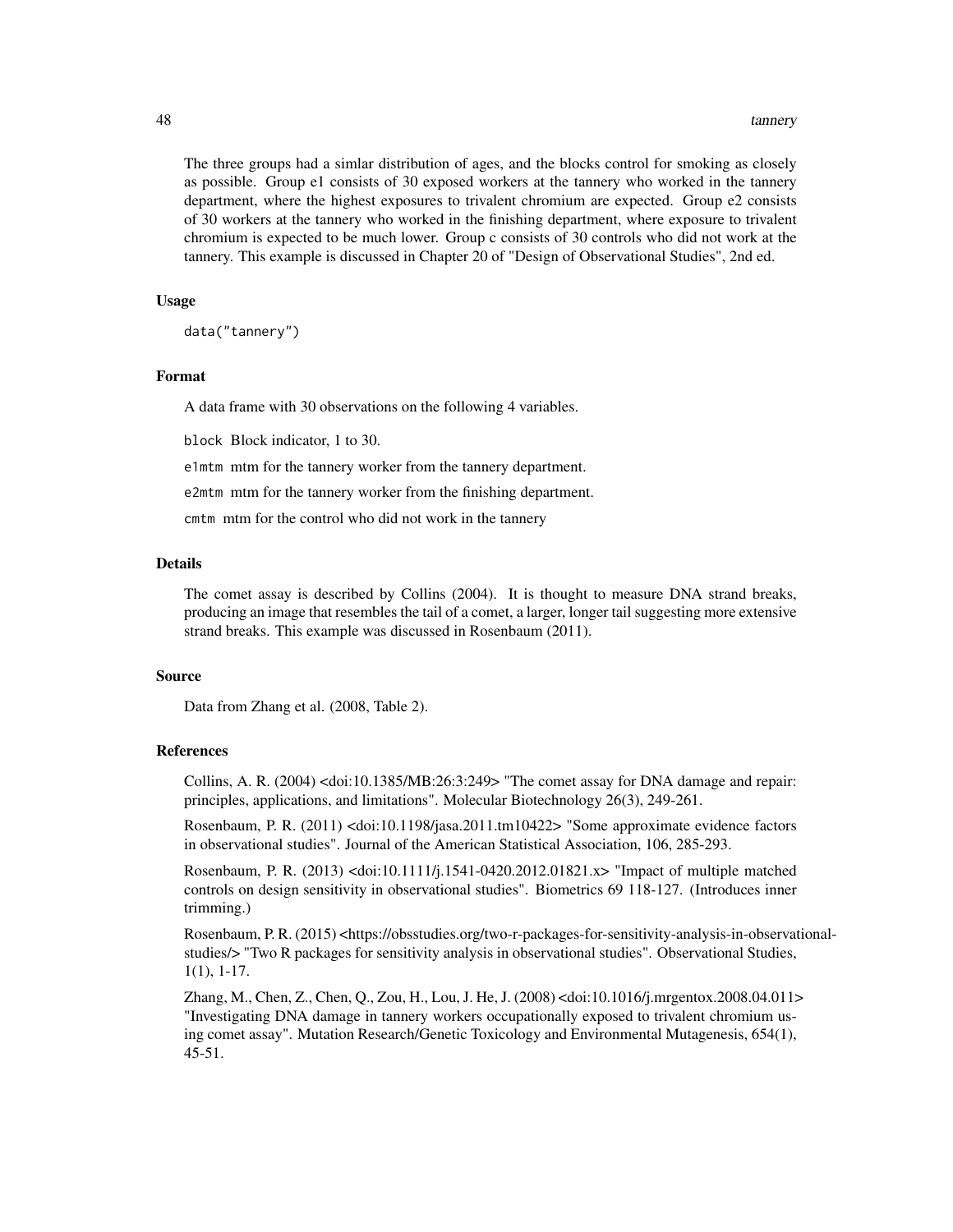#### tannery and the contract of the contract of the contract of the contract of the contract of the contract of the contract of the contract of the contract of the contract of the contract of the contract of the contract of th

```
data(tannery)
boxplot(tannery[,2:4],names=c("Tannery E1","Finishing E2",
    "Control C"),ylab="Mean Tail Moment")
oldpar<-par(mfrow=c(1,2))
boxplot(tannery[,2:3],names=c("E1","E2"),ylab="Mean Tail Moment",
     main="Tannery vs. Finishing",ylim=c(0,12))
boxplot(as.vector(unlist(tannery[,2:3])),tannery[,4],
     names=c("E1+E2","C"),ylab="Mean Tail Moment",
     main="Exposed vs. Control",ylim=c(0,12))
# Stratified Wilcoxon analysis from the chapter Evidence Factors
# of Design of Observational Studies, Second Edition
# Also reproduces the F1, F2 example in Rosenbaum (2011, sec 6).
y<-tannery[,2:4]
rkc < -t(\alpha p p l y(y, 1, rank)) # Ranks for (E1, E2, C)sum(rkc[,3]) # Stratified rank sum for C in (E1, E2, C)
(35-60)/sqrt(20)
y<-tannery[,2:3]
rkc<-t(apply(y,1,rank)) # Ranks for (E1,E2)
sum(rkc[,2]) # Stratified rank sum for E2 in (E1, E2)
# Reorganize y for input to 'separable1v' from 'sensitivitymult'
# 'separable1v' is one-sided, looking for a large rank sum
# Factor 1
y<-tannery[,4:2]*(-1)
rkc < -t(\text{apply}(y,1,\text{rank})) # Ranks for -y for (C, E2, E1)sensitivitymult::separable1v(rkc,gamma=1)
# Test for C in (E1, E2, C)
(85-60)/sqrt(20)
(35-60)/sqrt(20)
sensitivitymult::separable1v(rkc,gamma=6)
# Test for C in (E1, E2, C)
p1<-sensitivitymult::separable1v(rkc,gamma=7)$pval
#Factor 2
y<-tannery[,3:2]*(-1)
rkc < -t(apply(y,1,rank)) # Ranks for -y for (E2,E1)
sensitivitymult::separable1v(rkc,gamma=1)
# Test for E2 in (E2, E1)
# Combine P-values using Fisher's method
sensitivitymv::truncatedP(c(1.134237e-08,0.001743502),trunc=1)
# Larger gammas
sensitivitymult::separable1v(rkc,gamma=1.7)
p2<-sensitivitymult::separable1v(rkc,gamma=2)$pval
# Combine P-values using Fisher's method
c(p1,p2)
sensitivitymv::truncatedP(c(p1,p2),trunc=1)
```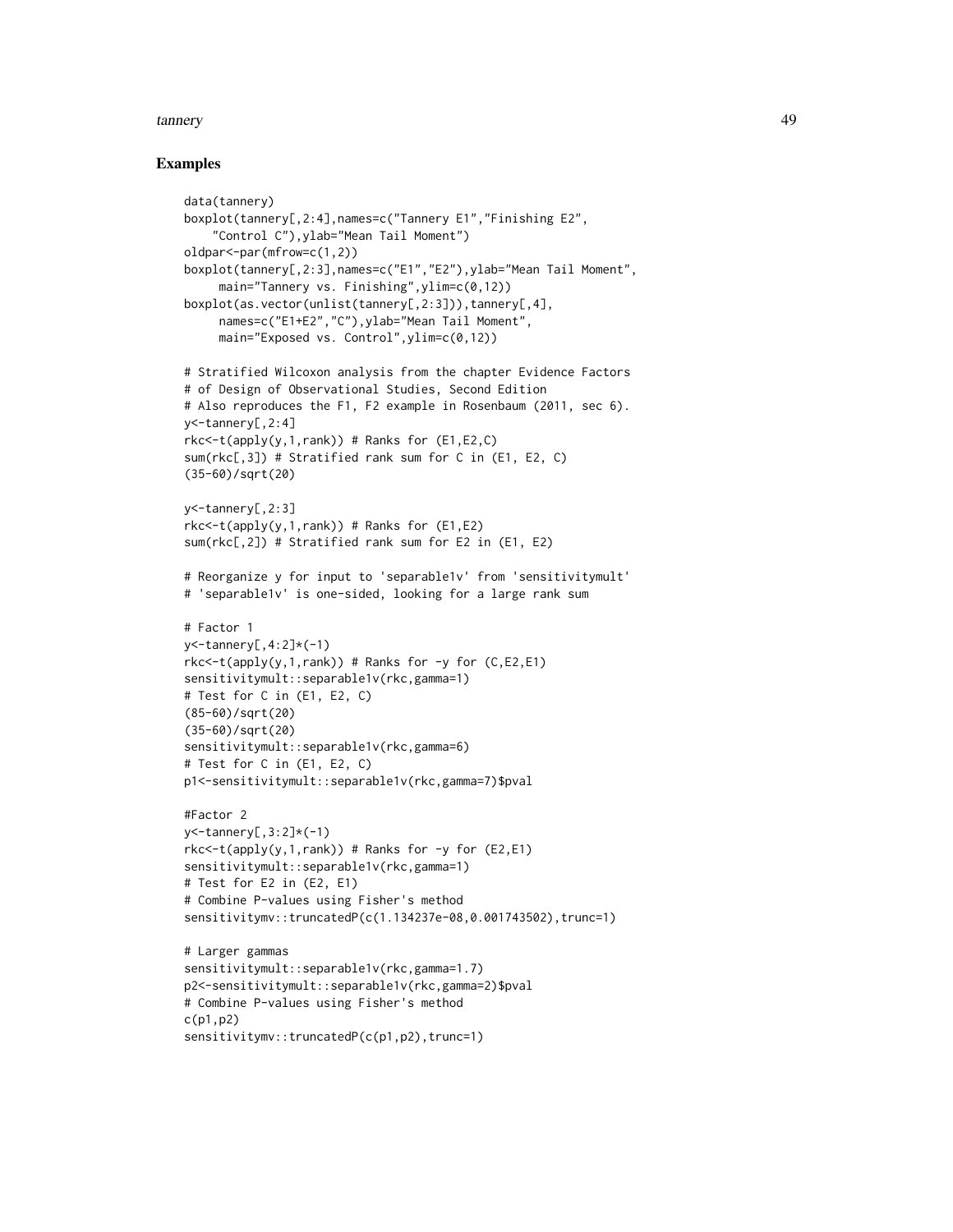```
# Nearly reproduces calculations from Section 6 of Rosenbaum (2011)
# However, in Rosenbaum (2011), the second factor
# uses a pooled scale factor, whereas senm does not,
# so the result is very slightly different.
attach(tannery)
mset<-rep(block,3)
zC<-c(rep(0,60),rep(1,30))
z12<-c(rep(1,30),rep(0,30),rep(NA,30))
y<-c(e1mtm,e2mtm,cmtm)
detach(tannery)
use < -! is .na(z12)# Factor 1
sensitivitymult::senm(y,zC,mset,gamma=1,
   alternative="less",trim=1)
sensitivitymult::senm(y,zC,mset,gamma=11.7,
   alternative="less",trim=1)
# Factor 2
sensitivitymult::senm(y[use],z12[use],mset[use],
   gamma=2,alternative="greater",trim=1)
# Combine two evidence factors
p1<-sensitivitymult::senm(y,zC,mset,gamma=12,
    alternative="less",trim=1)$pval
p2<-sensitivitymult::senm(y[use],z12[use],mset[use],gamma=3,
    alternative="greater",trim=1)$pval
c(p1,p2)
sensitivitymv::truncatedP(c(p1,p2),trunc=1)
# Combine p-values using Fisher's method
# Other psi-functions often have higher design
# sensitivity; see Rosenbaum (2013)
par(oldpar)
```
teeth *Smoking and Periodontal Disease.*

# Description

Data from NHANES 2011-2012 concerning periodonal disease in 441 matched pairs of smokers and nonsmokers.

# Usage

data("teeth")

# Format

A data frame with 882 observations on the following 4 variables.

mset Matched pair indicator: 1, 2, ..., 441.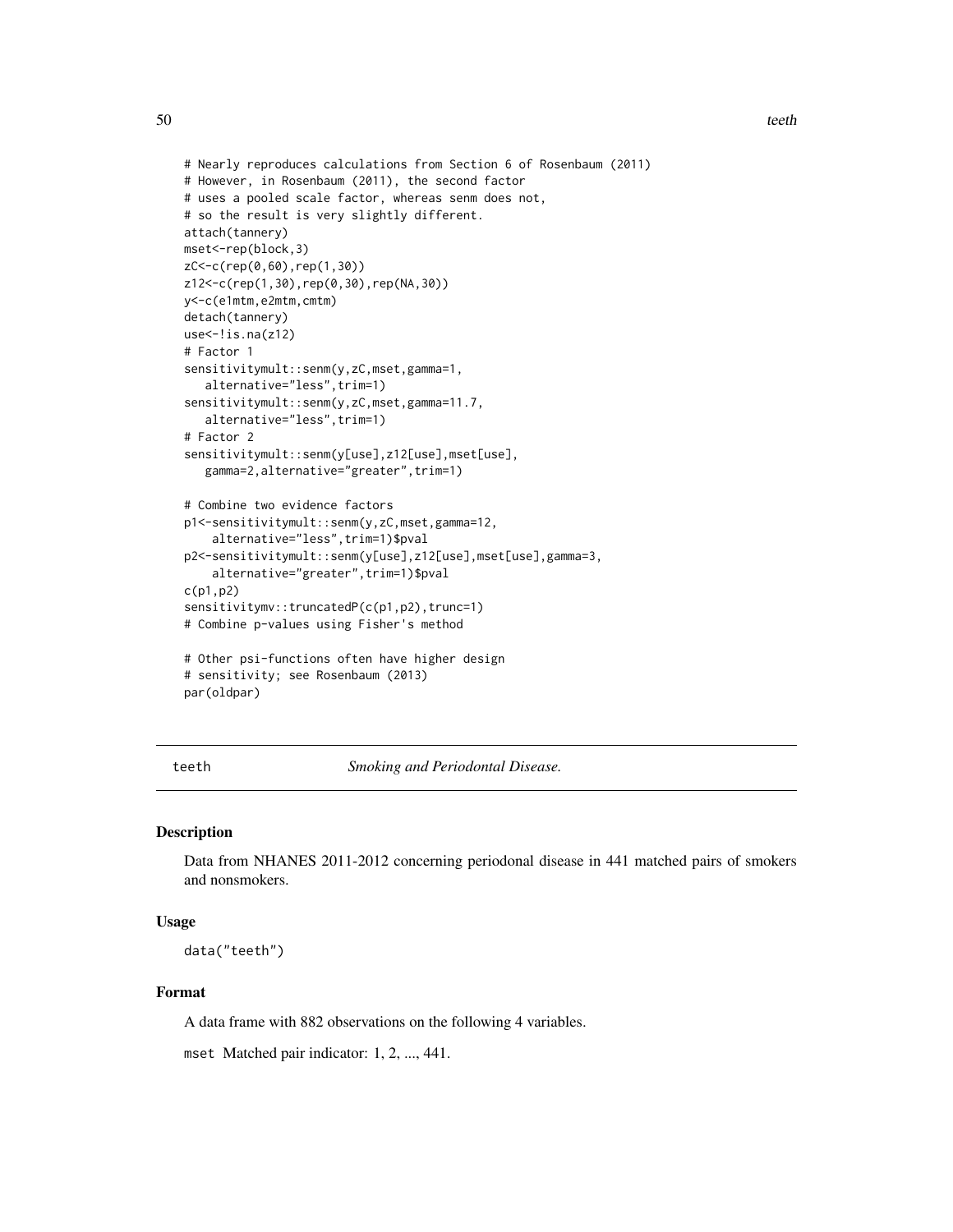#### teeth 51

smoker Treatment indicator: 1 if current smoker, 0 if never smoker

either4up Measure of periodontal disease for upper teeth; see Details.

either4low Measure of periodontal disease for lower teeth; see Details.

cigsperday Cigarettes smoked per day. Zero for nonsmokers.

# Details

Smoking is believed to cause periodontal disease; see Tomar and Asma (2000). Using more recent data from NHANES 2011-2012, the data describe 441 matched pairs of a daily smoker and a never smoker. Daily smokers smoked every day of the last 30 days. Never smokers smoked fewer than 100 cigarettes in their lives, do not smoke now, and had no tobacco use in the previous five days.

Pairs are matched for education, income, age, gender and black race.

Measurements were made for up to 28 teeth, 14 upper, 14 lower, excluding 4 wisdom teeth. Pocket depth and loss of attachment are two complementary measures of the degree to which the gums have separated from the teeth. Pocket depth and loss of attachment are measured at six locations on each tooth, providing the tooth is present. A measurement at a location was taken to exhibit disease if it had either a loss of attachement >=4mm or a pocked depth >=4mm, so each tooth contributes a score from 0 to 6. Upper and lower are the number of measurements exhibiting disease for upper and lower teeth.

This example is from Rosenbaum (2016) where more information may be found.

The data are closely related to the periodontal data set, where the outcome is univariate. The teeth data are mentioned in Section 18.9 of "Design of Observational Studies", second edition.

# Source

"National Health and Nutrition Examination Survey" (NHANES), 2011-2012. cdc.gov/nchs/nhanes

# References

Rosenbaum, P. R. (2016) <doi:10.1214/16-AOAS942> "Using Scheffe projections for multiple outcomes in an observational study of smoking and periondontal disease". Annals of Applied Statistics, 10, 1447-1471.

Tomar, S. L. and Asma, S. (2000) <doi:10.1902/jop.2000.71.5.743> "Smoking attributable periodontitis in the United States: Findings from NHANES III". J. Periodont. 71, 743-751.

```
data(teeth)
summary(teeth)
# See also the examples in the documentation for 'cohere'.
```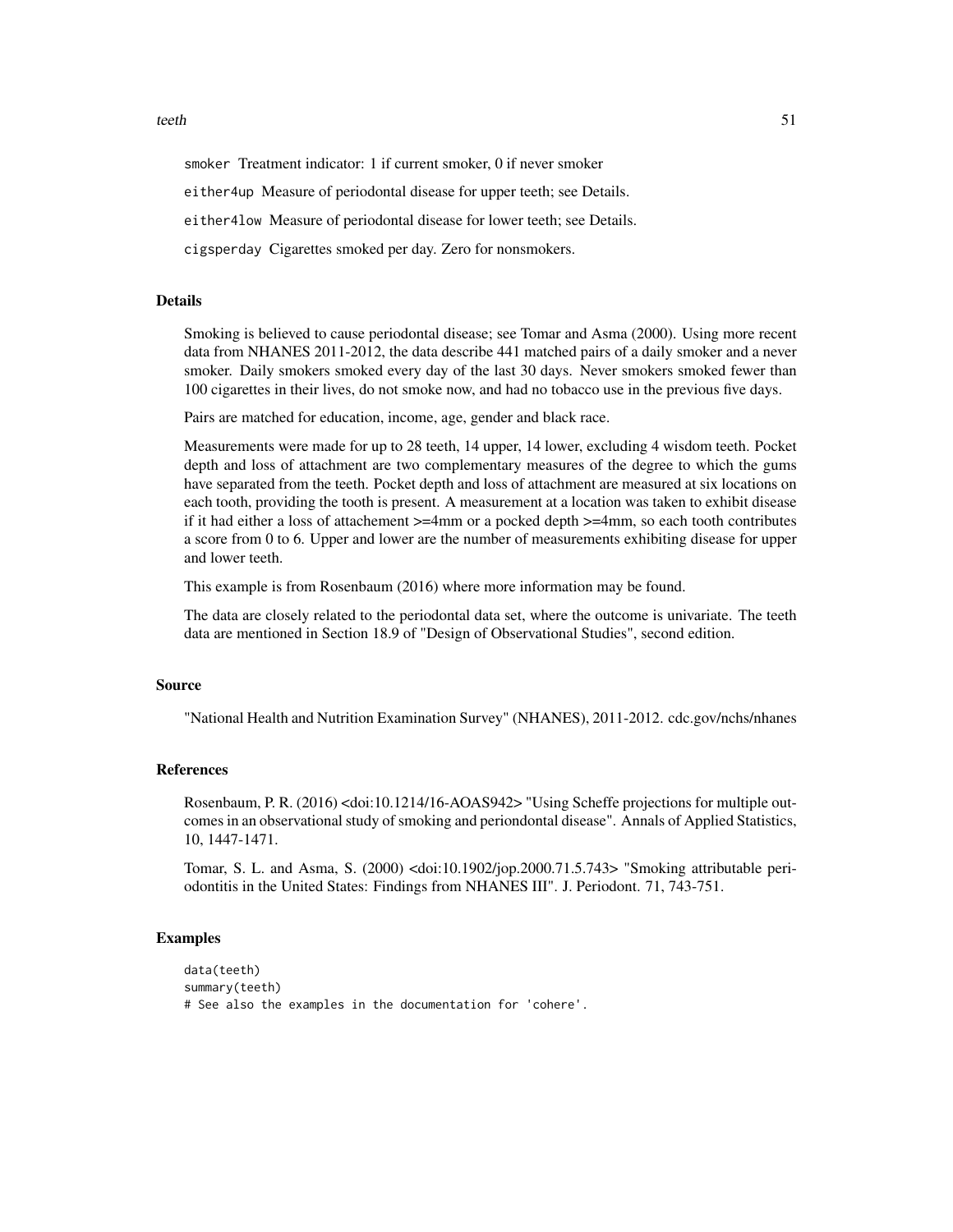# <span id="page-51-0"></span>**Description**

This data set from Werfel et al. (1998) describes 39 electric arc welders and 39 controls matched for age and smoking. All are men. The outcome is a measure of genetic damage; specifically, erpcp\_p is a measure of DNA single strand breakage and DNA-protein cross-links using elution rates through polycarbonate filters with proteinase K. The data are used as an example in Chapter 3 of Design of Observational Studies.

#### Usage

data("werfel")

#### Format

A data frame with 39 observations on the following 6 variables.

cage Age in years of the control in a matched pair. csmoke NS=nonsmoker, S=smoker for the control in a pair cerpc\_p erpcp\_p for the control in a pair sage Age in years of the welder in a matched pair. ssmoke NS=nonsmoker, S=smoker for the welder in a pair

serpc\_p erpcp p for the welder in a pair

# Source

The data are from Werfel et al. (1998). It is used as an example in Section 3.5 of "Design of Observational Studies". It is also discussed in Fogarty (2019) and Rosenbaum (2007, 2015).

# References

Fogarty, C. B. (2019) <doi:10.1080/01621459.2019.1632072> "Studentized Sensitivity Analysis for the Sample Average Treatment Effect in Paired Observational Studies". Journal of the American Statistical Association, to appear.

Rosenbaum, P. R. (1987) <doi:10.1093/biomet/74.1.13> "Sensitivity analysis for certain permutation inferences in matched observational studies". Biometrika, 74(1), 13-26.

Rosenbaum, P. R. (2007) <doi:10.1111/j.1541-0420.2006.00717.x> "Sensitivity analysis for M estimates, tests, and confidence intervals in matched observational studies". Biometrics, 63(2), 456- 464.

Rosenbaum, P. R. (2015) <https://obsstudies.org/two-r-packages-for-sensitivity-analysis-in-observationalstudies/> "Two R packages for sensitivity analysis in observational studies". Observational Studies, 1(1), 1-17.

Werfel, U., Langen, V., Eickhoff, I., Schoonbrood, J., Vahrenholz, C., Brauksiepe, A., Popp, W. and Norpoth, K. (1998) <doi:10.1093/carcin/19.3.413> "Elevated DNA single-strand breakage frequencies in lymphocytes of welders exposed to chromium and nickel". Carcinogenesis, 19(3), 413-418.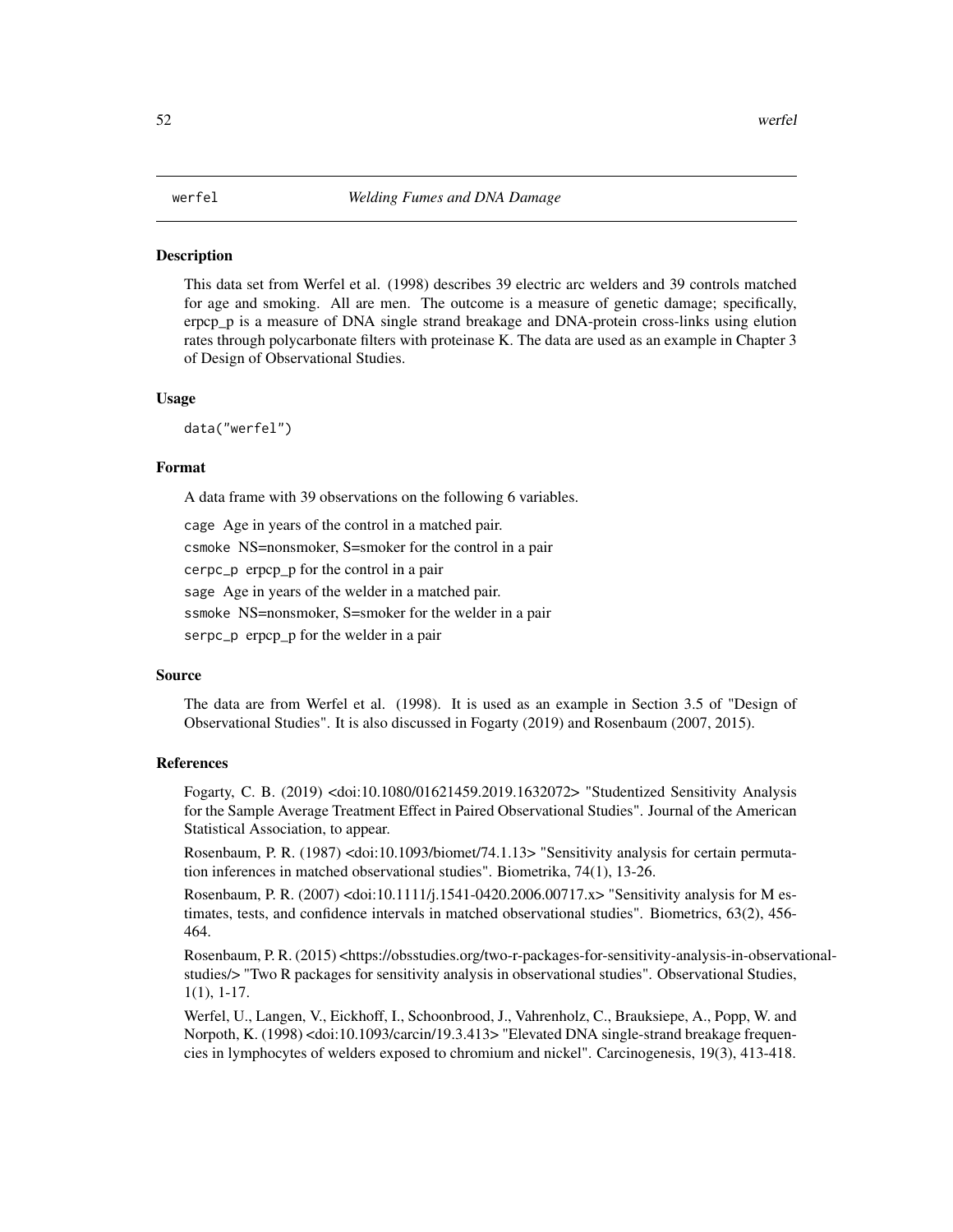#### werfel 53

# Examples

```
data(werfel)
d<-werfel$serpc_p-werfel$cerpc_p
```
# Reproduces the approximate one-sided P-value computed in Section 3.5 senWilcox(d,gamma=3)

```
# Amplification in Section 3.6
sensitivitymult::amplify(3,5)
sensitivitymult::amplify(3,c(5,5.8,7))
```
# Agrees with the usual large sample Wilcoxon procedures when gamma=1. senWilcox(d,gamma=1,conf.int=TRUE,alternative="twosided") stats::wilcox.test(d,conf.int=TRUE,exact=FALSE,correct=FALSE)